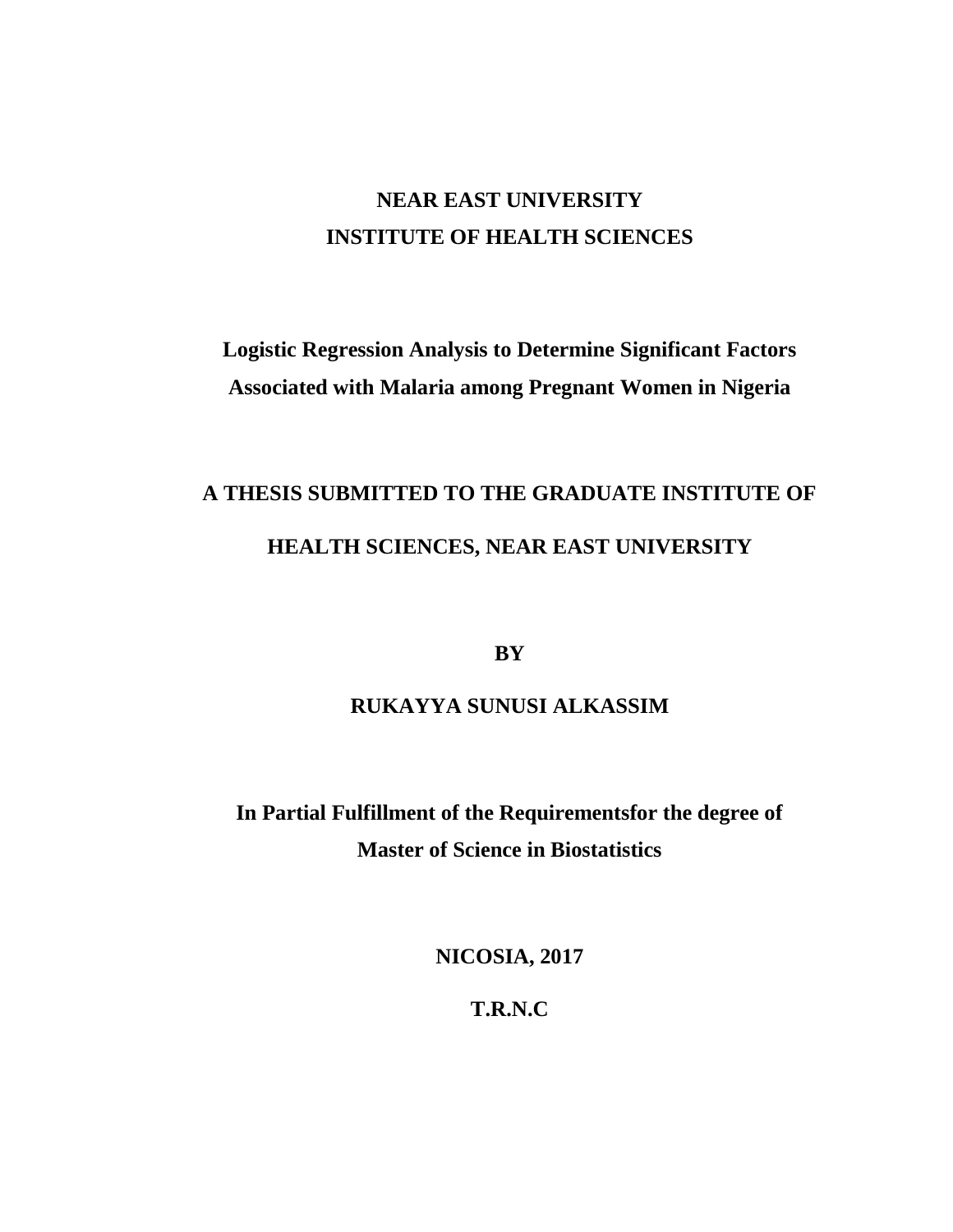## **NEAR EAST UNIVERSITY INSTITUTE OF HEALTH SCIENCES**

## **Logistic Regression Analysis to Determine Significant Factors Associated With Malaria among Pregnant Women in Nigeria**

**By:**

### **RUKAYYA SUNUSI ALKASSIM**

**Master of Science in Biostatistics**

**Advisor:**

**Assoc.Prof.Dr.IlkerEtikan**

**NICOSIA, 2017**

**T.R.N.C**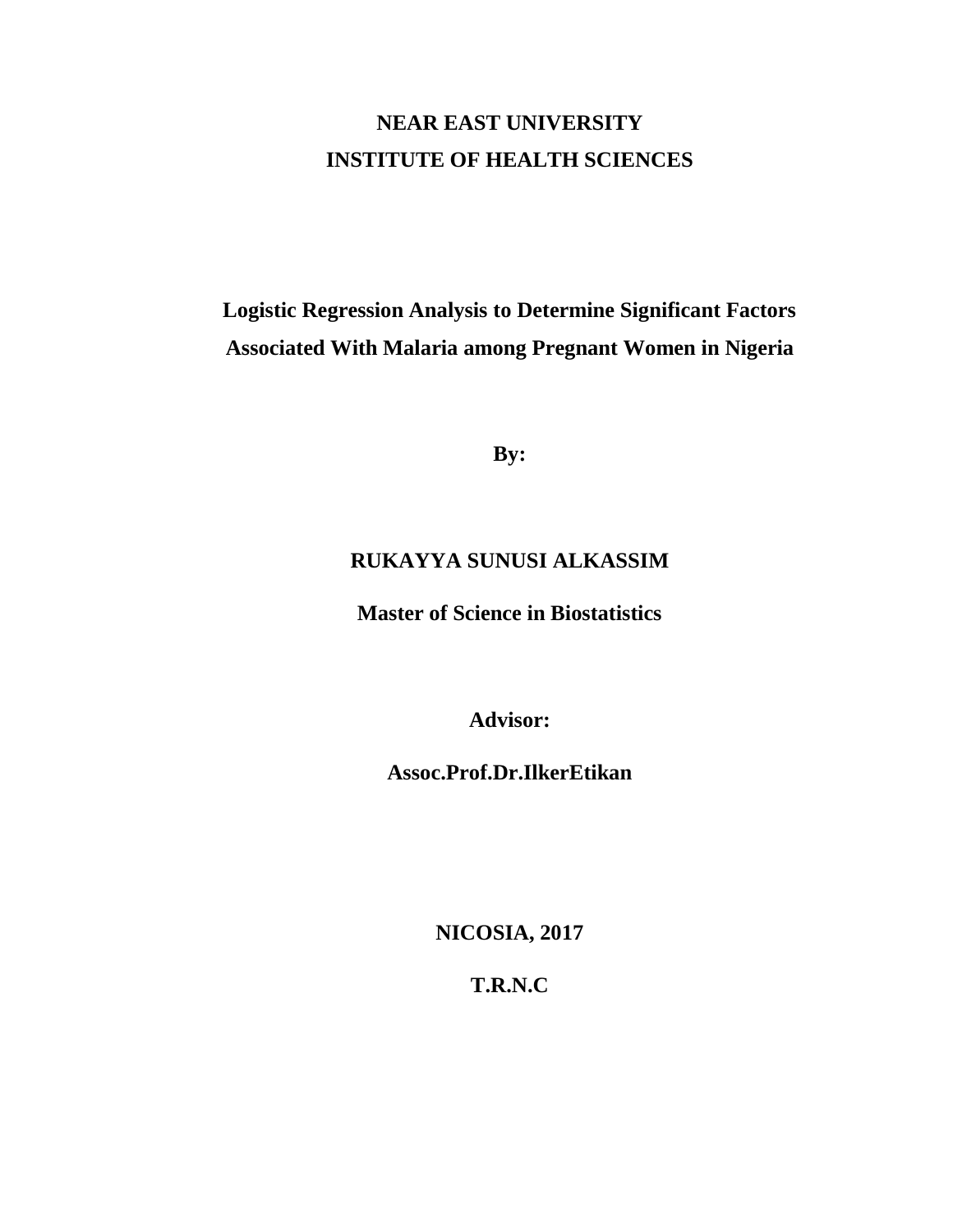### **DEDICATION**

I dedicate this dissertation to my lovely parent friends, and **Alkassimwayya** family,

especially my father **ALHAJI SUNUSI ALKASSIM** who had

always been a great source of encouragement in

my life.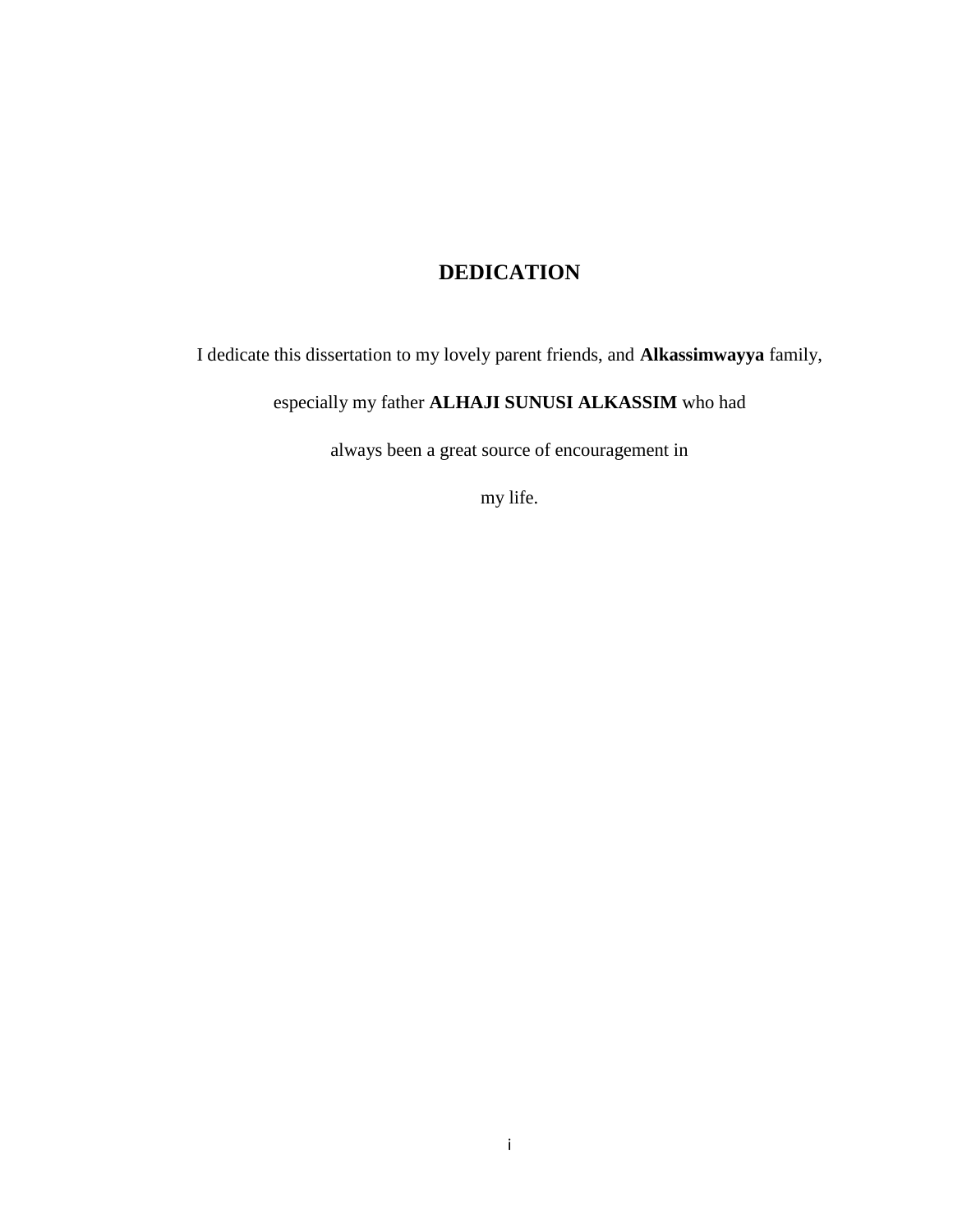### **APPROVAL PAGE**

Thesis submitted to the institute of health sciences of Near East University in partial fulfillment of the requirements for the degree of **Master of Science in Biostatistics**.

#### **Thesis committee**

Chairman of the committee:  $\angle$  Prof. Dr. S. Yavuz SAN SO LU YıldırımBeyazıtUniversity

Sig: ………………

Advisor: Assoc.Prof. Dr. Iker ET KAN

Near East University

Sig: ……………

Member: Ass. Prof. Dr. Özgür TOSUN

Near East University

Sig: …………………

Approved by: ' Prof. Dr. hsan ÇALI

Director Health Science Institute

Near East University

Sig: ………………….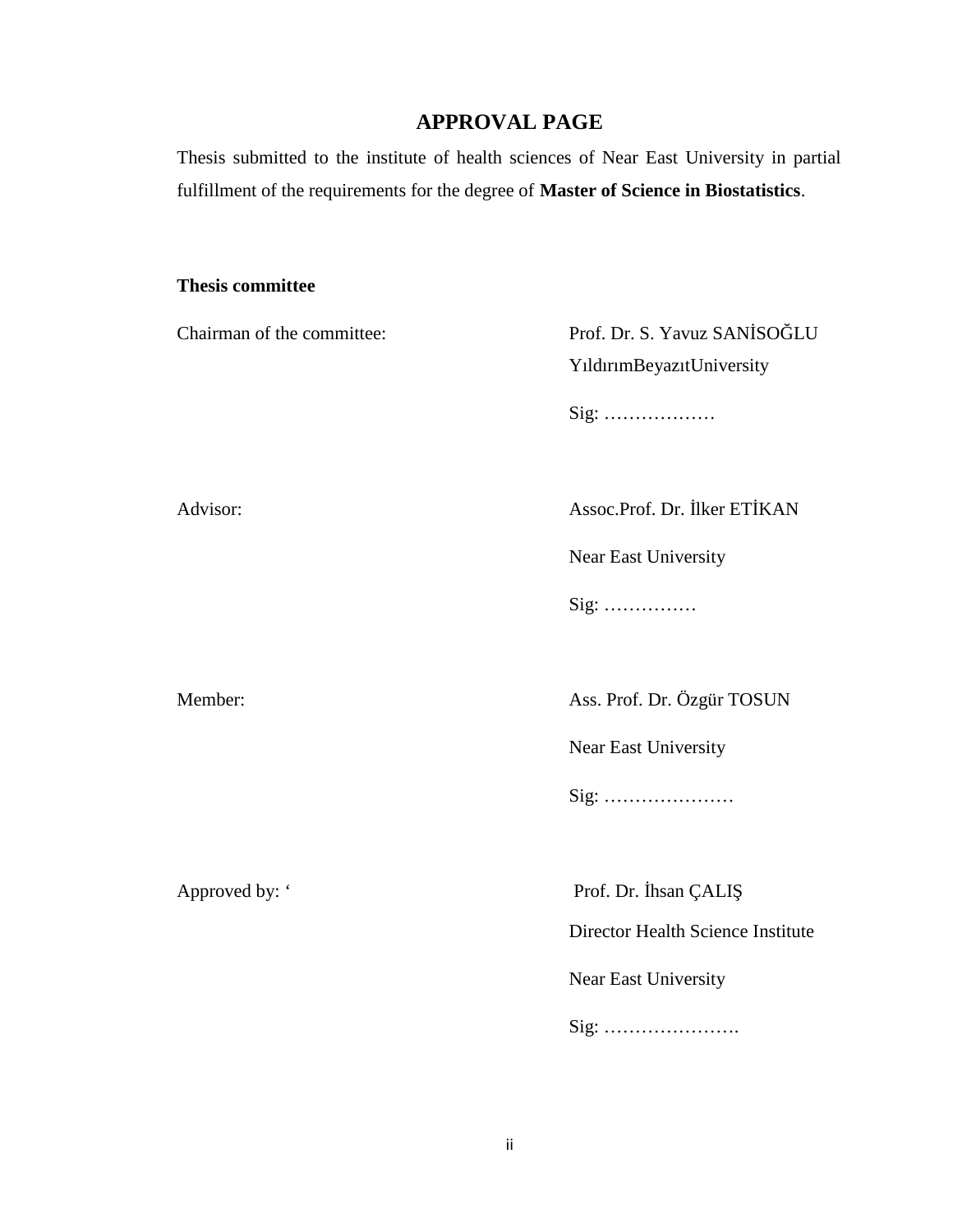#### **ACKNOWLEDGEMENT**

All praise and salutations be to **Almighty Allahwho** blesses me courage to complete this research work, may each moment of my life be dedicated for his praise. All respects and regards to the holly prophet **Muhammad (S.A.W)**. Who came as a light of knowledge to all seekers.

My profound gratitude goes to my teacher and dignified Advisor **Assoc.Prof. Dr. İlker ET KAN** for his strong interest, attention, vital and intellectual suggestion throughout the research work. I am highly appreciative to him for his graciously offered help to complete this tedious task. May god bless him with health, happiness and long life.

I offered my profound thanks to **Prof. Dr. S. Yavuz SAN SO** LU and my teacher **Ass**. **Prof. Dr. Özgür TOSUN** for his advice, continued patience, all the moral support and guidance throughout my research work. No words express the depth of my heartiest feelings for the help extended to me all times.

No expressions, verbal or written, can express my deepest gratitude to my beloved parents (**Abba, Aunty, mami and Hajiya**) for bestowing me the gifts of education and guidance that set success as goal of my life, my brothers and sisters (**Aisha, Iman, Sumayya, safwan, sauban, Nawas, Abba, zanna, mami, mash, maama, zee, abul, muazzam, Khadija, Bilkisu, ramlat, sajida, Bashir<sup>2</sup> and Ummulkhair**) and my entire family as whole, for their consistent prayers and deep love for me.

I would never forget the polite and persisted support of **Mal. AbubakarIliyasu** for his encouragement, support and guidance. I offer a special thanks to my nice colleague and a Brother as well **SulaimanAbubakar Musa**, my friend as well as a sister **Maryam Muhammad isah,G – 9 Kwankwasiyya Students** and sincere friends around me.

Not the least but the last, I would also like to acknowledge **Near East University** which provided me the opportunity to undertake this research work and complete it within due course of time. I specially thank **Kano State Government** together with **National Bureau of Statistics Nigeria** for extending all the help and good wishes.

#### *Rukayya Sunusi Alkassim*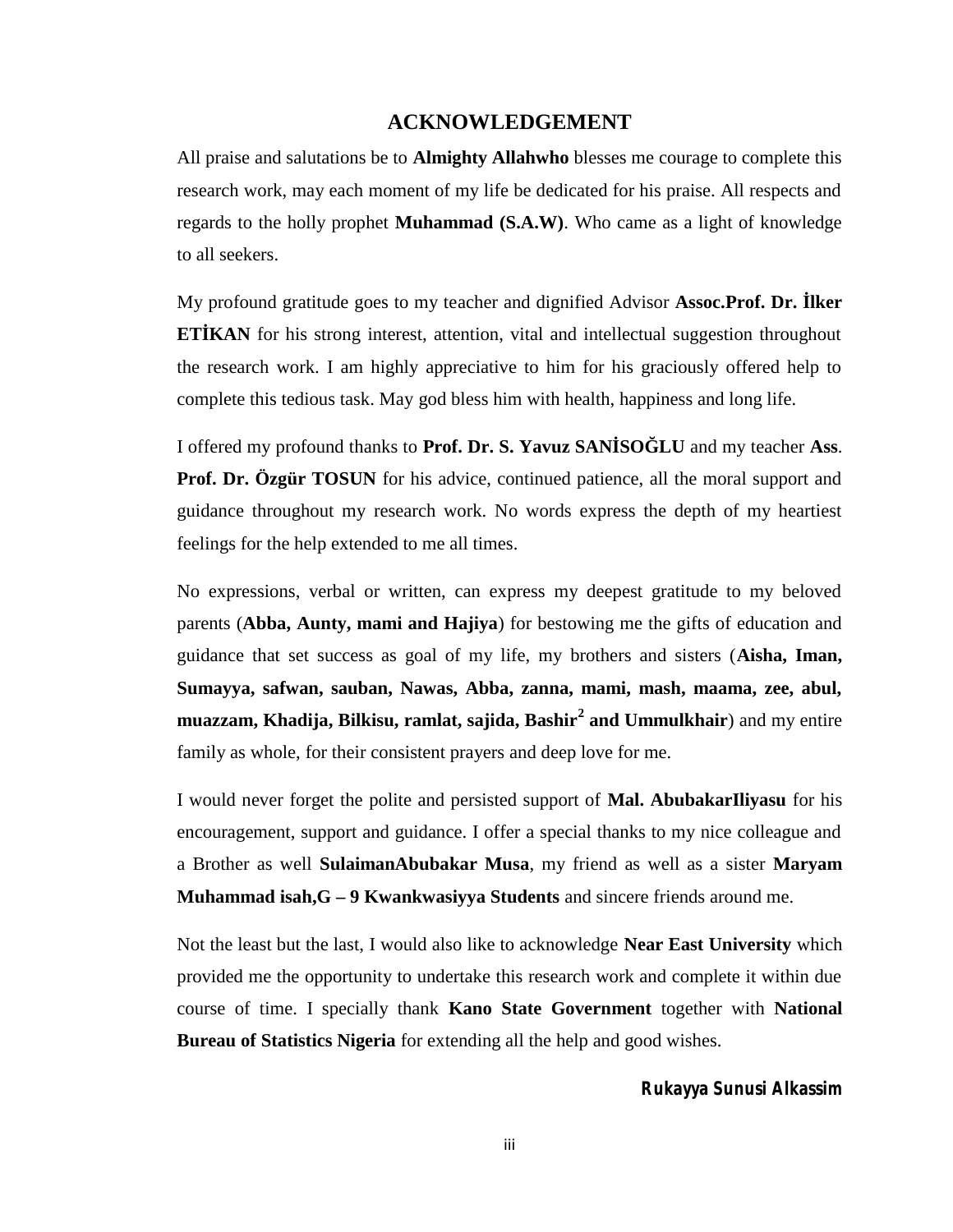## **Table of Contents**

| 1.1   |
|-------|
| 1.2   |
| 1.2.1 |
|       |
| 1.3   |
| 1.4   |
| 1.5   |
| 1.6   |
| 1.7   |
|       |
|       |
|       |
|       |
|       |
|       |
|       |
|       |
|       |
|       |
|       |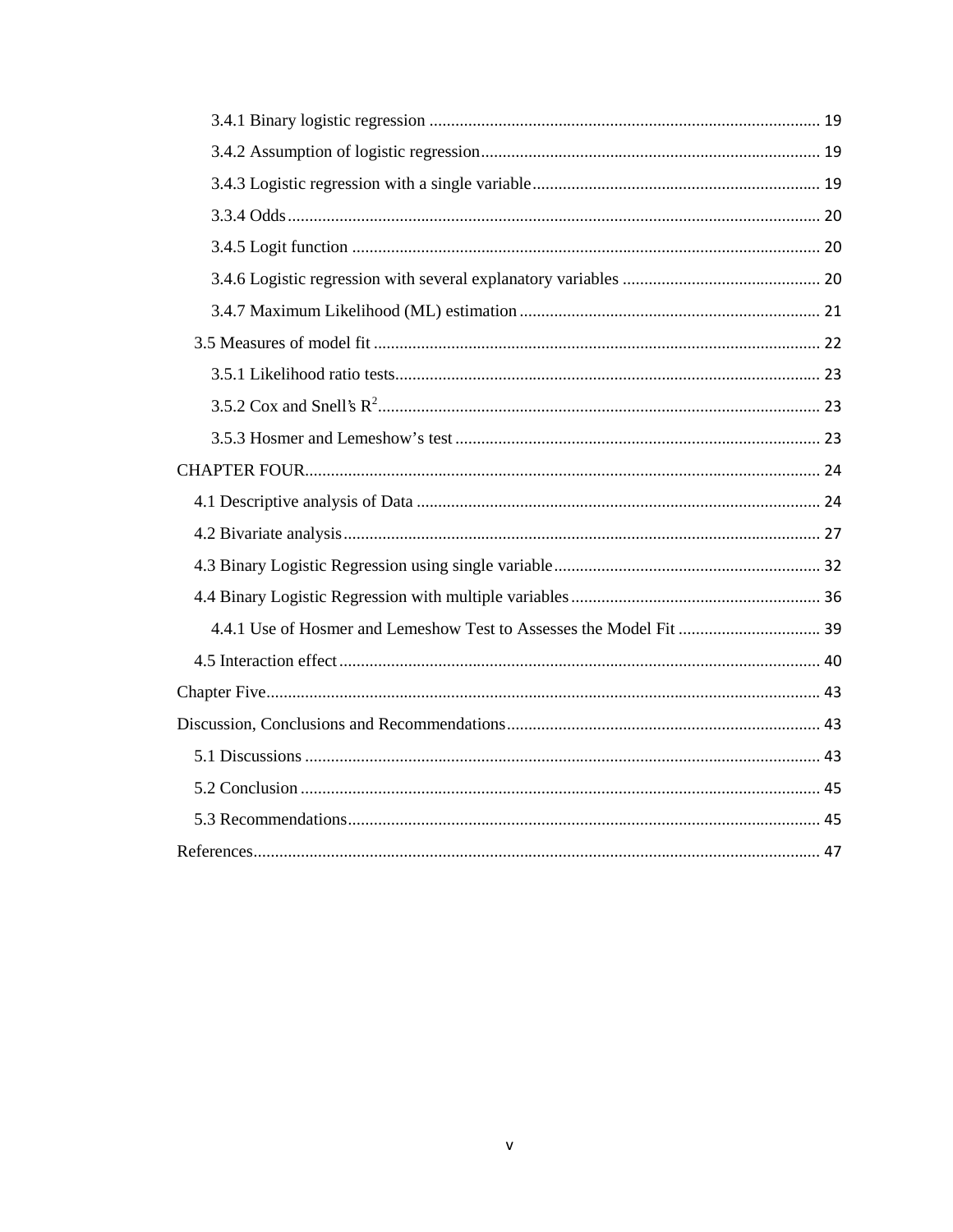## **LIST OF TABLES**

| Table 3.1: The main categories of predictors variables used in this study 13                    |  |
|-------------------------------------------------------------------------------------------------|--|
|                                                                                                 |  |
| Table 4.2: Independent test for malaria status versus all the qualitative predictor variables28 |  |
|                                                                                                 |  |
|                                                                                                 |  |
|                                                                                                 |  |
|                                                                                                 |  |
| Table 4.7: Logistic regression with multiple variables for interaction effects40                |  |
|                                                                                                 |  |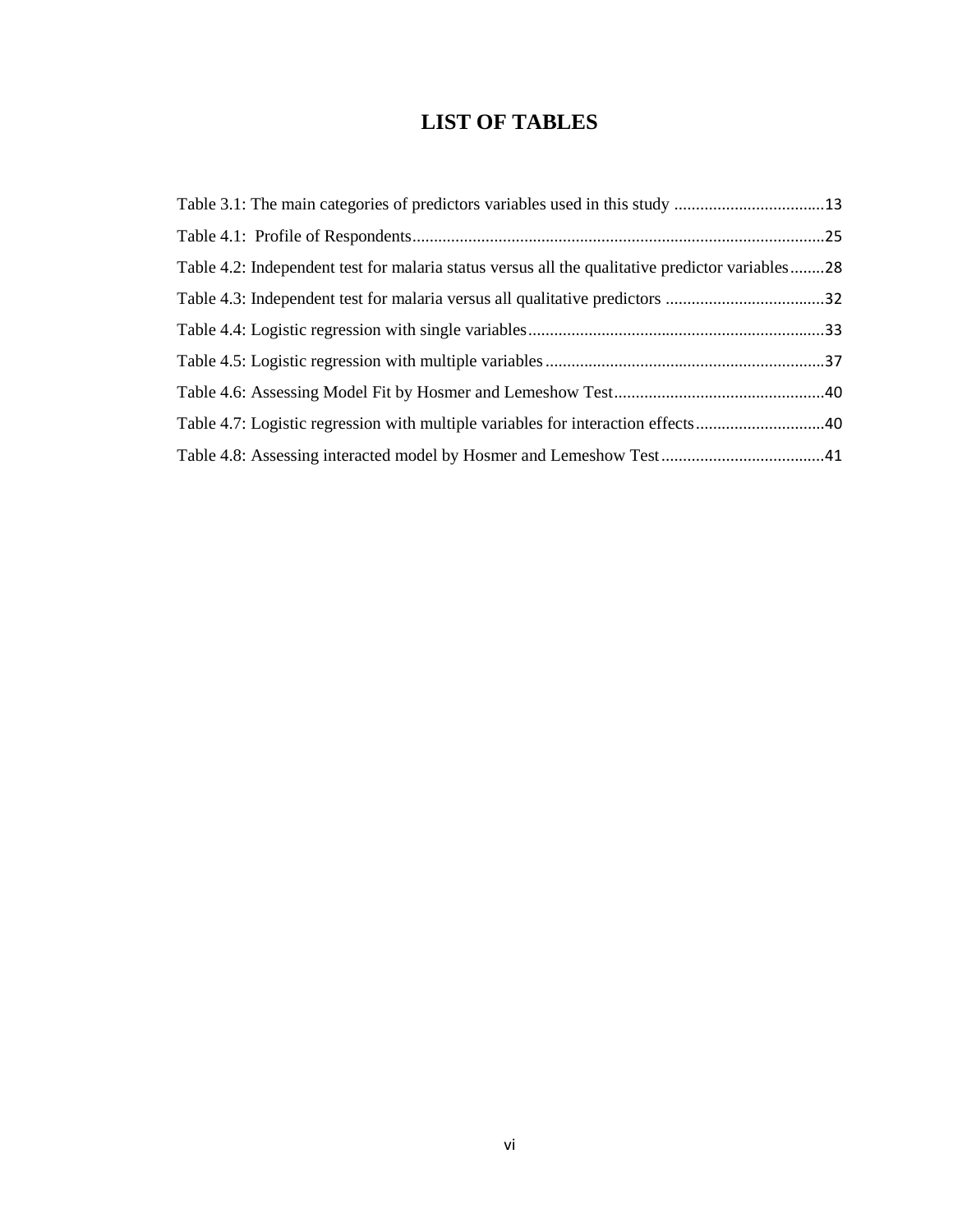### **ACRONYMS**

| <b>ACT</b>    | Artemisinin-based combination therapies |
|---------------|-----------------------------------------|
| <b>ANC</b>    | Antenatal care                          |
| CI            | Confidence interval                     |
| df            | Degree of freedom                       |
| <b>IPTp</b>   | Intermitted preventive disease          |
| <b>IQR</b>    | Inter quartile range                    |
| <b>ITN</b>    | Insecticide treated net                 |
| <b>NGOs</b>   | Nongovernmental Organizations           |
| <b>NBS</b>    | <b>National Bureau of Statistics</b>    |
| <b>OR</b>     | <b>Odds Ratio</b>                       |
| <b>RTD</b>    | Rapid diagnosis test                    |
| <b>SP</b>     | Sulfadoxine-Pyrimethamine               |
| <b>UNICEF</b> | United Nations Children's Fund          |
| <b>WHO</b>    | World Health Organization               |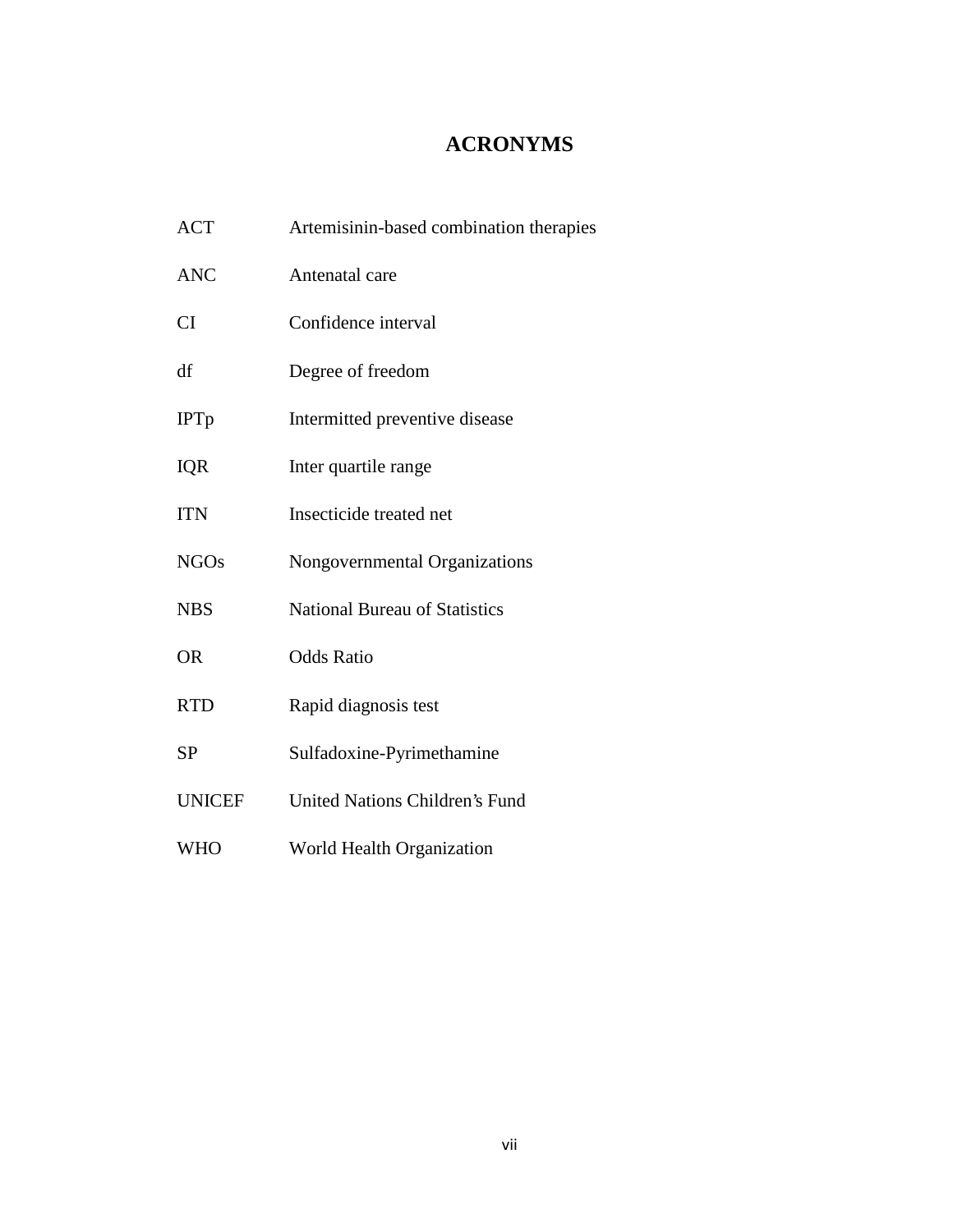#### **Abstract and keywords**

Malaria during antenatal period was a major health problem that lead to both mother and child death. The aim if this study is to assess the predictors of malaria during pregnancy among six states of Nigeria based on ant malarial prescribed to pregnant women by the health facility. The data used for this research came from a study conducted by Federal Ministry of Health Nigeria, in collaboration with National Bureau of Statistics (NBS) and World Bank. A total of 1676 antenatal women responded for malaria related questions were selected from the data base for this analysis. The analysis involves chi square test for independent association between the predictors and risk of malaria diagnosis among the qualitative variables, Mann Whitney u test for quantitative variables and binary logistic regression for the multivariate analysis. Each variable with  $(p-value < 0.05)$  was considered significant. The analysis shows that the risk of malaria during pregnancy was significantly associated with Age, IPTp-uptake, ITN use, source of energy for lightening, main material use for room's rooftop and livestock keeping.Hence the study suggested that with the appropriate use of insecticide treated bed nets, intermitted optimal preventive treatment against malaria uptake and other protective measures, teamed with some elements such as sources of energy for lightening and main material for room's rooftop. There was a decreased in the incidence rate of malaria infectious disease among antenatal women. However, the research also suggested that the illiterates and poor women are less probable of using these preventive measures in other to reduce the spread of malaria disease among pregnant women and entire population as whole.

**Key words**: Malaria, pregnancy, Chi-square test, Mann-Whitney-U test, Logistic Regression.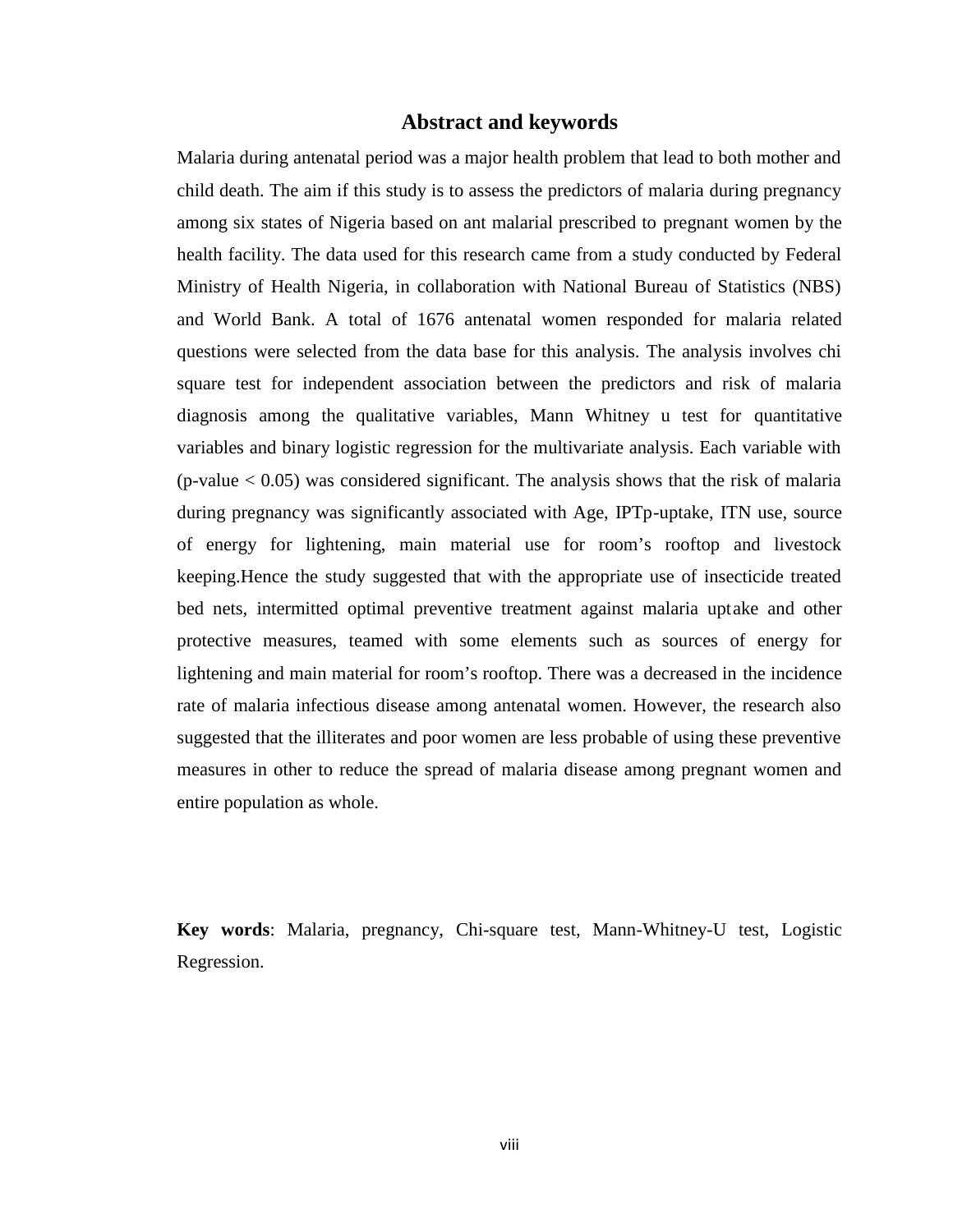**ÖZET**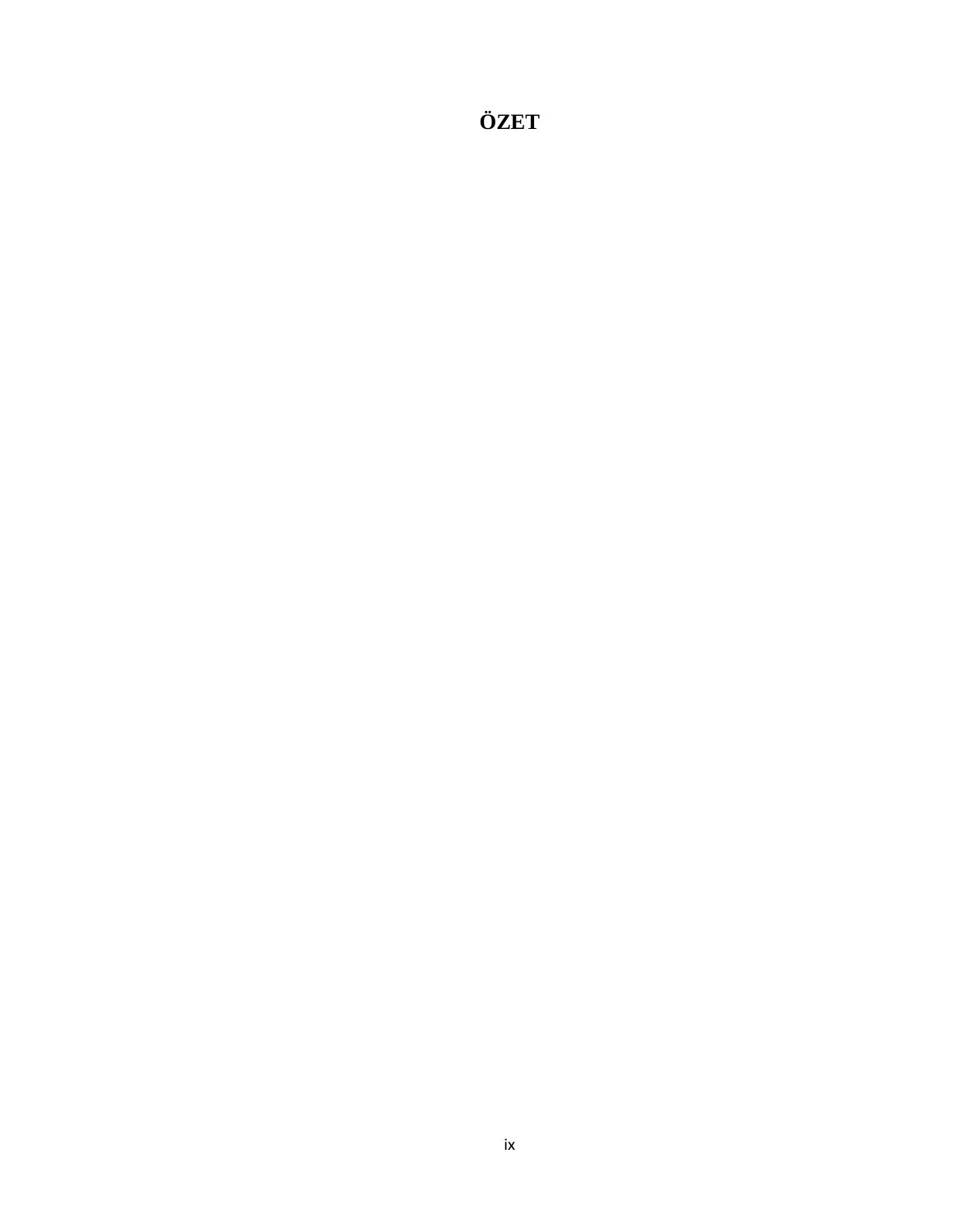### **CHAPTER ONE**

#### **1.1 INTRODUCTION**

Human life is exposed to the risk of various diseases. Numerous diseases affected the large proportion of our population in which the incidence and mortality rates are increasing briskly. Several efforts were made in order to improve awareness among people pertaining to risk factors associated with the disease, and this will help in minimizing the incidence of the disease by suggesting different treatment for curing such diseases.

Many infectious diseases such as cholera, tuberculosis, gonorrhea, hepatitis, pneumonia, typhoid fever, yellow fever etc. are caused by infectious agents such as bacteria, fungi, viruses, nematodes and so on. Malaria is one of the infectious diseases, causing frequent fever of abrupt onset. Current tries at controlling this disease such as insecticides and drugs are insufficient. It is a powerful parasitic disease in the developing world, causing high morbidity and mortality.

#### **1.2 Malaria**

A life hostile parasitic infectious disease conveyed by female anopheles mosquitoes is called malaria (W.H.O., 2001). In human body, malaria is caused by a protozoan of the Plasmodium type of the four subspecies, which include *P.falciparum, P.vivax, P.malariae and P.ovale*. The subspecie that causes greatest sickness and death in African countries was *P.falciparum*. This parasitic disease is transmitted by the bites of female anopheles mosquitoes of the genus Anopheles which is the most efficient and responsible for disease transmission in Africa (Nchinda, 1998). Initially the parasites starts by infecting the liver where it begins to build up. After some days, the developing parasites are discharged into the blood stream to infect the red blood cells, where they continue to increase, ultimately bursting the red blood cells and infecting others in advance. If they reach high numbers they may cause severe disease or even death as well (Miller, Good &Milon, 1994).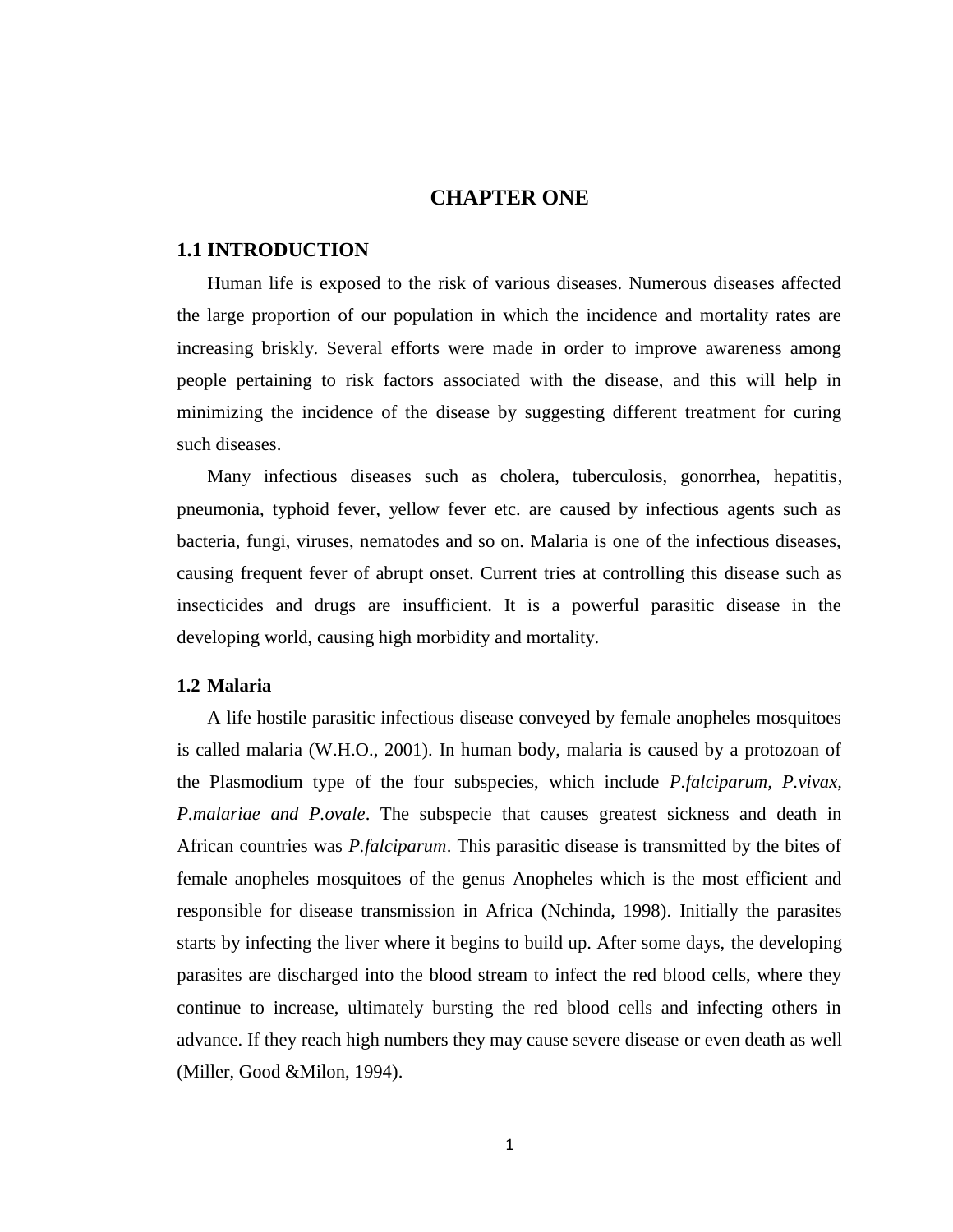#### **1.2.1 Malaria during Pregnancy**

One of the major health problems that cause both maternal and neonatal mortality is malaria during pregnancy. Low birth weight is one of the major factors that cause child mortality, where malaria during pregnancy reduces the birth weight. In Africa, maternal and neonatal mortality were associated with up to 300,000 death estimate in each year as indicated by statistics (Yoriyo, Kennedy &Hafsat, 2014). Luxemburger *et al*, (2001) make an estimate among koren population living in Thailand, malaria during antenatal period have an effect on child mortality during the first month of child's life. It was observed both falciparum and vivax malaria during pregnancy period were related with low birth weight but affect the age of gestation. Premature birth is related with febrile illness in the week prior to delivery. Neonatal mortality was associated with fever in the week before delivery, Preterm and full-term low birth weight. Maternal fevers close to term has a strong connection with the deaths of infants aged between 1 to 3 months, but there is no in risk factors that could be identified for deaths that occurred later in infancy. Therefore, lowering birth weight tends to neonatal mortality which was increased due to malaria during pregnancy, while maternal fever in the week prior to delivery together with premature birth inducing had advance independent influence.

Therefore preventing malaria during pregnancy will increase the survival of young babies as well as the mothers. Antenatal women are also expressly at risk; about 125million pregnant women are exposed to risk of infectious disease annually. In sub- Saharan Africa, 200,000 estimated neonate's death was associated with malaria during pregnancy in each year (Hertman*et al*, 2010). Miscarriage at the initial stage of antenatal period may possibly be caused by one in four deaths of children less than five years which is responsible by malaria (Butler, Maurice, & Obrien, 1997).

#### **1.2.2 Sign and symptoms**

The most common key signal of malaria is fever, cerebral malaria is the severely appear mostly among children and people with prior immunity. Pregnant women and inpants as well were essentially affected by anemia (Garcia, Markus, & Madeira, 2001). Common complains of patients suffering from simple malaria include: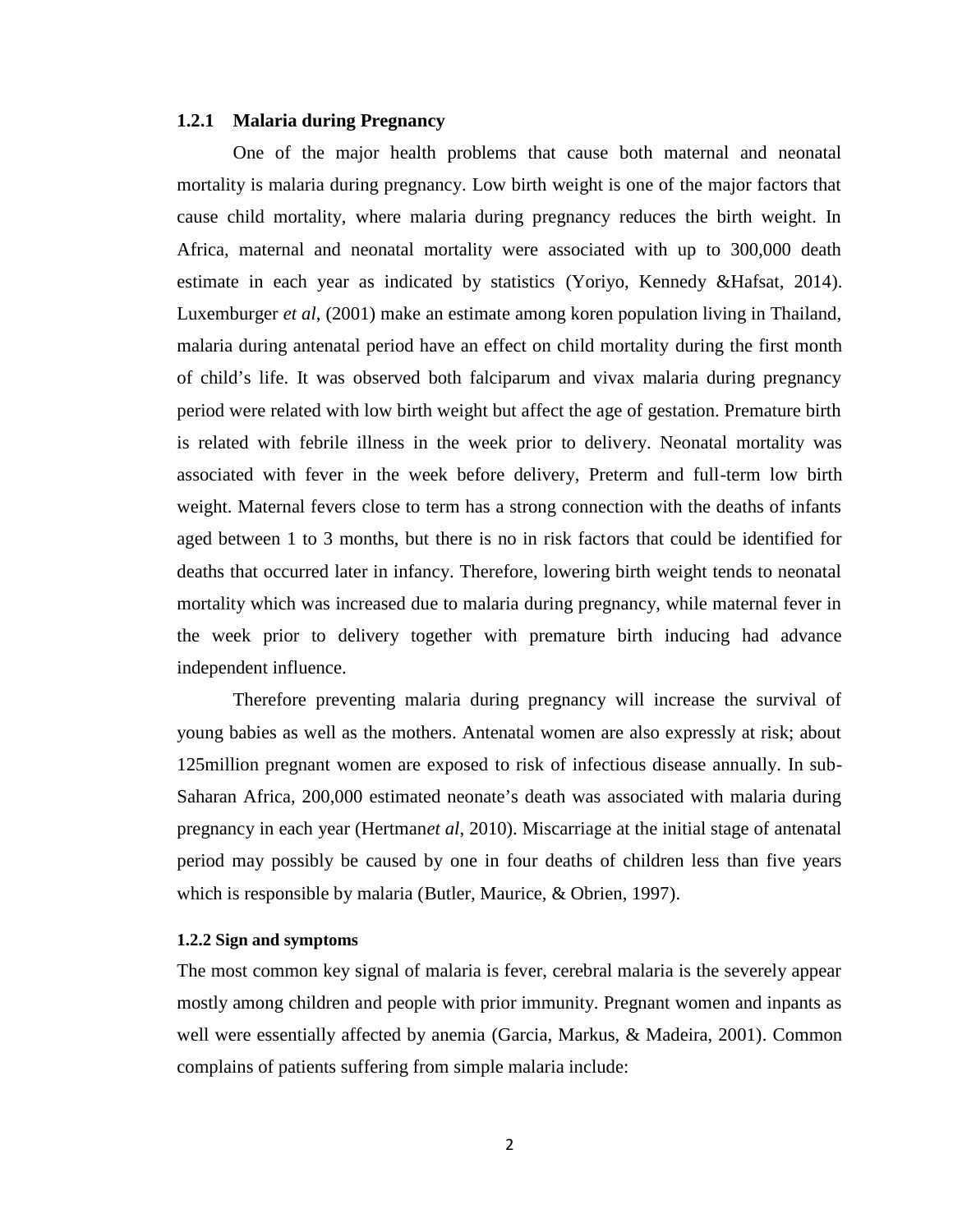- Headache
- $\triangleright$  Fever or a prior history of fever within last 2-3 days
- $\triangleright$  Rigors (shivering)
- $\triangleright$  Chills (feeling strangely cold)

Other clinical features may include:

- $\triangleright$  Loss of appetite
- $\triangleright$  General body and joint pain
- $\triangleright$  Nausea with or without vomiting
- $\triangleright$  Sweating
- $\triangleright$  Dizziness
- $\triangleright$  Bitterness in the mouth
- $\triangleright$  Abdominal Pain (especially in children)
- $\triangleright$  Irritability and refusal to feed (in infants)

Statistical analysis play an important role in medical research area and the estimates and predicted values obtained provides change in the dynamic of epidemiology of malaria among antenatal women in a valuable vision. Therefore this study employs the application of logistic regression to analyze factors associated with malaria during pregnancy, and the model obtained was purely based on statistical result.

#### **1.3 Statement of the Problem**

In earlier studies like Ayele*et al* (2012), Exavery *et al*, (2014) and Andrew (2014), malaria infection among pregnant women were studied in different part of Nigeria using different statistical tools. Conclusions and recommendations were drawn based on the results obtained in such researches. Some of their inferences based on descriptive analyses with partial use of such complicated methods of data analysis such as regression analysis. However, Ayele*et al* (2012) determine the Prevalence and risk factors of malaria in Ethiopia base on the rapid diagnosis test (RDT) survey results conducted by the Carter Center. In addition, one would seek to know the risk factors that have an effect on malaria during pregnancy period in that Ethiopia or other country.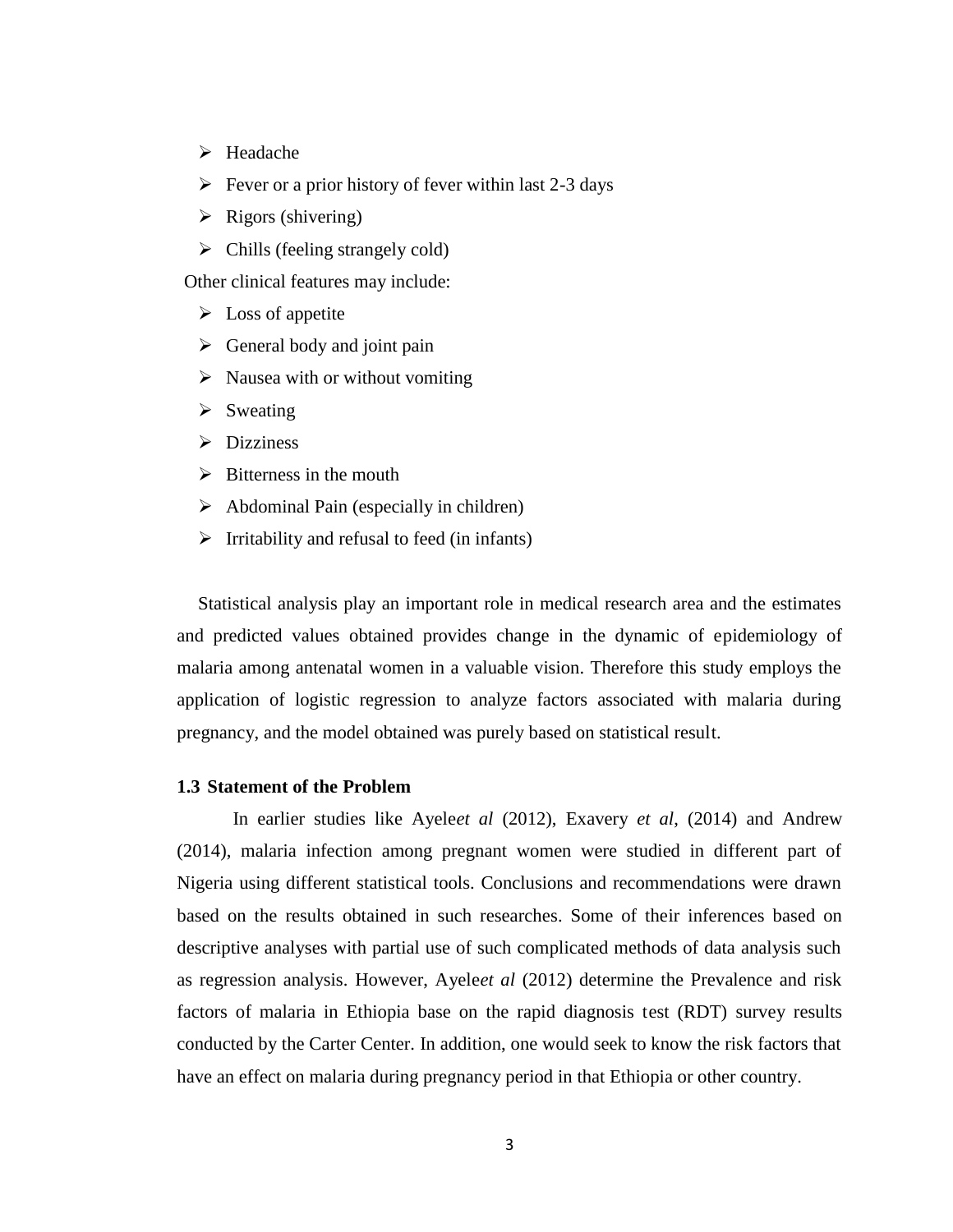#### **1.4 Aim and Objectives**

This study aimed at fitting logistic regression model to analyze predictors of malaria among pregnant women in Nigeria. This aim was achieved through the following objectives.

- I. To identify the factors that has significant impact on malaria among pregnant women.
- II. To fit a logistic regression model.
- III. To determine the significant interaction between the factors in II above.

#### **1.5 Significance and Justification of the Study**

As is apparent in many researches, statistical analysis of several infectious diseases provides a comprehensive assessment on curing such diseases. Ayele*et al* (2012) investigate the prevalence and related demographic, geographic and socioeconomic factors of malaria based on the rapid diagnosis test (RDT) survey results in Ethiopia; method of generalized linear model was employed in the analysis. Hence this study intends to extend such work by analyzing the risk factors associated with malaria during pregnancy in Nigeria using binary logistic regression analysis, and furthermore, the results obtained from this work will assist in determining the factors that have a significant impact with malaria in Nigerian pregnant women.

#### **1.6 Source of Data**

The information use in this research was a documented data obtained from National Bureau of Statistics Nigeria, they were health results based on financing Nigeria in the year 2013, and the survey was conducted by Federal ministry of Health in collaboration with National Bureau of Statistics and World Bank. It was an exit interview for antenatal care visit.

#### **1.7 Definition of Some Terms**

- 1. **Primigravida:** This refers to antenatal woman with first pregnancy. The plural form of primigravida refers to as primigravidae
- 2. **Multigravida:** This refers to pregnant woman with at least more than one pregnancy. The plural form of multigravida refers to as multigravidas.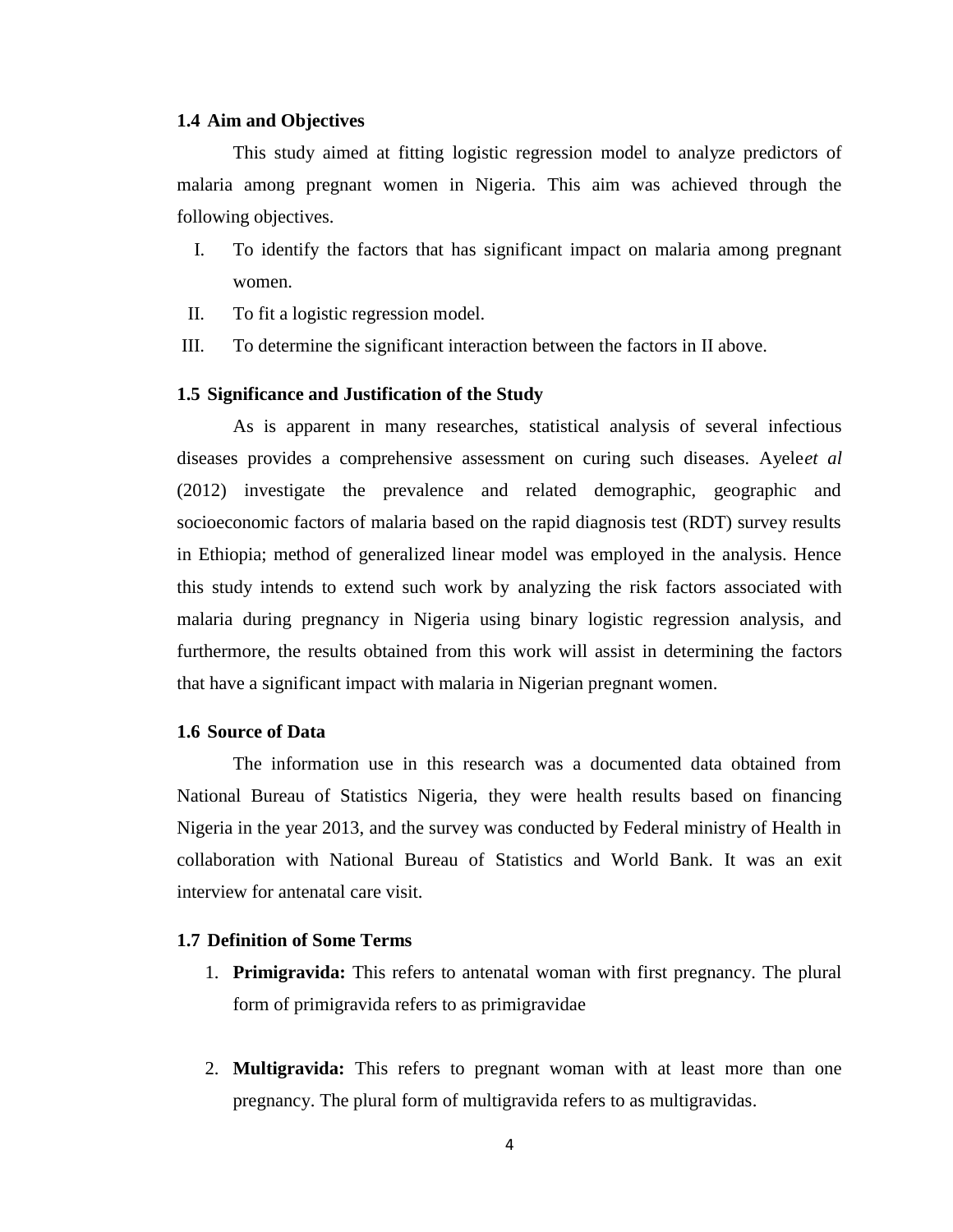- 3. **Odds ratio**: An association between the risk factor or exposure and the result was measured by Odds ratio. The odds that malaria among pregnant women will occur given a particular risk factor, compared with odds of occurrence of malaria in the absence of that risk factor was presented by odds ratio.
- 4. **Confidence interval**: It is a specified probability that the value of a parameter lies within ranges of values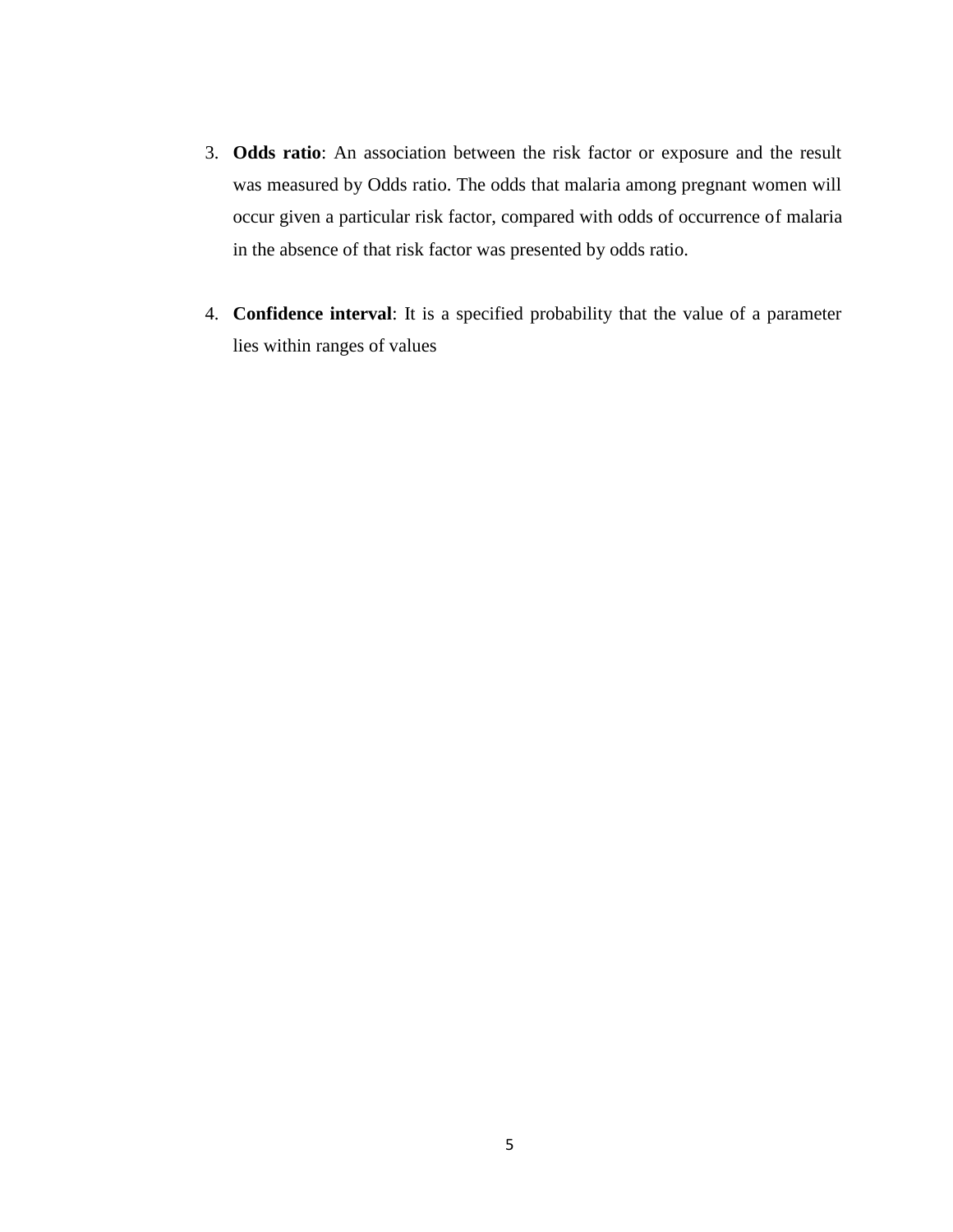### **CHAPTER TWO**

#### **Literature review**

Different researches have been carried out on the application of logistic regression in modeling malaria among pregnant women and other related issues in individuals. In this Chapter, a review of literature on these previous researches would be discussed. This serves as a guide for further study, and also helps to show that the researcher is familiar with what was already known or still undergoing. An effective research work is based on past knowledge, therefore this will help to minimize or eliminate duplication.

#### **2.2 Review of Previous Studies**

Okwa (2003) examined the Status of Pregnant Women having Malaria in Lagos State, Nigeria. A study was carried out on the status of malaria among 800 randomly selected pregnant women in Lagos State, Nigeria. Blood samples were obtained from finger pricking and tested for malaria parasites in thin blood films and 60% prevalence of malaria parasites was obtained. Interviews were conducted and structured questionnaires were administered to the pregnant women to obtain information on the clinical and social aspects of malaria. Results show that primigravidae accounted for a greater part of the 60% prevalence of malaria that affected mainly women in their 1st to 3rd month of pregnancy. The ages of the infected women ranged from 30 to 39 years (77%). Women with blood groups A and O had the highest prevalence of malaria, but there was no statistically significant difference between them and the uninfected women. Women with genotype AA had the highest prevalence of malaria, while pregnant women in Ikeja division had the highest incidence of malaria (41.7%). Majority of the infected women believed that mosquito bites and stress were responsible for their infection. Only 21.8% of the women did not associate mosquitoes with malaria. All the women were familiar with the symptoms of malaria but did not see it as a serious disease that could lead to death. Most of the women used bed nets but not the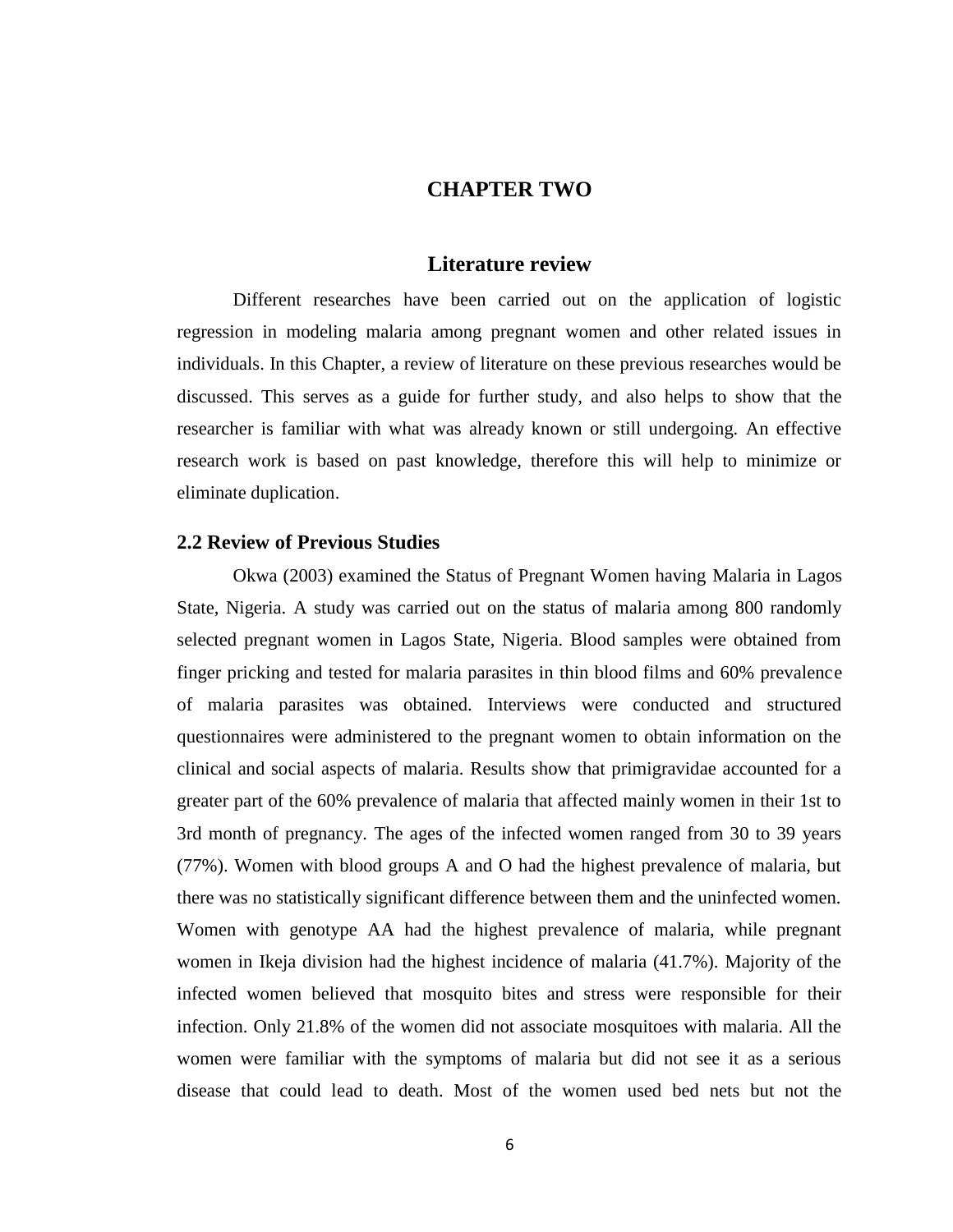impregnated brands. There is need to educate women, especially during antenatal visits, on the severity of malaria and the risk of their susceptibility to it during pregnancy.

Gill et al (2007) examined the Inferiority of Single-Dose Sulfadoxine- Pyrimethamine Intermittent Preventive Remedy for Malaria during the pregnancy of women with HIV-Positive Zambia. Maternal and neonatal birth outcomes were compared; they served as a function of doses the mothers received (1 to 4 doses). IPTp- SP Dose was a familiar result of trying to apply the standard optimal dose treatment and was lower to all other dosing regimens. It implied that monthly SP - IPTp may eventually be more effective than the standard procedure by reducing the risk unintentionally under-dosing mothers.

Adefioye *et al* (2007) determined the Prevalence of Malaria Parasite Infection amongPregnant Women in Osogbo, Southwest of Nigeria. Questionnaires were also distributed to ascertain their state of health before recruiting them into the study. Where (72%) of the 250 pregnant women considered were found that have malaria diseases in which the age group 36-39 years had the highest frequency rate of 88.2% and statistically the pregnant women and age groups were significantly different. The prevalence rate among the illiterate women was 54.4% and use of drug was also considered, in which local herbs had 100% sensitive to *P.falciparum*than orthodox curative drug.

Raimi and Kanu (2010) examined the prevalence of malaria parasite infection among pregnant women living in a suburb of Lagos, Nigeria. The result showed that malaria infection was prevalent during pregnancy period. A total of 26 (52%) of the pregnant women were malaria positive and proved symptoms of malaria whereas 24 (48%) were negative and showed no symptoms of malaria. The results showed that the prevalence of malaria infection especially *P. falciparum* infection among pregnant women and younger women living in the area were more at risk. Malaria infection should therefore be accepted and recognized as a global significance in health care more especially during the pregnancy period.

Rogawski et al (2012) studied the Effects of Malaria and Intermittent Preventive (IPTp) Treatment During Pregnancy on Fetal Anemia in Malawi with Unconditional linear and logistic regressions were achieved on a cross-sectional study of 3,848 mothers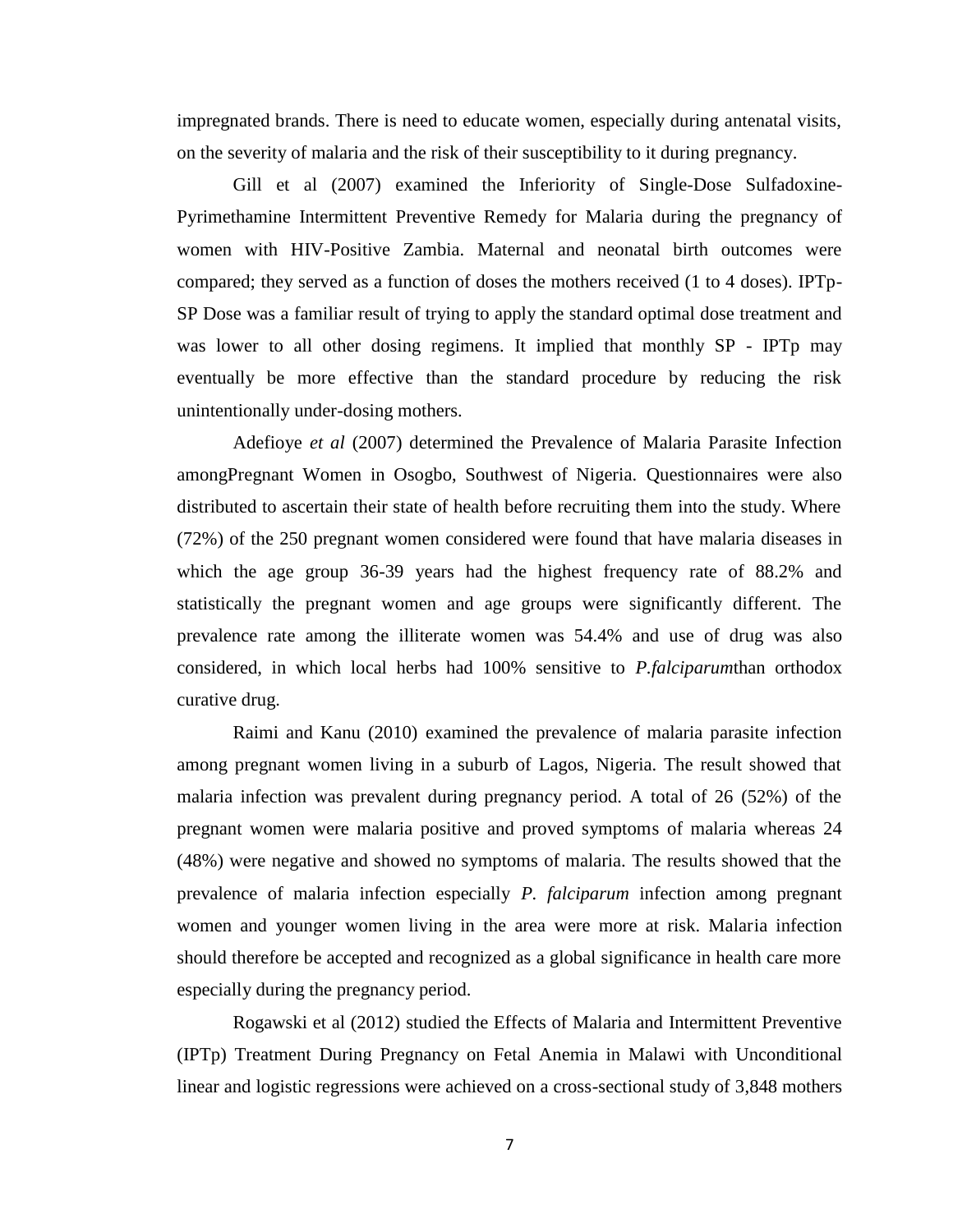and babies delivered at Queen Elizabeth Central Hospital in Blantyre, Malawi between 1997 and 2006, with multiple charge for missing covariates to measure the relations between malaria, IPTp with SP, and fetal anemia. It was observed that women pregnant at the first time who did not receive IPTp had children at highest risk for fetal anemia. There was no significant association between SP use and cord Hb or fetal anemia. It was recommended that intermittent preventive treatment during pregnancy with SP may continue to be safe and effective in preventing malaria in pregnancy and fetal anemia regardless of development of SP resistance.

De Beaudrap et al (2013) studied the Impact of malaria during pregnancy on pregnancy outcomes in a Ugandan potential cohort with intensive malaria screening and prompt treatment. Multivariate analysis was employed to analyze the association between characteristics of mother and malaria risk, as well as between malaria in pregnancy and birth outcome, length and weight at birth. It was observed that the risk of peripheral malaria was higher in young mothers infected with HIV, with lower education level, lived in rural areas or reported no insecticide treated mosquito net use, however more regular malaria disease with infection during late pregnancy were associated with risk of placental infection. The risk of miscarriage and pre-term delivery was increased in mothers infected with HIV disease, living in rural areas and with malaria in pregnancy occurring within two weeks of delivery. It was recommended that prompt malaria detection and treatment should be offered to pregnant women irrespective of signs or other preventive measures used during the pregnancy period, and with increased focus on mothers living in remote areas.

Andrew (2014) madean assessment of the spatial pattern of malariainfection in Nigeria. The pattern of spatial variation in the rate of malaria infection was analyzed using principal component analysis (PCA). Where the results indicated that, seasonal variations played significant roles in malaria infection in Nigeria. High concentration of malaria infections in some few states was shown. Therefore it was recommended that meditative effort should be made by Federal Ministry of Health to increase the distribution of treated mosquito nets and drugs in the affected areas and an increment in the financial allocation to the affected areas.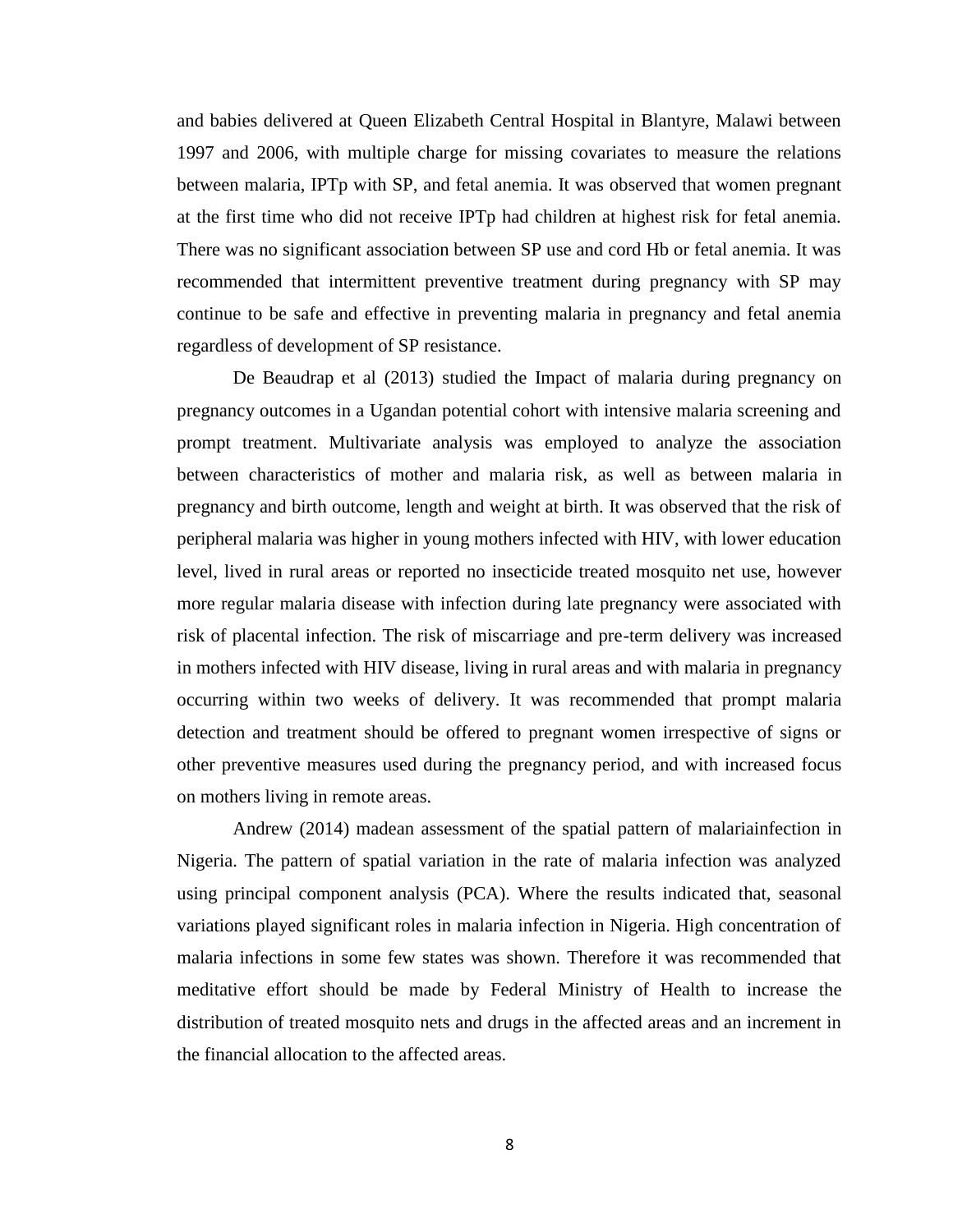Exavery et al, (2014) measured the level and predictors of optimal IPTp-SP doses in six districts of Tanzania using Chi-Square to test the independent association between IPTp uptake and risk factors of malaria during antenatal period, and multinomial logistic regression for multivariate analysis. From the result, it was observed that, 43.6% of the antenatal women received optimal IPTp dose while 28% received partial dose. One of the predictor of both partial and optimal IPTp uptake was being counseled on the dangers of malaria infection during antenatal period (OR  $=$ 6.470, 95% C.I = 4.660 - 8.97) and (OR = 4.240, 95% C.I = 3.000 - 6.00), respectively. Higher chance of uptake of optimal doses of IPTp-SP (OR = 2.050, 95% C.I = 1.18-3.57) was associated with early ANC commencement. Furthermore, receipt of optimal SP doses by secondary or higher education level women during the antenatal period almost doubled those who had never been to school (OR = 1.930, 95% CI =  $1.040$  -3.560). For marital status, married antenatal women 60% was associated with decline in the partial uptake of IPTp-SP (OR =  $0.400$ , 95% CI =  $0.170 - 0.960$ ). There were statistically significant variations ( $p < 0.05$ ). among both optimal and partial IPTp-SP doses uptake in the interdistrict.

Alaku and Abdullahi (2015) studied the Epidemiology of Malaria Infection in Pregnant Women in Some selected areas of Nassarawa State, Nigeria. Among the 360 samples examined, 316 (88%) had malaria in their blood. Age group 25–28 years recorded the highest prevalence rate and the difference between the age groups and pregnant women were statistically significant. Illiterate pregnant women had the highest mean parasite density with prevalence rate (97.3%). Drugs used were also considered in which traditional herbs had 100% sensitive to plasmodium falciparum than conventional medicinal drugs.

Olasehinde (2010) determined the prevalence and management of p.*falciparium*malaria among neonates and children (0-12) years in ota, Ogun state of Nigeria. Overall, 215 (80.5%) of the 267 children investigated were malaria positive. Age category (0-5 years) had the highest frequency of 84.7% with mean parasite density of 900 and there was a statistical significant difference  $(p<0.05)$  between the age groups. Children of non-educated parents from villages had the greatest mean parasite density of 850 with 78.1% prevalence rate. Local herbs were give to 20% of the children and 22%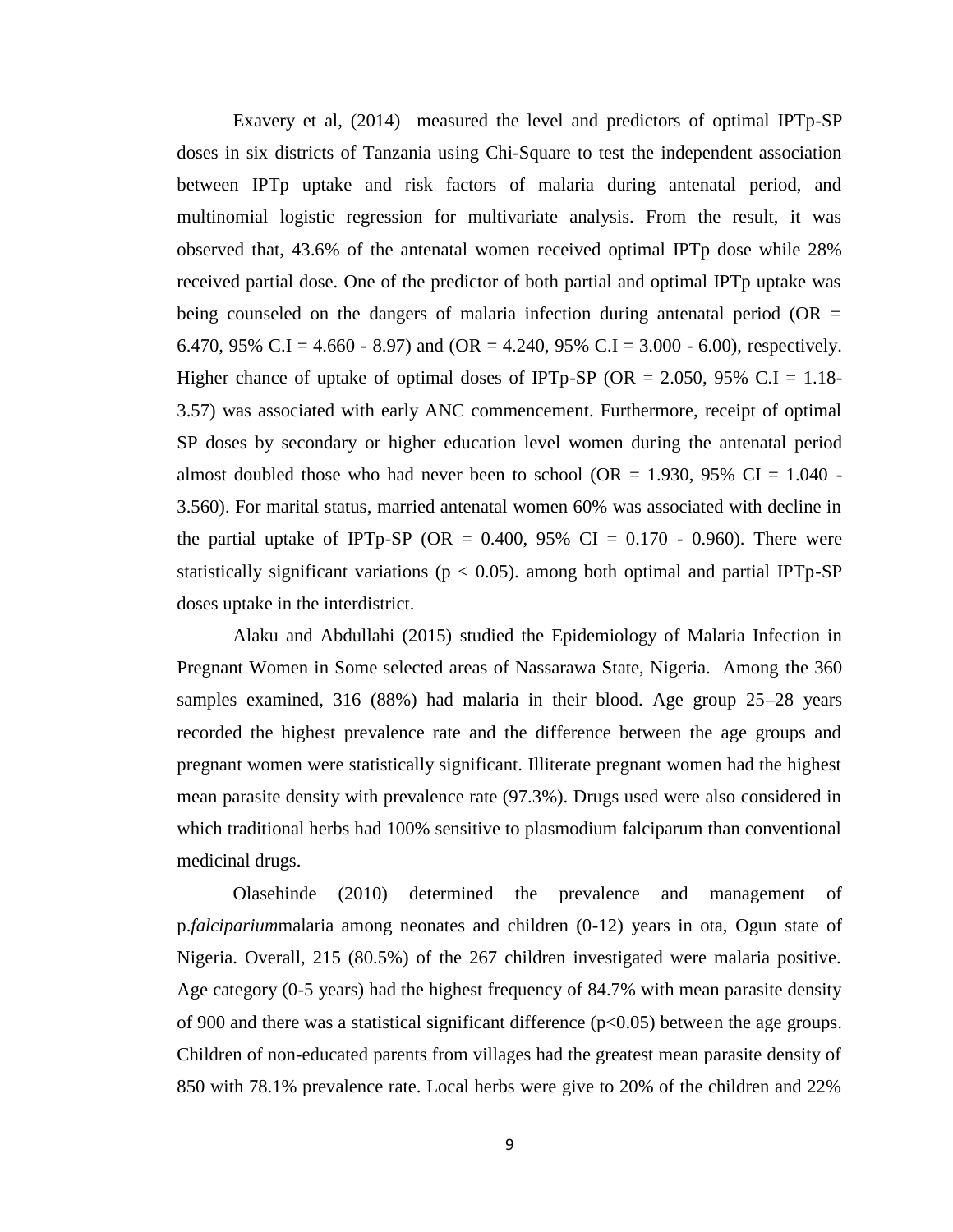used orthodox medicine as prophylaxis. 18% used insecticide treated nets while 24% of the parents spray anti malaria to prevent mosquito bites. The study suggest need for more awareness on effective Insecticide treated Nets and use of drugs in malaria hyperendemic regions.

Oyewole et al (2011) usedcoefficients of correlation to find level ofrelationship between the frequencies of the knockdown resistance allele andresistance among the survivor and exposed mosquito samples to examine the Epidemiology of malaria and insecticide resistance burden in Nigeria, which were susceptible to the diagnostic doses of insecticides tested. Analysis ofvariance (ANOVA) was used to determine variation between five of the six ecological zones in Nigeria between 2002 and 2004. A significant level of resistance was recorded particularly in forest- savanna and Guinea savanna. However, there was no significant difference in knockdown resistance allele effects of insecticides in all the zones ( $p < 0.0001$ ). There was a level of correlation between the frequency of the knockdown resistance alleleand frequency of resistance among the survivor and exposed samples ( $p = 0.0037$ ). Hence this may indicate that knockdown resistance is associated with resistance in *Anopheles* mosquito to the analyzed insecticides.

Ayele et al (2012) investigate the prevalence and risk factors of malaria based on the rapid diagnosis test (RDT) in Ethiopia. The method of generalized linear model (GLM) was used to analyze the data and the dependent variable was presence or absence of malaria using the rapid diagnosis test (RDT).The analyses showed that the RDT shows a statistical significant association between age and gender. Main source of water, trip to obtained water, main material used for wall and roofing, toilet facility and total number of rooms were other significant covariates.The prevalence of malaria for households with clean water was found to be less. Spraying anti-malaria insecticide to the house was found to be one of the methods of reducing the risk of malaria. Malaria rapid diagnosis found to be higher for earth/local dung plaster floor and thatch and stick/mud roof. Furthermore, the housing condition, source of water and its distance, ages in the households and gender were identified in order to come up with two-way interaction effects. It was concluded that individuals with poor socio-economic situations are positively associated with malaria disease. Improving the housing situation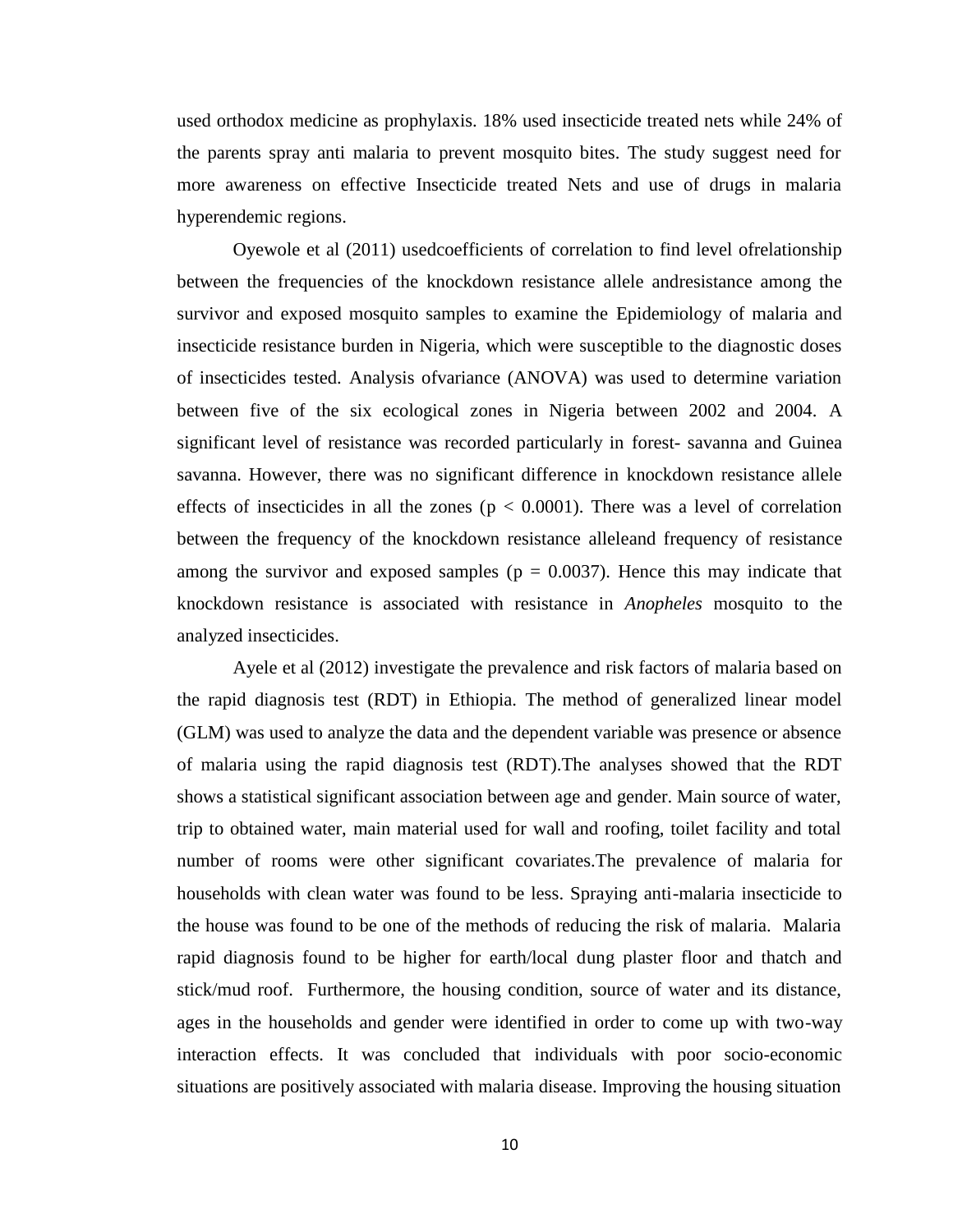of the household is one of the ways of reducing the risk of malaria. Female household members and children were the most exposed to the risk of malaria.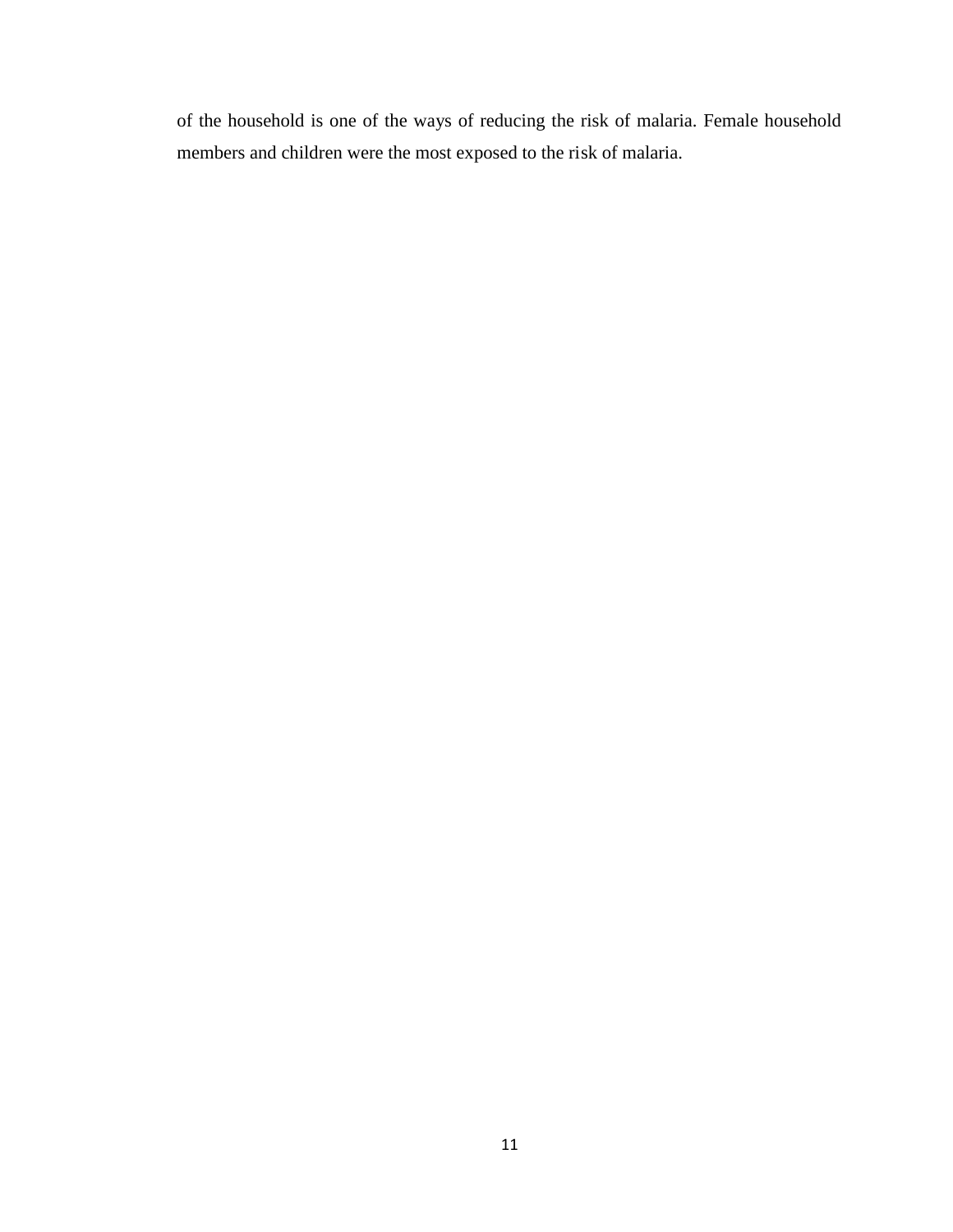### **CHAPTER THREE**

#### **Material and Methods**

This Chapter deals with the theory of logistic regression analysis, build an account of how logistic regression differs from conventional regression analysis. The history of logistic regression, its' application to medical sciences was also discussed. Measures of Model fit such as deviance, the likelihood ratio test and Cox & Snell's  $R^2$ , which are used to assess the significance of individual coefficients for inclusion or exclusion in a model in stepwise logistic regression were discussed.

#### **3.1 Study Area**

The information use in this research was a documented data obtained from National Bureau of Statistics Nigeria, it was health results based on financing Nigeria in the year 2013, and the survey was conducted by Federal ministry of Health in collaboration with National Bureau of Statistics and World Bank. It was an exit interview for antenatal care visit in six states of Nigeria namely Adamawa, Benue, Nassarawa, Ogun, Ondo and Taraba State which represent the six geopolitical zones of Nigeria. The data was analyzed both descriptively and inferentially using standard methods of applied statistics in health sciences. The analysis were done using univariate, bivariate and Multivariate statistical method. In this study the variables of interest were as follows.

#### **3.2 Variables**

The dependent or outcome of interest is prescription or given Quinine or fansider antimalarial pills by the health worker at ANC unit. Many drugs such as Arthimeter, chloroquine and pyrimethamine/sulfadoxine (Fansidar) are the most common drugs used for curing malaria in Nigeria and Africa as whole, such drugs assist in malaria treatment during pregnancy (Unicef, 2000). Thus, the dependent variable is binary, signifying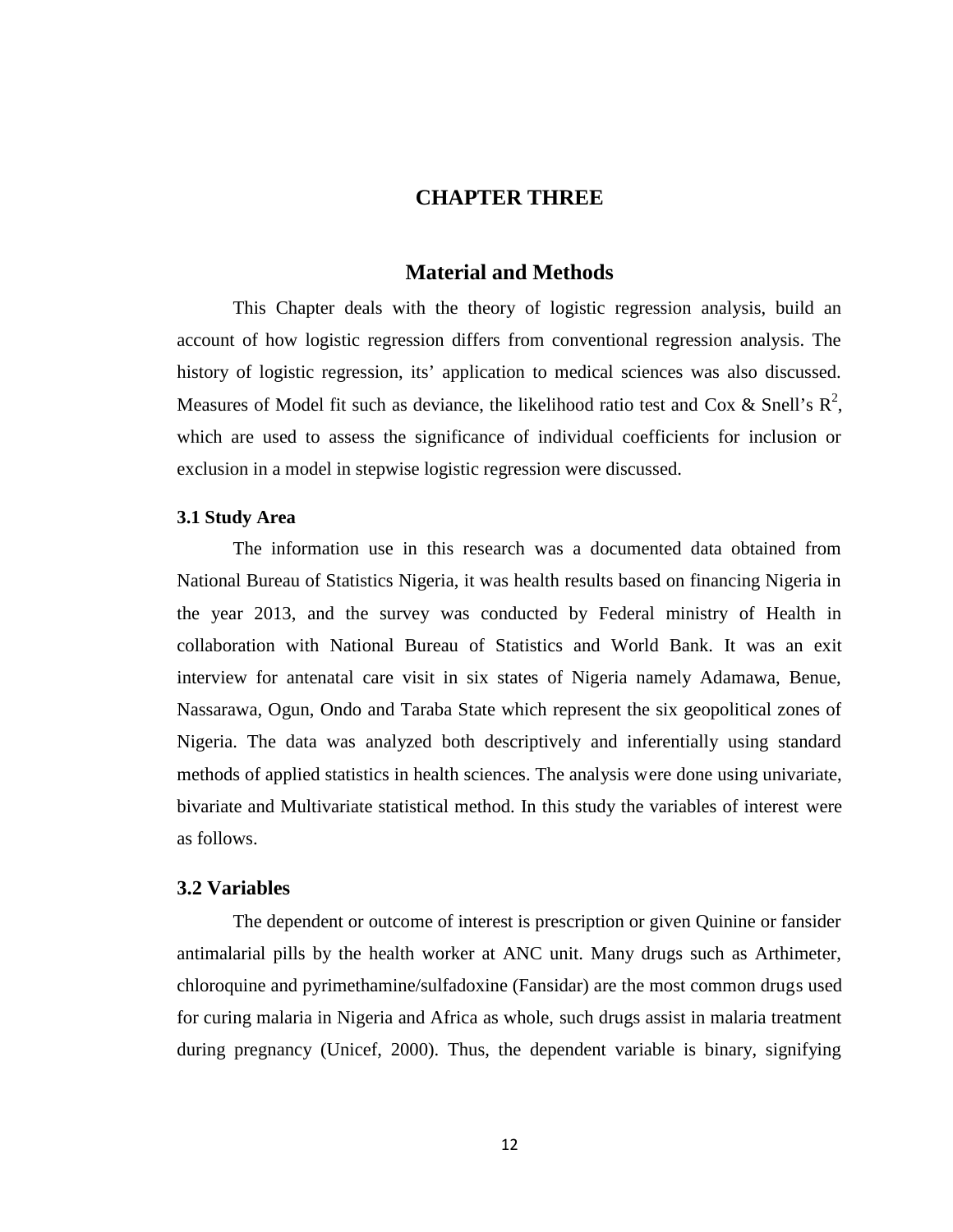whether or not a person was positive for malaria according to these antimalarial pills prescription, and it was derived from the question:

"During this visit, has a health worker given or prescribed you any antimalarial pills?" The response was categorized in two categories such that:

Given or prescribed antimalarial pills =  $\frac{YES \cdot indi}{NQ}$ : ınaı

Independent variables include Age, Highest level of Education, marital status, spouse education level, pregnancy weeks, IPTp uptake, primigravidae status, use of insecticide treated net, health insurance scheme, land asset, total family, main source of water, main source of energy for cooking and lightening, main material use for house wall, roof and floor, number of nets/person and livestock keeping (see table 3.1).

| <b>Variables</b>                  | <b>Meaning</b>                                         | Variable type |
|-----------------------------------|--------------------------------------------------------|---------------|
| Age                               | Patients age                                           | Quantitative  |
| <b>Education</b> level            | Highest education level of the pregnant<br>woman.      | Qualitative   |
| <b>Marital Status</b>             | Marital status of the woman.                           | Qualitative   |
| <b>Husband Education</b><br>Level | Her spouse's level of education.                       | Qualitative   |
| Weeks of pregnancy                | How many weeks pregnant is the woman?                  | Quantitative  |
| IPTp-uptake                       | Did the pregnant woman take IPTp dose?                 | Qualitative   |
| Primigraidae                      | Is this your first pregnancy?                          | Qualitative   |
| <b>ITN</b>                        | Do you own an insecticide treated net?                 | Qualitative   |
| Health insurance<br>scheme        | Is the woman covered under health insurance<br>scheme? | Qualitative   |
| Land asset                        | Does her household own any land or house?              | Qualitative   |
| Total number of rooms             | How many rooms does your household have?               | Quantitative  |

**Table 3.1: The main categories of predictors variables used in this study**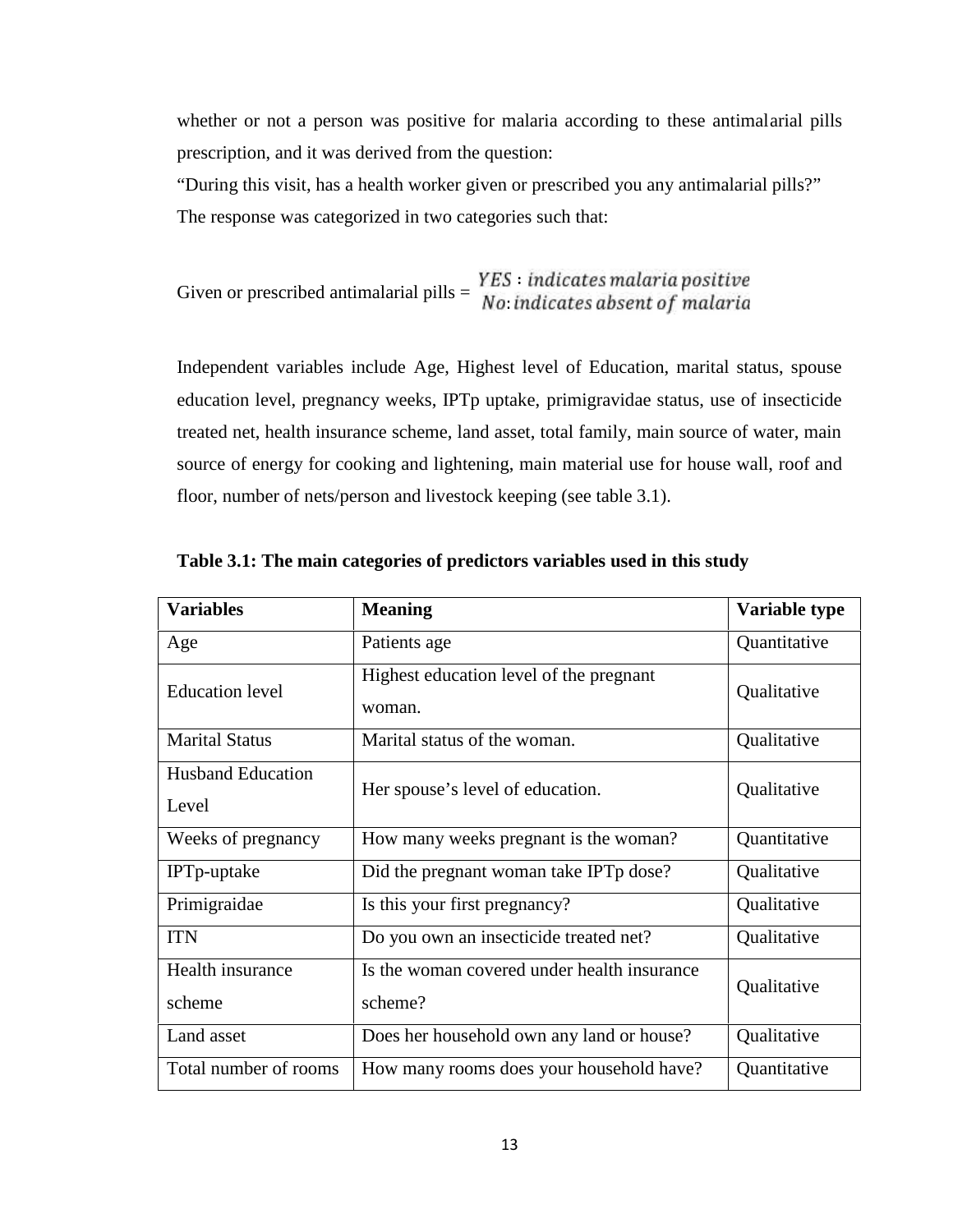| Number of family                       | How many people live in your household now<br>a day?                     | Quantitative |
|----------------------------------------|--------------------------------------------------------------------------|--------------|
| Room's wall material                   | What is the main material used for your room's<br>wall?                  | Qualitative  |
| Room's rooftop<br>material             | What is the main material used for your room's<br>rooftof?               | Qualitative  |
| Room's floor material                  | What is the main material used for your room's<br>floor?                 | Qualitative  |
| Source of water during<br>dry season   | What is your main source of water for drinking<br>during dry season?     | Qualitative  |
| Source of water during<br>rainy season | What is your main source of water for drinking<br>during rainy season?   | Qualitative  |
| Source of energy for<br>lightening     | What is your main source of energy for<br>lightening?                    | Qualitative  |
| Source of energy for<br>cooking        | What is your main source of energy for<br>cooking?                       | Qualitative  |
| Toilet facility                        | What kinds of toilet facility mainly use by<br>people in your household? | Qualitative  |
| Total number of nets                   | How many mosquito nets own?                                              | Quantitative |
| Livestock keeping                      | Does your household own any animal?                                      | Qualitative  |
| <b>States</b>                          | From which state are you?                                                | Qualitative  |

### **3.3 Statistical tools**

Cleaning and data analysis was done using IBM SPSS Statistics (Demo version 20) package.The "Statistical Package for the Social Sciences" (SPSS) is a package of programs for manipulating, analyzing, and presenting data; the package is widely used in the social and behavioral sciences. There are several forms of SPSS. The core program is called SPSS Base and there are a number of add-on modules that extend the range of data entry, statistical, or reporting capabilities. In our experience, the most important of these for statistical analysis are the SPSS Advanced Models and SPSS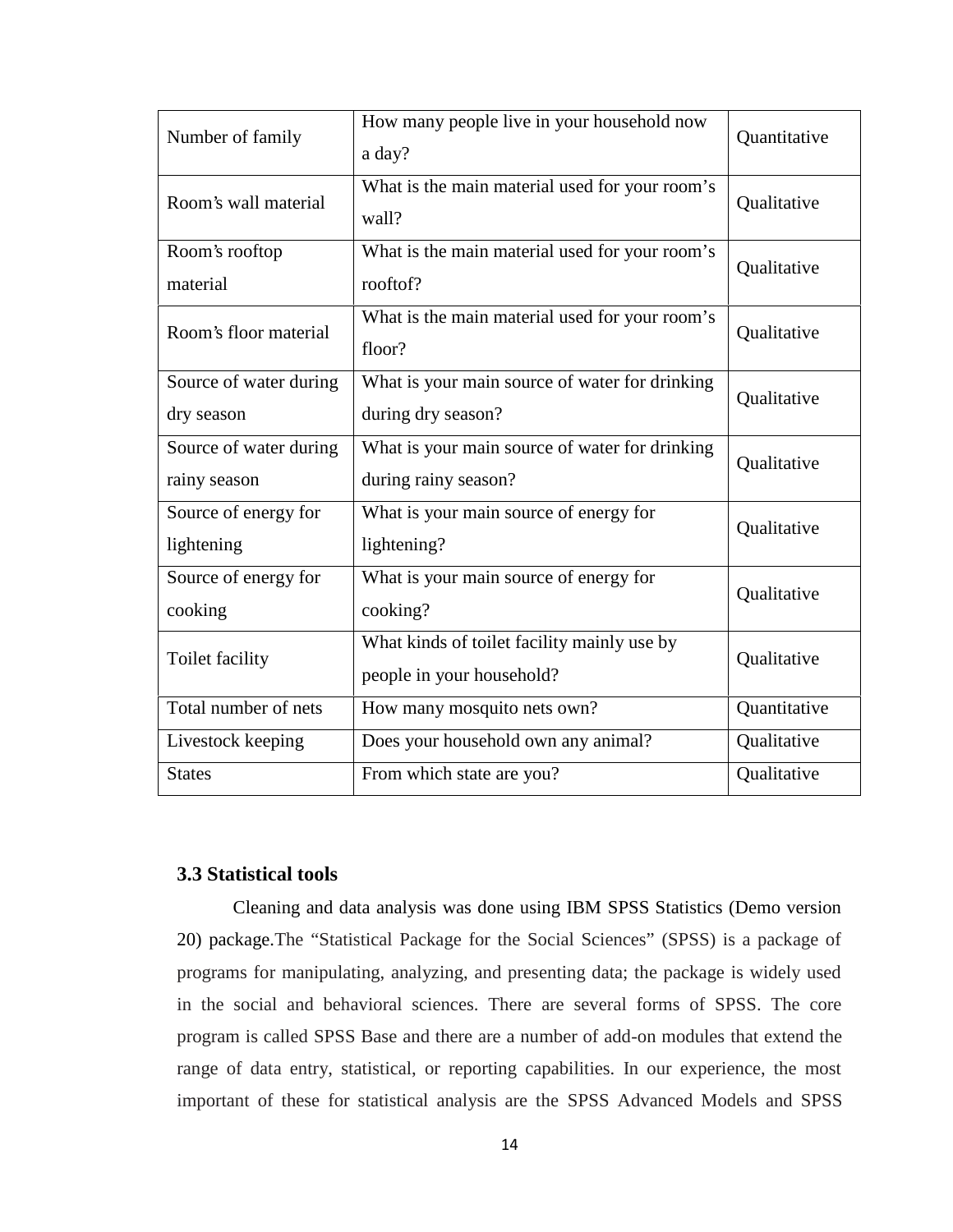Regression Models add-on modules. SPSS Inc. also distributes stand-alone programs that work with SPSS (landau, 2004).

In the univariate analysis, frequency distribution and percentages for each qualitative variable while median and interquatile range (IQR) of the each quantitative variable were stated. Secondly, bivariate analysis was conducted, in which the outcome variable, presence or absent of malaria was cross tabulated against each and every independent variable. The statistical significant relationship between each pair of variables was tested using Pearson's Chi-Square (2) test, for the categorical variables, while for the continuous variables, due to violation of normality assumption which is one of the main parametric assumptions, a non-parametric version of independent sample t- test was used, hence Mann Whitney U test was considered to test the difference between each predictor with the response variable. Where p-value less than 5% (p-value 0.05) of the outcome and each of the independent variables reject the hypothesis of no significant association between the variables, and hence concluded that they were significantly associated, else, no association was deduced. Furthermore, multivariate analysis was done in bivariate way, were logistic regression with each single variable was performed to compare the result with the p-value for the bivariate and further analysis.

Finally, each variable from the chi-square result which is significant at 20% or less was subjected to multivariate analysis using binary logistic regression in a multivariable way. This was to ensure that all variables were adjusted for one another in order to obtain independent predictors of the malaria risk diagnosis. An interaction between the significant variables in the multivariate analysis was also done to see the significant association for interaction between variables. The category "present of malaria" of the outcome variable was made a baseline/ reference outcome hence assessing what predicts absence of malaria. For multivariate analysis, selection of predictor variables for building model depends on each one's to become statistically significant in the overall model. Also the model was assessed using Hosmer and Lemeshow's test from the measures of model fit, in which the model with Hosmer and Lemeshow's p-value greater than 0.05 was considered good model. From the model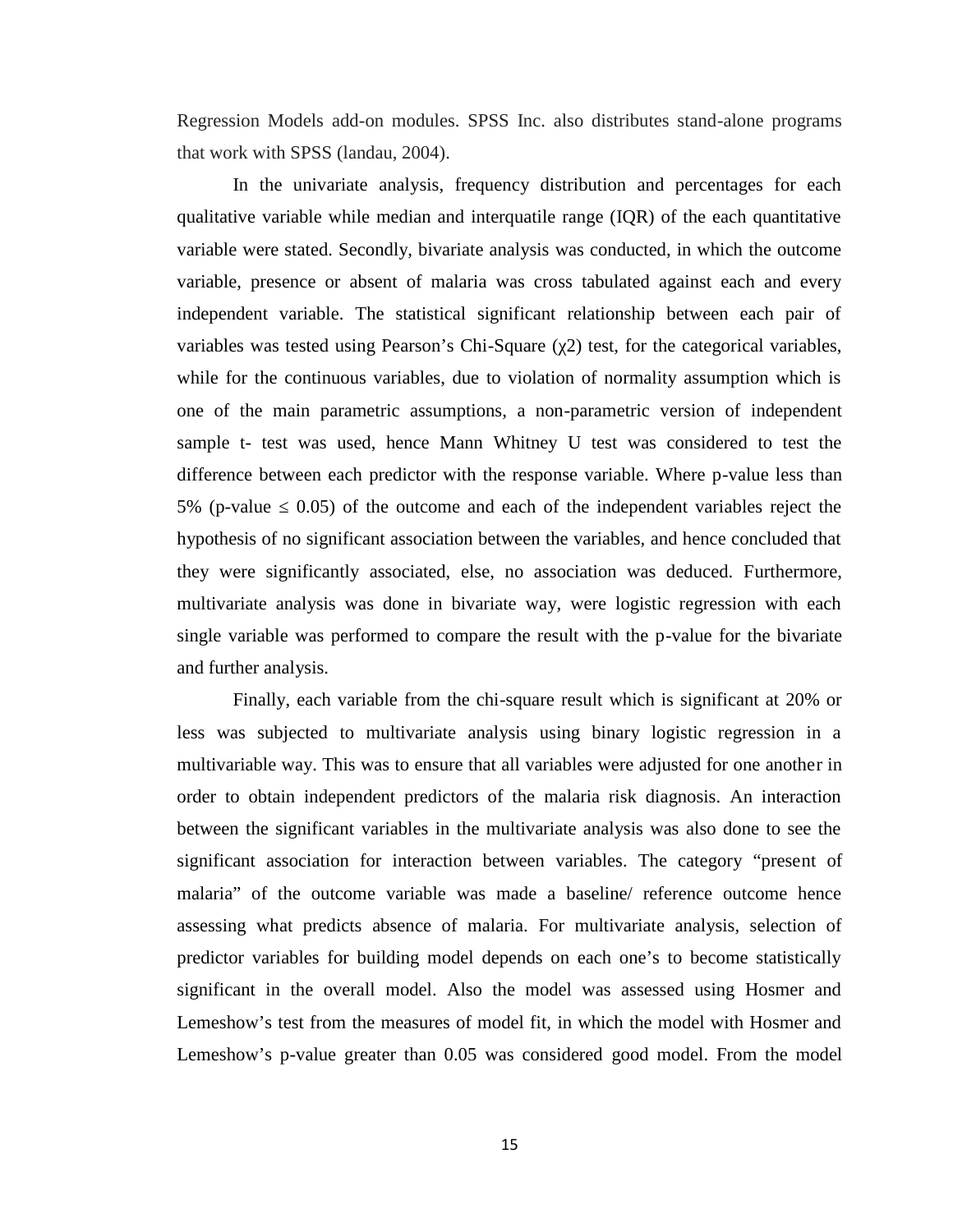outputs, estimates, odds ratio (OR), their corresponding 95% confidence intervals (CI) and p-values were all reported. 5% significance level was considered.

#### **3.3.1 Chi-squared test**

This is one of the oldest and best known and used among many statistical tools. It is sometimes use to test whether an actual frequency distribution differs significantly from a hypothesized theoretical one. This can be achieved through employing a Chi Squared test by associating the actual and expected frequencies (Kirkwood and Sterne, 2003). The two application of Chi Squared test includes: testing whether there is an association between the row and the column variables and second is to test whether two proportions are equal or not, hence if the two groups are paired, then McNemar's test is suitable(Bowers, 2008).

Usman (2012) determine steps to follow when performing a Chi Square test, the first step can be achieved by hypothesizing the probability distribution which the data fits in, secondly the values of each parameter of the distribution from the actual data must either be hypothesized or estimated so that it will be used to find the probability and the theoretical frequency for each category, then finally employing chi square to test whether the data was fitted best in the distribution

The chi square test statistic is given as:

$$
t^{2} = \sum_{i=1}^{k} \frac{(o_{i} - e_{i})^{2}}{e_{i}}
$$
 (3.1)

where

 $o<sub>i</sub>$  is the actual frequency while  $e<sub>i</sub>$  is the expected frequency. The test statistic has approximately a chi square distribution with *v=k-1 degree of freedom*, the approximation is considered acceptable under the following condition:

- i. For  $v=1$  degree of freedom, no value of  $e_i$  must be smaller than 5
- ii. For  $v>1$  degrees of freedom, no value of  $e_i$  must be smaller than 1 and no more than 20% of the expected frequency must be less than 5.

Using SPSS, chi square test can be analyse through

Analyze – descriptive statistics – crosstab – statistics – chi square test – continue – ok.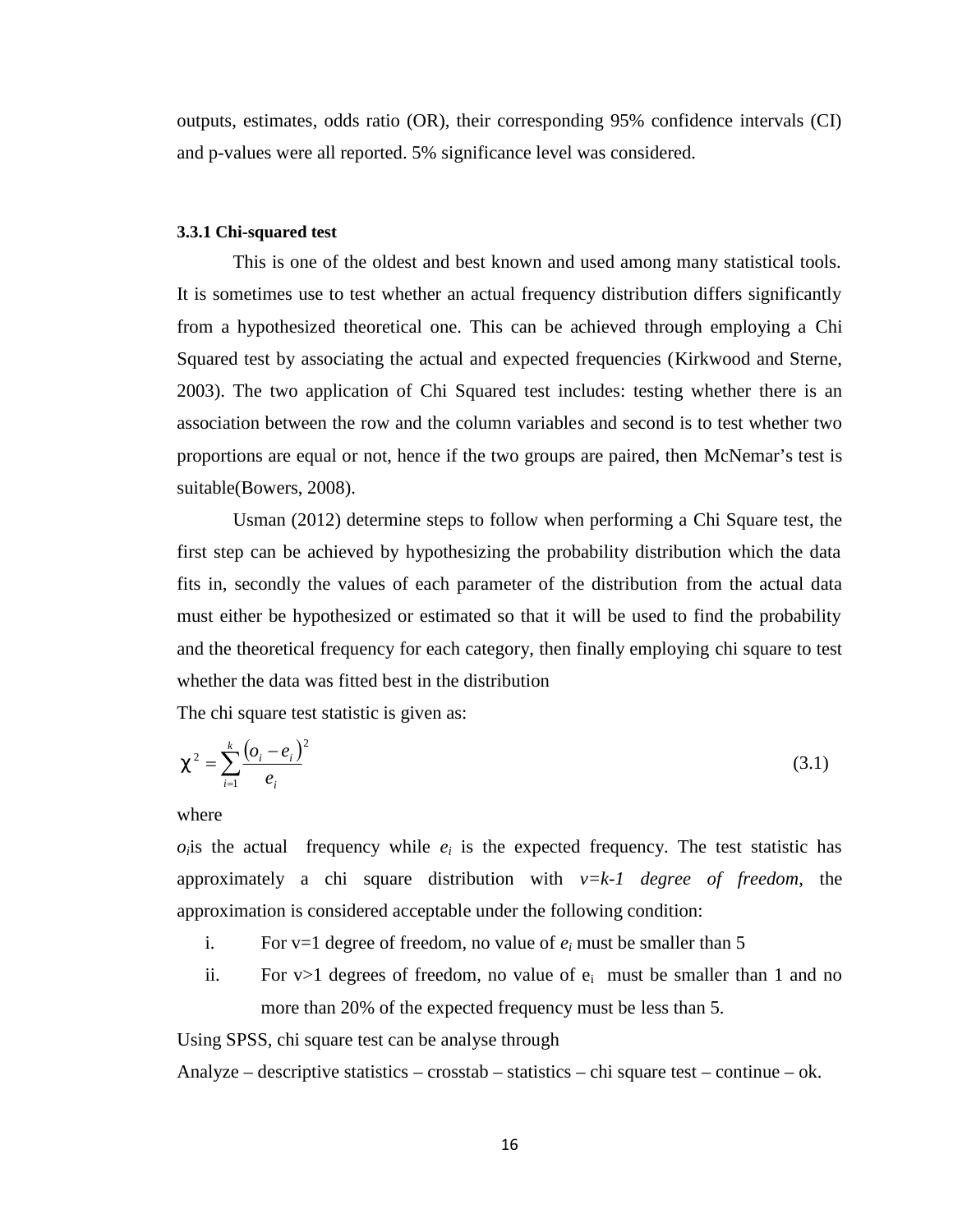#### **3.3.2 Mann Whitney U test**

This test is a nonparametric alternative to the independent sample t-test. Equality of means cannot be tested if the sample was drawn from nonmormal distribution which indicates presence of small sample size. In this case, medians are better parameters of measure of central tendency since the population is distribution free, hence nonparametric version of independent t-test should be employed which is Mann Whitney U test (Elston and Johnson, 2008).

The Mann Whitney U test statistic is defined as:

$$
U = n_1 n_2 + \frac{n_1(n_1 + 1)}{2} + R_1 \tag{3.2}
$$

where

 $n_1$  and  $n_2$  are first and second sample sizes respectively, and  $R_1$  is the rank sum.

Using SPSS package, the analysis can be achieve through:

Analyze - Nonparametric tests – Legacy dialogue – 2-Independent samples – Choose the variables – Ok.

#### **3.4 Logistic Function and Logistic Regression**

A regression method is a statistical method use in analyzing the relationship between dependent or response variable and one or more independent variables. Linear regression is the most popular method in which least square method is used in estimating the model coefficients; this is referred to as conventional regression analysis. It is applicable only if the response variable is independent and identically distributed (iid). Conventional regression analysis is not appropriate in cases where the dependent variable is categorical (Al-Ghamdi, 2001). It is also a statistical method that utilizes the relationship between two or more continuous variables so that the dependent variable can be predicted from other independent variable or variables. The method is widely use in behavarioral medical sciences, business, social and behavioral sciences and many other disciplines (Faraway, 2014).

Logistic regression measures the association between a treatment and risk factor for any event or a disease, after making an adjustment for other variables. Linear regression finds an equation that predicts an outcome variable which must be a measured or continuous (a variable that can take on any value) from one or more independent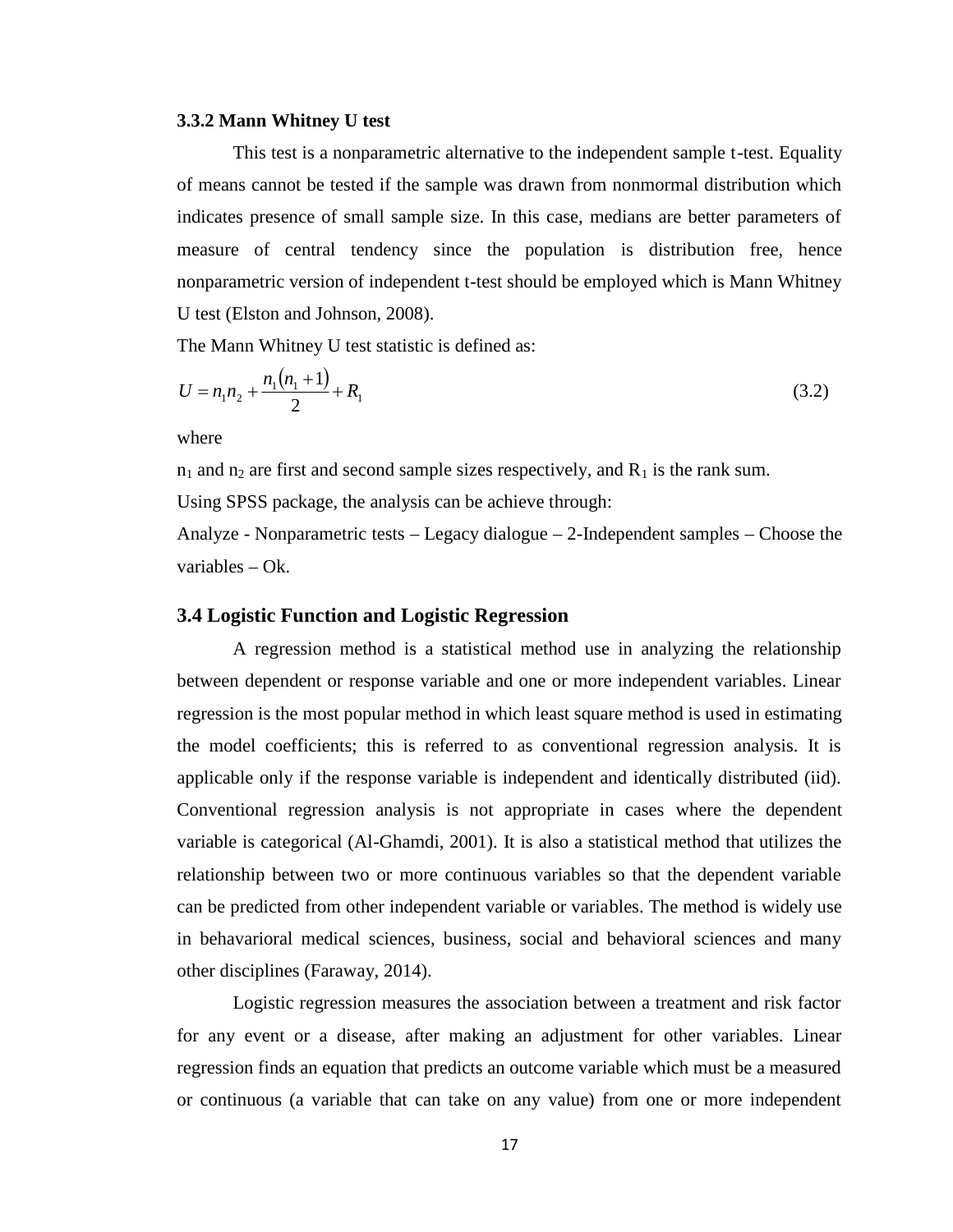variables, while Logistic regression finds an equation or model that best predicts an outcome variable which must be categorical, such as the presence or absence of disease from one or more explanatory variable (Harvey, 1995). It is used because having a categorical outcome variable violates the assumption of linearity and normality in normal regression analysis. According to Kleinbaum*et al* (2008), logistic regression analysis quantifies the relationship between the binary predicted variable and the predictors using odds or relative risk ratios. Odds ratio is the probability that an event will occur say *p*, divided by the probability that the event will not happen say *1-p*. In this study the odds ratio is the probability that a pregnant woman is malaria positive divided by the probability that the pregnant woman is not having malaria disease.

If the dependent variable is discrete, application to linear regression model in such case would not be satisfactory, since the fitted predicted response would ignore the restriction of binary values from the observed data, hence logistic regression analysis would be employed in this case. Logistic regression is a method use to for the analysis of binary outcome variables (Press & Wilson, 1978 and Daniel &wayne 1995). Many research question with dichotomous outcome were tackled by either ordinary least squares regression analysis or linear discriminant function analysis. Both techniques were successively found to be less than perfect method for handling binary outcomes due to their strict statistical assumptions which include linearity, normality, and continuity for Ordinary Least Square regression analysis and multivariate normality with homogeneity of variances and covariances for discriminant function analysis (Cabrera, 1994; Cleary and Angel, 1984; Cox and Snell, 1989; Efron, 1975; Lei and Koehly, 2000; Tabachnick and Fidell, 2001).The central mathematical concept that brings about logistic regression is the logit, which is the natural logarithm of an odds ratio (Peng, Lee, & Ingersoll, G. M. (2002).

Generally, logistic regression analysis is well appropriate for describing and testing hypotheses about relationships between a qualitative outcome variable and one or more qualitative or quantitative predictor variables (Zar, 1999).In this research binary logistic regression analysis was employed to analyzed factors associated with malaria diagnosis among antenatal women in Nigeria, the response variable was the presence or absence of malaria among pregnant women which was suggested using antimalarial pill prescribed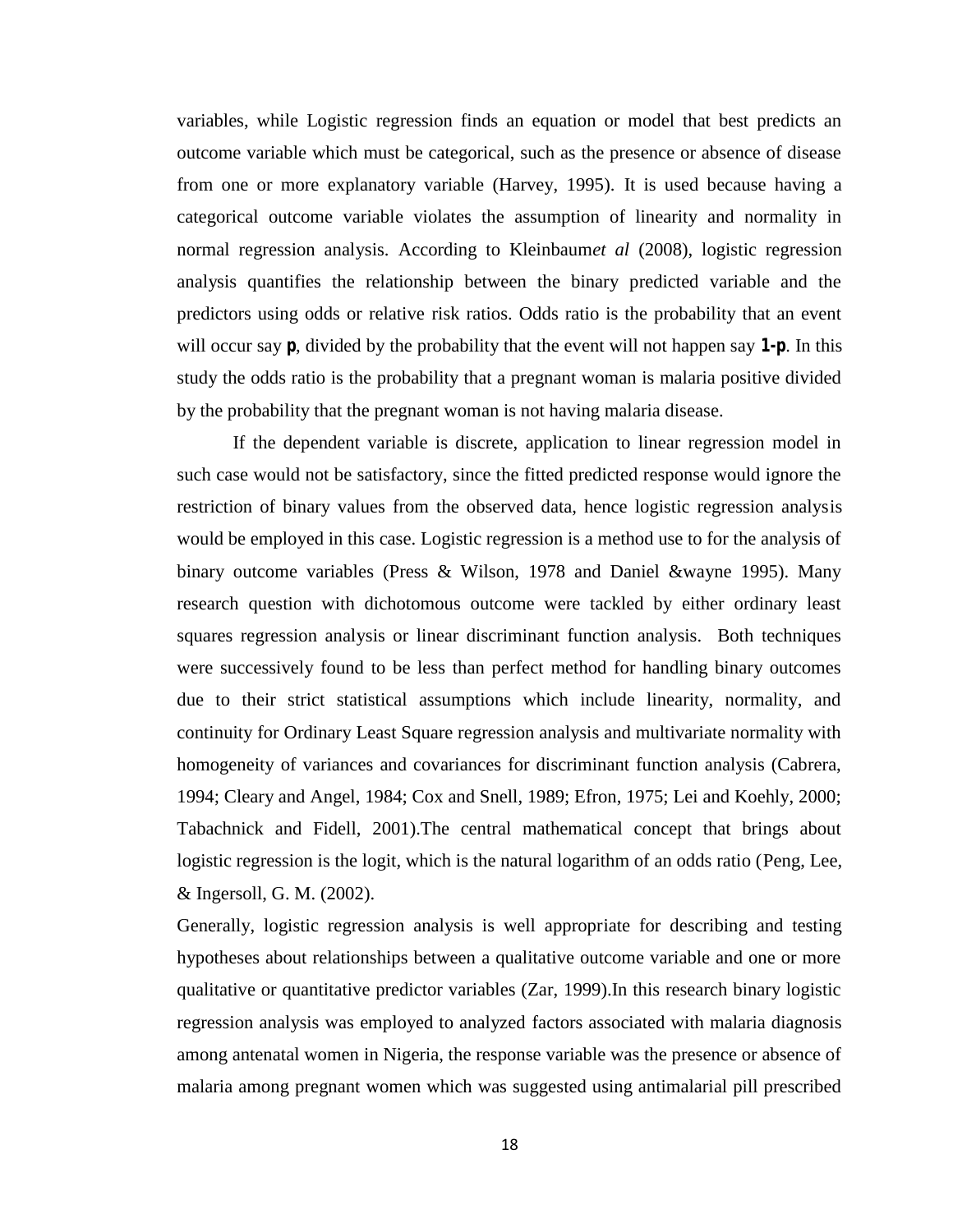or given to the pregnant woman by the health facility. The independent variables include Age, Highest level of Education, marital status, spouse education level, pregnancy weeks, primigravidae status, prescription of antimalarial pills, use of insecticide treated Net, health insurance scheme, land asset, total family, main source of water, main source of energy for cooking and lightening, main material use for house wall, roof and floor, number of Nets/person and livestock keeping.

#### **3.4.1 Binary logistic regression**

Binary Logistic regression is an extrapolative model that is fitted in a condition where the dependent variable is a dichotomous or binary like in this instance where the researcher is attentive in whether a woman is having malaria or not during pregnancy period. Mostly, the categories are coded as "0" and "1" as it results is a direct interpretation. Usually the category of interest also kindly referred to the case is typically coded as "1" and the other category is also known as a "non-case" as "0" (http://en.wikipedia.org/wiki/Logistic\_regression). In this research a pregnant woman that are malaria positive "case", will be denoted by a 1 and if the pregnant woman is malaria free "non-case" will be denoted by 0.

#### **3.4.2 Assumption of logistic regression**

According to (faraway, 2014), the assumptions of logistic regression include:

- $\triangleright$  There is no linear relationship between the response and the predictor variables.
- $\triangleright$  The response variable must have two categories.
- $\triangleright$  The explanatory variables need not be normally distributed, nor interval, nor linearly related, nor homogeneity of variance within each group.
- $\triangleright$  Categories of the response variable must be mutually exclusive.
- $\triangleright$  Larger samples are needed than for linear regression since coefficients of maximum likelihood are large sample estimates. A minimum of 50 cases per predictor is recommended.

#### **3.4.3 Logistic regression with a single variable**

The logit or logistic function is used to transmute an 'S'-shaped curve to an approximately straight line and also to change the range of the proportion from  $0 - 1$  to -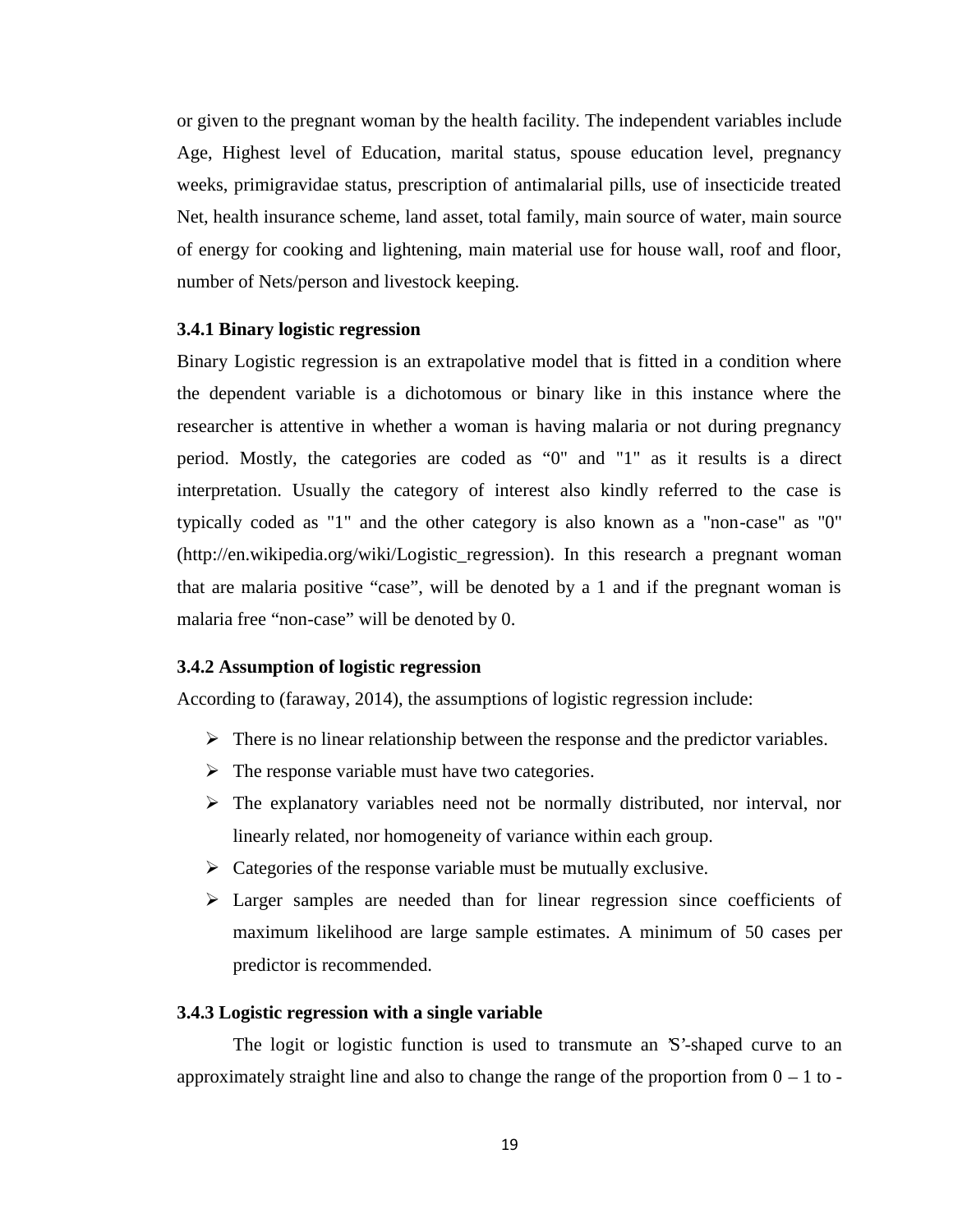$\tau$  to +  $\tau$ . In this study, single variable logistic regression will be employed to see the effect of each predictor only, in the absence of other predictors.

#### **3.3.4 Odds**

The ratio of the probability that malaria is present is  $p_i$  over the probability that malaria is not present  $1 - p_i$  is called odds, and is given by

$$
odds = \frac{p_i}{1 - p_i} \tag{3.6}
$$

#### **3.4.5 Logit function**

The logit function is defined as the natural logarithm of the odds of an outcome. That is,

$$
Logit = \ln\left(\frac{p}{1-p}\right) \tag{3.3}
$$

where

p is the probability of event occurrence. For single predictor variable, the logit function is:

$$
Logit(p) = S_0 + S_1 x \tag{3.4}
$$

Even though this model looks similar to simple linear regression model, the fundamental distribution is binomial distribution and the parameters and cannot be estimated using ordinary least square as exactly the same way as for simple linear regression model. Instead, maximum likelihood estimation method was use to estimate the parameters of the model, which is discussed below.

The formula for logistic regression is given by

$$
p_i = p(y_i = 1 | x_i) \tag{3.5}
$$

where

$$
y_i =\n \begin{cases}\n 0, & \text{if a program to to } i \text{ is having malaria} \\
1, & \text{if a program to to to to the original area}\n \end{cases}
$$
\n $y_i =\n \begin{cases}\n 1, & \text{if a program to to the original area} \\
1, & \text{if a program to to the original area}\n \end{cases}$ 

#### **3.4.6 Logistic regression with several explanatory variables**

In this case, we may wish to investigate how present or absent of malaria can be predicted by more than one control variable among the pregnant women. Like ordinary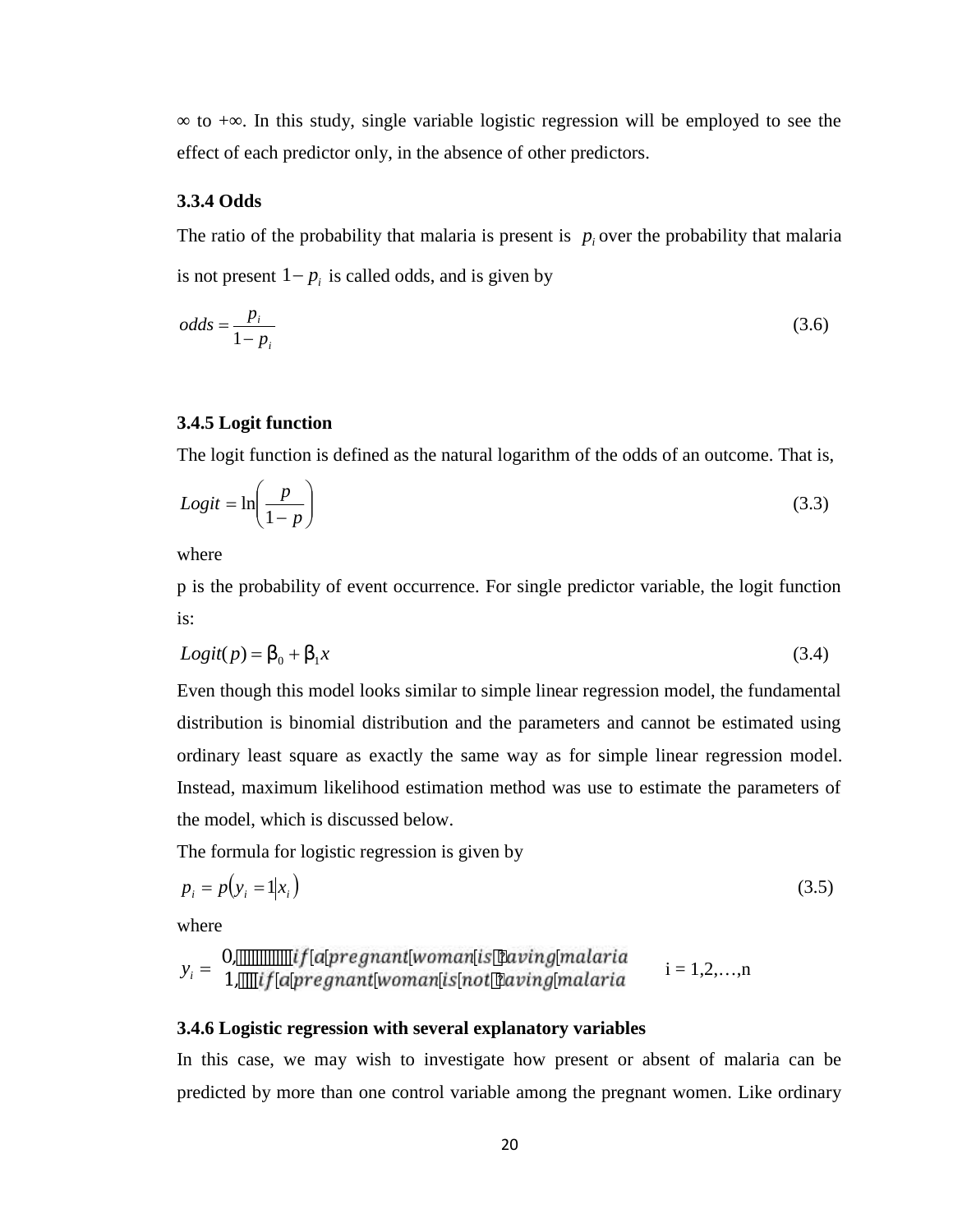linear regression, logistic regression can be extended to fit in more than one explanatory variable, which may be either continuous or categorical. For example, given that controlled malaria patients at risk for death are prejudiced by predictors such as type of treatment, length of stay, referral and distance. Two of these predictors are qualitative; these are treatment type and referral. Therefore this study was carried out using seventeen (17) qualitative variables and five(5) quantitative variables (see table 3.1).

Logit from the logistic model is usually denoted by taking the logarithm of odds, and it can be express as

$$
\log\left(\frac{p_i}{1-p_i}\right) = S_0 + S_1 x_1 + S_2 x_2 + \dots + S_n x_n \tag{3.6}
$$

Taking the exponential of equation (3.6)

$$
\frac{p_i}{1 - p_i} = S_0 + S_1 x_1 + S_2 x_2 + \dots + S_n x_n
$$
\n(3.7)

$$
p_i = e^{(s_0 + s_1 x_1 + s_2 x_2 + \dots + s_n x_n)} - p_i e^{(s_0 + s_1 x_1 + s_2 x_2 + \dots + s_n x_n)}
$$
(3.7)

$$
p_i\left(1+e^{(s_0+s_1x_1+s_2x_2+\cdots+s_nx_n)}\right)=e^{(s_0+s_1x_1+s_2x_2+\cdots+s_nx_n)}
$$
\n(3.8)

$$
p_i = \frac{1}{1 + e^{(s_0 + s_1 x_1 + s_2 x_2 + \dots + s_n x_n)}}
$$
(3.9)

According to Usman (2012), since the influence of dependent variable is explained in terms of the odds ratio in binary logistic regression, the categorical variable has only two values. Generally, 1 and 0 which represent success and failure respectively. Logistic regression uses a logit function to relate the probability of success and predictors, and applies maximum likelihood estimation method to estimate parameters.

#### **3.4.7 Maximum Likelihood (ML) estimation**

This is one of the classical methods of estimation, a method of moment was the common and easiest method usually applies, but it doesnot yield a good estimators.To obtain the actual values of parameters that would have most likely be the source of the data that we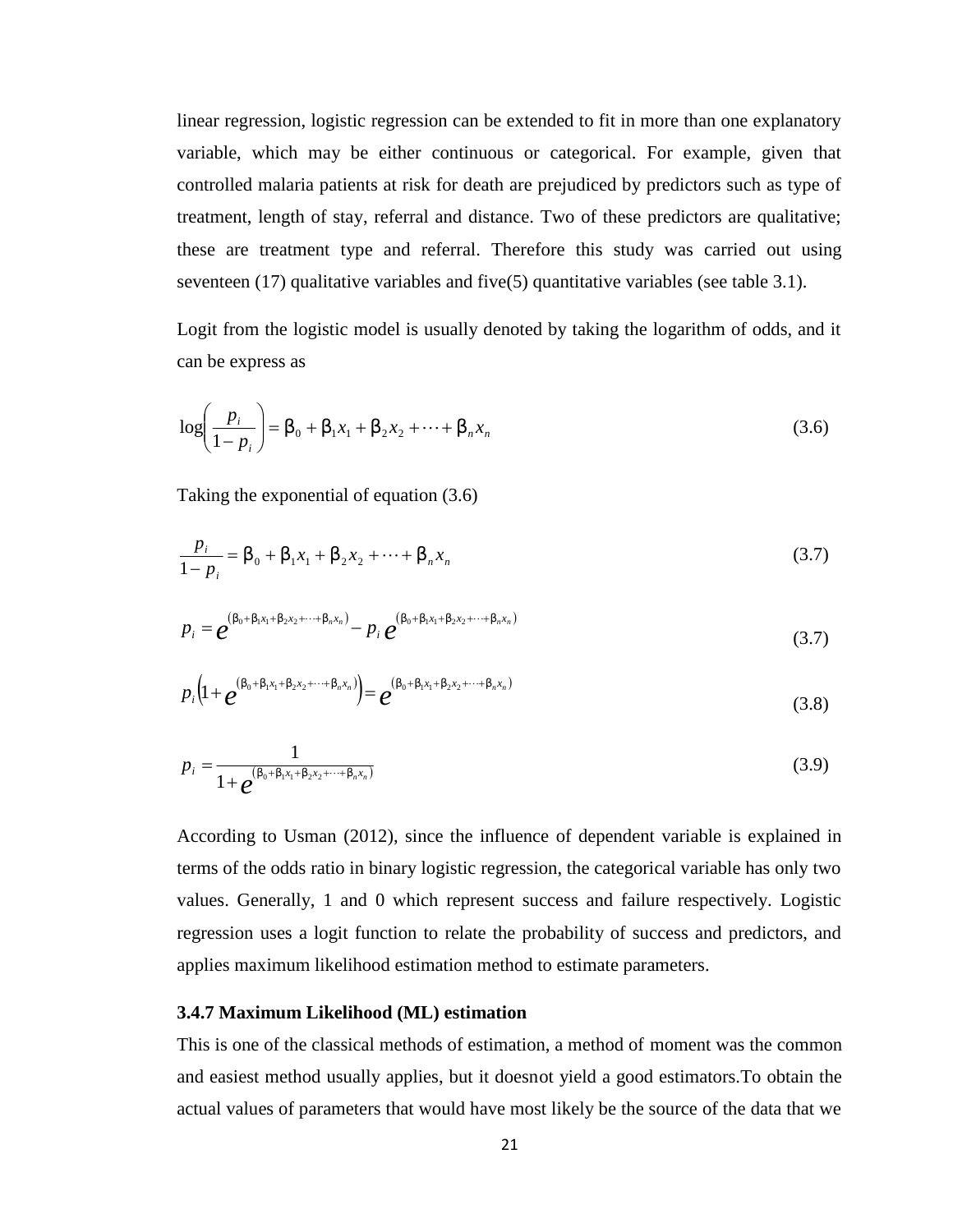in fact observed, maximum likelihood method has to be employed.For most cases of practical concern, the performance of maximum likelihood estimators is best for large enough data. This is one of the most flexible methods for fitting parametric statistical models to data (Ramachandran&Tsokos, 2009). Maximum likelihood is use to find best fitting equation, and it maximizes the probability of getting the observed result given the fitted regression coefficients.

Following binomial distribution, the probability density function is

$$
f(Y_i) = p_i^{y_i} (1 - p_i)^{1 - y_i}, \qquad y_i = 1, 2, ..., n
$$
\n(3.10)

 $Y_i$  is assumed to be independent, therefore the joint density function is

$$
p(y_1... y_n) = \prod_{i=1}^n f(y_i) = L(s)
$$
\n(3.11)

Where isp a vector of unknown parameters

$$
=\prod_{i=1}^{n} p_i^{y_i} (1-p_i)^{1-y_i} \tag{3.12}
$$

Taking the natural logarithms of the function, we obtained;

$$
\ln p(y_{i...}y_n) = \sum_{i=1}^n y_i \ln \left( \frac{p_i}{1-p_i} \right) + \sum_{i=1}^n \ln p(1-p_i)
$$
 (3.13)

From equation (3.13)

$$
L(s) = \sum_{i=1}^{n} y_i \ln(s_0 + s_1 x_1 + s_2 x_2 + \dots + s_n x_n) + \sum_{i=1}^{n} \ln[1 - (s_0 + s_1 x_1 + s_2 x_2 + \dots + s_n x_n)]
$$
\n(3.14)

The maximixation of the  $L(s)$  function be carried out using one of numerical optimization methods, which iteratively improves current estimates of function maxima using estimates of its first and second order derivatives (Usman, 2012).

#### **3.5 Measures of model fit**

These measures will be used to see any difference in their level of goodness of fit, and hence provide us some directives in choosing an appropriate model (zar, 1999).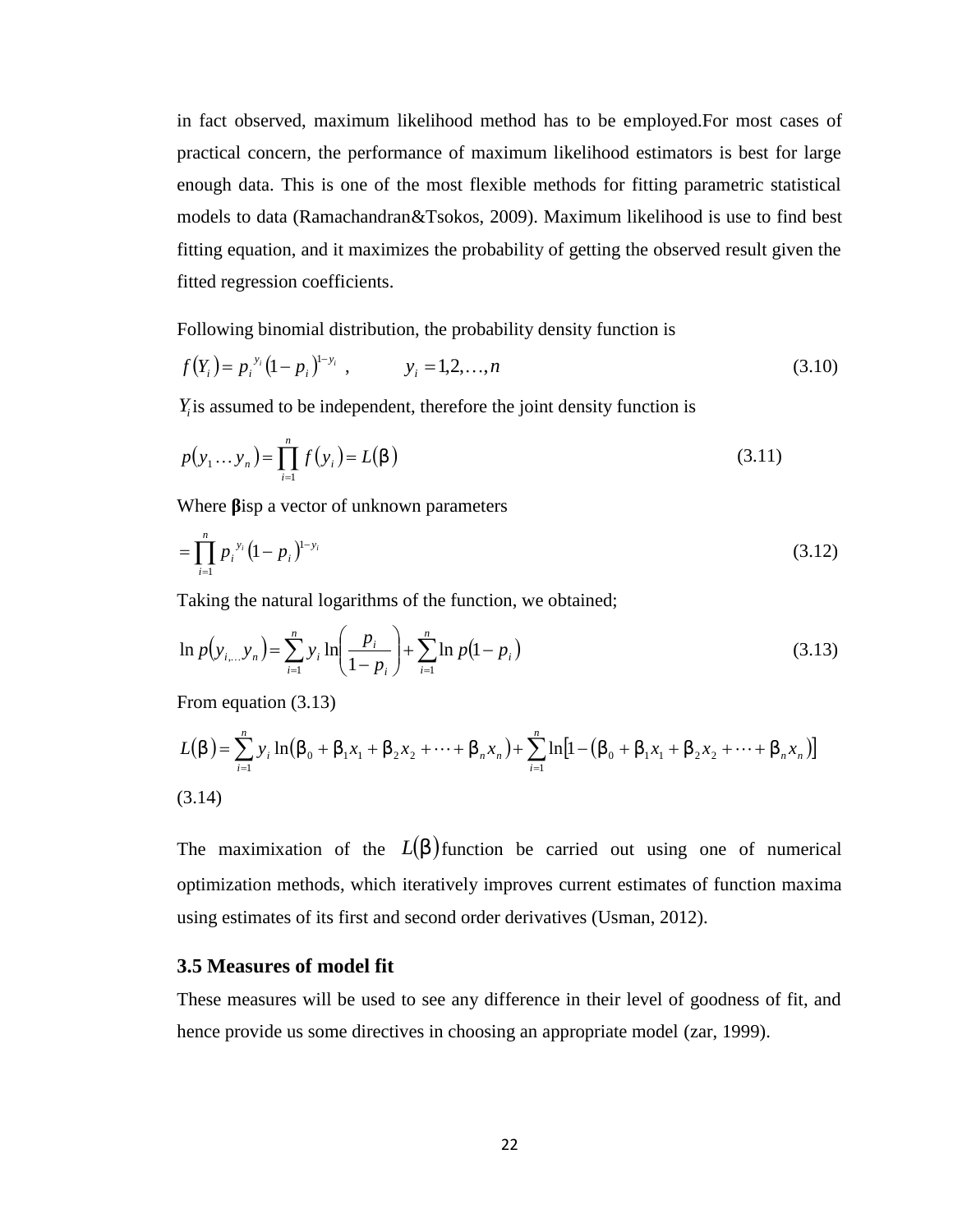#### **3.5.1 Likelihood ratio tests**

The likelihood ratio test for a parameter compares the likelihood of getting the data when the parameter is zero  $(L_0)$  with the likelihood  $(L_1)$  of getting the data evaluated at the Maximum Likelihood Estimate (MLE) of the parameter. Likelihood ratio test is analogous to the sum squares residual in multiple regression, hence Large values indicate poorly fitting statistical models.

### **3.5.2 Cox and Snell's R<sup>2</sup>**

It based on calculating the proportion of unexplained variance that is decreased by adding variables to the model. It is an alternative key of goodness of fit related to the  $\mathbb{R}^2$ value from linear regression analysis, it is problematic as its maximum value tends to (0.75), when the variance is at its maximum (0.25).

#### **3.5.3 Hosmer and Lemeshow's test**

This represents the proportional reduction in the absolute value of the log-likelihood test. It measures how much the "badness of fit" improves as a result of the inclusion of the predictor variables.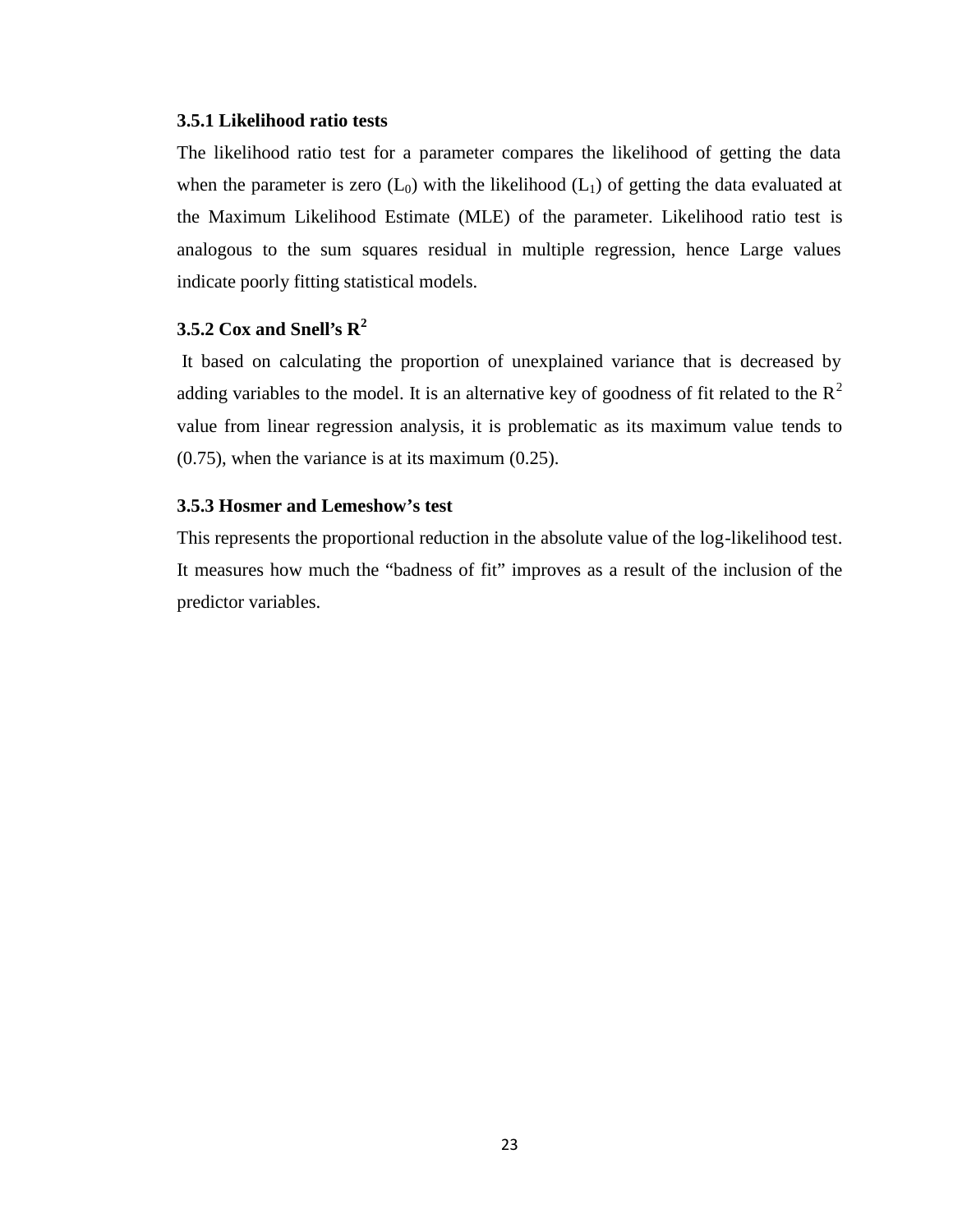## **CHAPTER FOUR Results**

The chapter describes the results of our research in detailed. The analysis was divided into three parts. The first part involves a univariate analysis of the independent test of Malaria diagnosis among pregnant women with some of our variables in the data, the second part involves a Chi-Square between the dependent variable with each independent variable, and the last part was a multivariate analysis which was carried out using binary logistic regression analysis.

#### **4.1 Descriptive analysis of Data**

A total of 1,676 antenatal women aged from 9to 48 responded to malaria related questions from six states of Nigeria, of which 39.7% were from Adamawa state, 6.1% from Benue state, 16.6% from Nassarawa state, 5.0% from Ogun state, 22.3% from Ondo state and 10.3% were from Taraba state, all missing values were excluded. The majority of women (97%) were married, and about 32.2% have secondary education level. Occupationally, majority of the pregnant women were livestock keepers. From the descriptive statistics result, it was observed that 49.5% of the women were prescribed or given an antimalarial pill by the health facility, while 50.5% of the pregnant women were not prescribed(You could test this with Chi-Squared test!). Furthermore, 60.1% of the women were multigravidae, 44.3% take partial intermitted preventive treatment against malaria, while 20.3% took optimal IPTp-doses. Also 51.7% were using insecticide treated net, while only 9.6% of the women were covered under health insurance scheme (Table 4.1).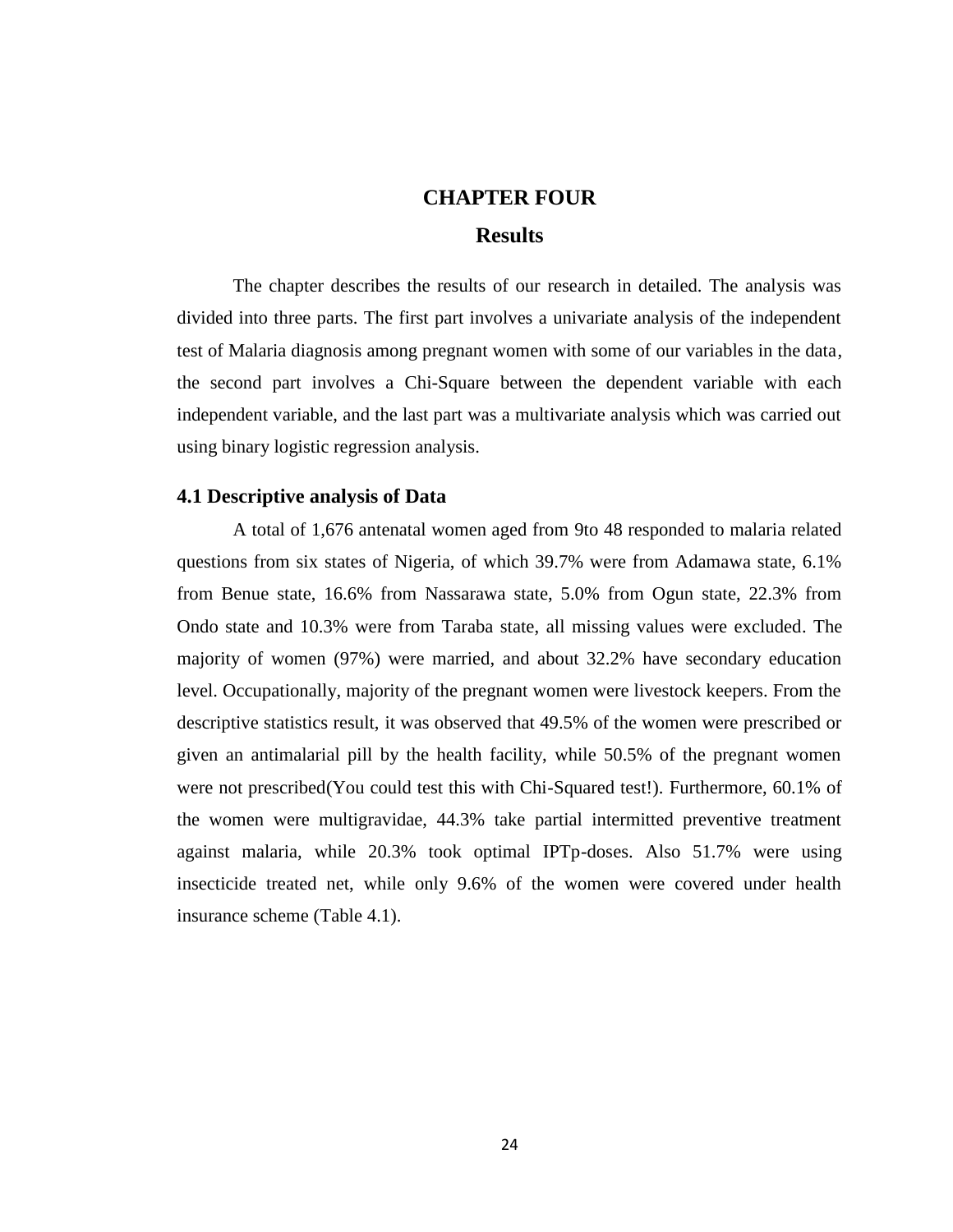| <b>Variables</b>               | $\mathbf N$ | (%)  |
|--------------------------------|-------------|------|
| <b>Education level</b>         |             |      |
| Preprimary                     | 485         | 28.9 |
| Primary                        | 356         | 21.2 |
| Secondary                      | 573         | 34.2 |
| Higher                         | 89          | 5.3  |
| No education                   | 173         | 10.3 |
| <b>Marital Status</b>          |             |      |
| Single                         | 36          | 2.1  |
| Married                        | 1625        | 97.0 |
| Widowed                        | 7           | 0.4  |
| Divorced                       | 8           | 0.5  |
| <b>Husband Education Level</b> |             |      |
| Preprimary                     | 283         | 16.9 |
| Primary                        | 212         | 12.6 |
| Secondary                      | 697         | 41.6 |
| Higher                         | 237         | 14.1 |
| No education                   | 247         | 14.7 |
| <b>First pregnancy</b>         |             |      |
| Yes                            | 656         | 39.1 |
| N <sub>o</sub>                 | 1020        | 60.1 |
| <b>Use of IPTp</b>             |             |      |
| 0-Dose                         | 594         | 35.4 |
| 1-Dose                         | 742         | 44.3 |
| 2-Doses                        | 340         | 20.3 |
| <b>Use of ITN</b>              |             |      |
| Yes                            | 867         | 51.7 |
| N <sub>o</sub>                 | 809         | 48.3 |
| <b>Health insurance</b>        |             |      |

### **Table 4.1: Profile of Respondents**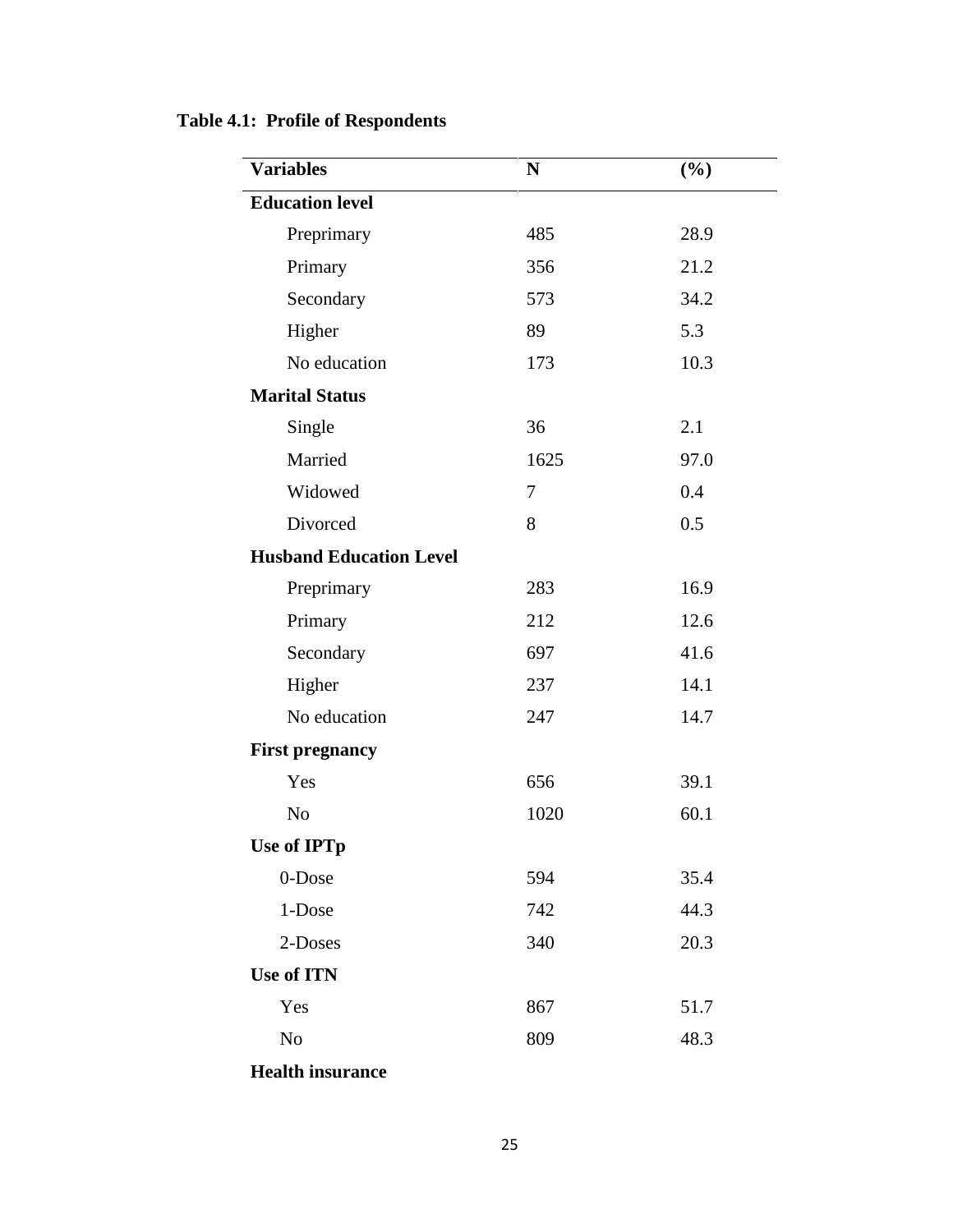| <b>Variables</b>                    | N    | (%)  |
|-------------------------------------|------|------|
| Yes                                 | 161  | 9.6  |
| N <sub>o</sub>                      | 1515 | 90.4 |
| <b>Husband own land or house?</b>   |      |      |
| Yes                                 | 938  | 56.0 |
| N <sub>o</sub>                      | 738  | 44.0 |
| Material use for room's wall        |      |      |
| Bricks/blocks                       | 932  | 55.6 |
| Mud /earth/stick                    | 564  | 33.7 |
| Concrete/cement only                | 180  | 10.7 |
| Main material of room's rooftop     |      |      |
| Corrugated iron/metal               | 1201 | 71.7 |
| Thatch/grass                        | 341  | 20.3 |
| Asbestos                            | 134  | 8.0  |
| Main material of room's floor       |      |      |
| Concrete/cement only                | 1234 | 73.6 |
| Earth/mud                           | 339  | 20.2 |
| <b>Tiles</b>                        | 103  | 6.1  |
| Main source of water (dry season)   |      |      |
| Protected                           | 512  | 30.5 |
| Tap water                           | 130  | 7.8  |
| <b>Borehole</b>                     | 748  | 44.6 |
| Unprotected                         | 286  | 17.1 |
| Main source of water (rainy season) |      |      |
| Protected                           | 534  | 31.9 |
| Rain water                          | 338  | 20.2 |
| <b>Borehole</b>                     | 648  | 38.7 |
| Unprotected                         | 156  | 9.3  |
| Source of energy for lightening     |      |      |
| Electricity                         | 544  | 33.1 |
| Kerosene/Gas                        | 150  | 8.9  |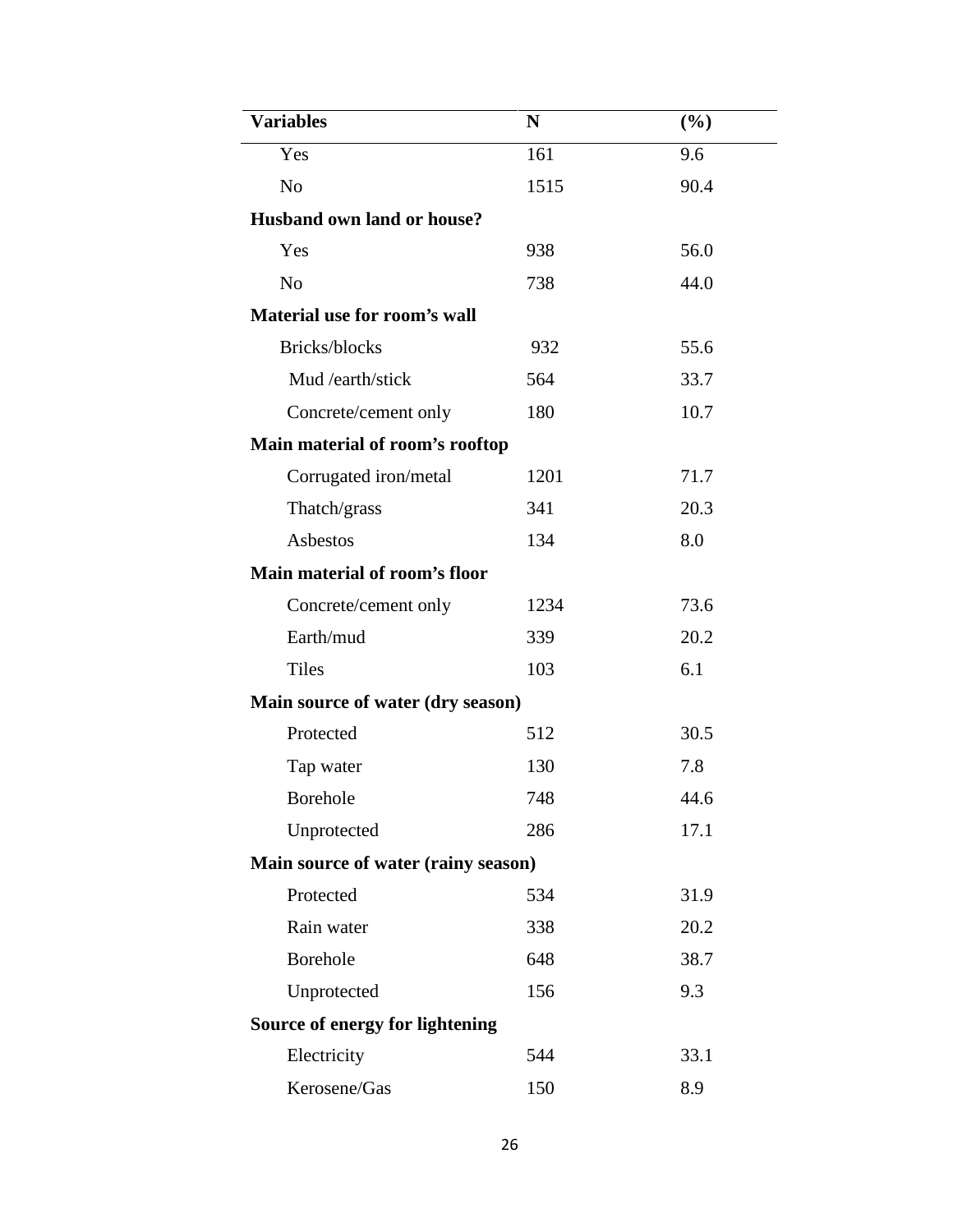| <b>Variables</b>             | $\mathbf n$ | $(\%)$ |
|------------------------------|-------------|--------|
| Wood/coal/charcoal           | 972         | 58.0   |
| Source of energy for cooking |             |        |
| Electricity                  | 60          | 3.6    |
| Generator/solar/gas          | 379         | 22.6   |
| <b>Traditional sources</b>   | 1237        | 73.8   |
| <b>Toilet facility</b>       |             |        |
| Pit latrine                  | 1022        | 61.0   |
| No toilet facility           | 307         | 18.3   |
| Toilet with flush            | 347         | 20.7   |
| <b>Livestock farming</b>     |             |        |
| N <sub>o</sub>               | 382         | 22.8   |
| Yes                          | 1294        | 77.2   |
| <b>States</b>                |             |        |
| Adamawa                      | 666         | 39.7   |
| Benue                        | 102         | 6.1    |
| Nassarawa                    | 278         | 16.6   |
| Ogun                         | 84          | 5.0    |
| Ondo                         | 374         | 22.3   |
| Taraba                       | 172         | 10.3   |
|                              |             |        |

#### **4.2 Bivariate analysis**

In the Bivariate analysis, chi square test was employed for the categorical variables, education level of the pregnant women was found to have a significant association with malaria diagnosis ( $p < 0.001$ ), majority of preprimary educated women were malaria positive, while majority of women with secondary education level were malaria free. Marital status was insignificant, whereas husband education level have a significant relationship with malaria diagnosis ( $p < 0.001$ ). From the chi square test result, it was observed that spouses with secondary education level, their wives were most likely malaria free. Primigravidae has a significant relationship with malaria diagnosis ( $p =$ 0.024). Such that malaria positive was highest among primigravidae compared to multigravidae. Furthermore, use of intermitted preventive treatment against malaria was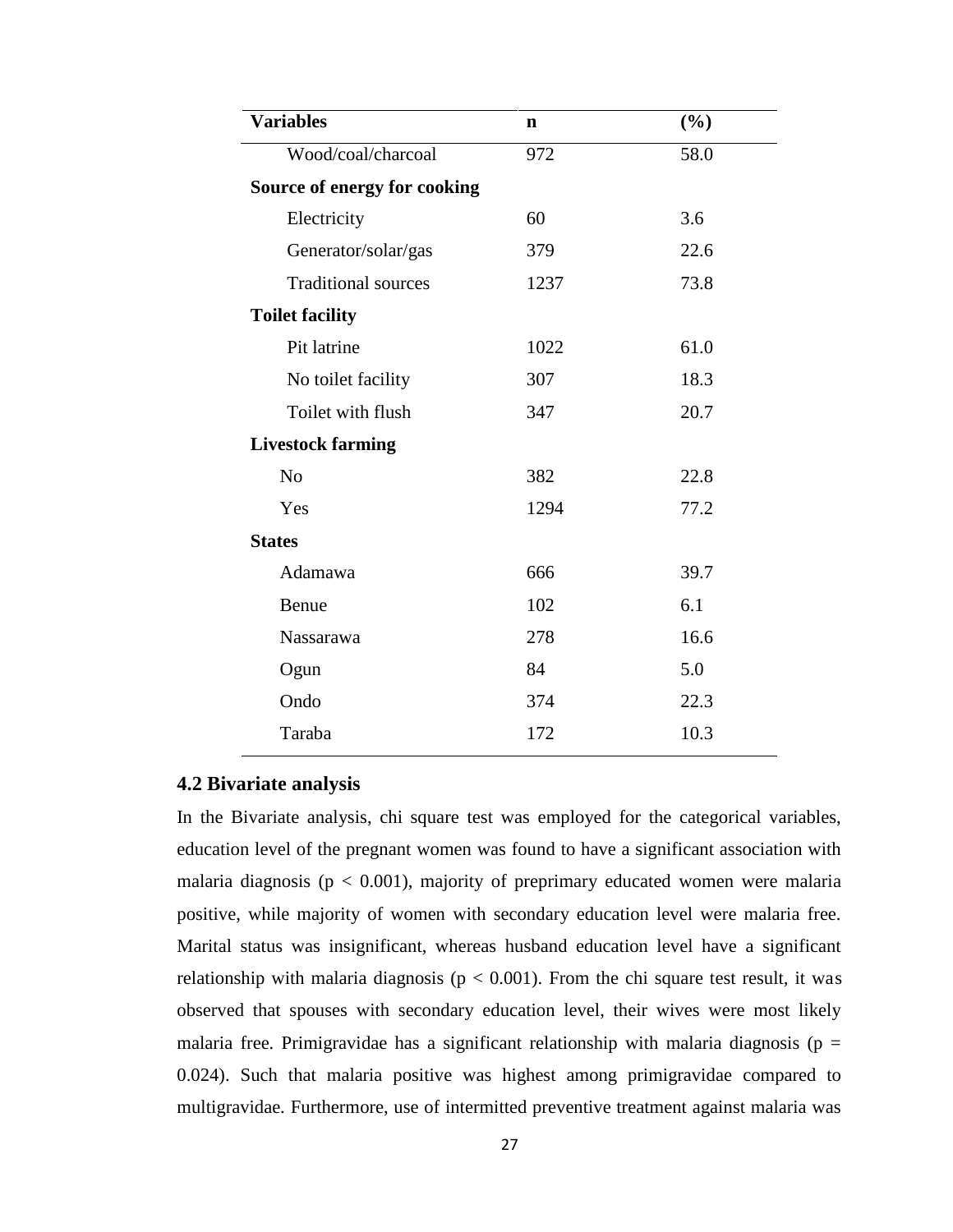found to have a significant association with malaria risk ( $p < 0.001$ ), were majority of women with positive malaria did not received either partial or optimal IPTp- doses. While most of them with partial IPTp were malarial free. Use of ITN was found to have a statistical significant relationship with malarial diagnosis ( $p = 0.014$ ). Health insurance scheme was found to have insignificant relationship with malaria risk, as well as material used for room's wall and floor. But material used for room's rooftop was found to have a significant relationship with malaria risk ( $p < 0.001$ ), were majority of women with corrugated iron/metal were found to be malaria positive. Main sources of water for drinking during both dry and rainy season were found to be significant ( $p = 0.010$  and p <0.001). Women drinking borehole water, were found have malaria risk diagnosis in both seasons.

| <b>Variables</b>               | $\mathbf n$ | <b>Present</b> | <b>Absent</b>  | 2      | p-value              |
|--------------------------------|-------------|----------------|----------------|--------|----------------------|
|                                |             | of             | <b>of</b>      |        |                      |
|                                |             | malaria        | malaria        |        |                      |
| <b>Education level</b>         |             |                |                |        |                      |
| Preprimary                     | 485         | 295            | 190            | 38.43  | $< 001$ <sup>*</sup> |
| Primary                        | 356         | 150            | 206            |        |                      |
| Secondary                      | 537         | 257            | 316            |        |                      |
| Higher                         | 89          | 40             | 49             |        |                      |
| No education                   | 173         | 87             | 86             |        |                      |
| <b>Marital Status</b>          |             |                |                |        |                      |
| Single                         | 36          | 19             | 17             | 5.779  | 0.123                |
| Married                        | 1625        | 807            | 818            |        |                      |
| Widowed                        | 7           | $\overline{2}$ | 5              |        |                      |
| Divorced                       | 8           | $\mathbf{1}$   | $\overline{7}$ |        |                      |
| <b>Husband Education Level</b> |             |                |                |        |                      |
| Preprimary                     | 283         | 172            | 111            | 30.738 | ${<}001^*$           |
| Primary                        | 212         | 85             | 127            |        |                      |

**Table 4.2: Independent test for malaria status versus all the qualitative predictor variables**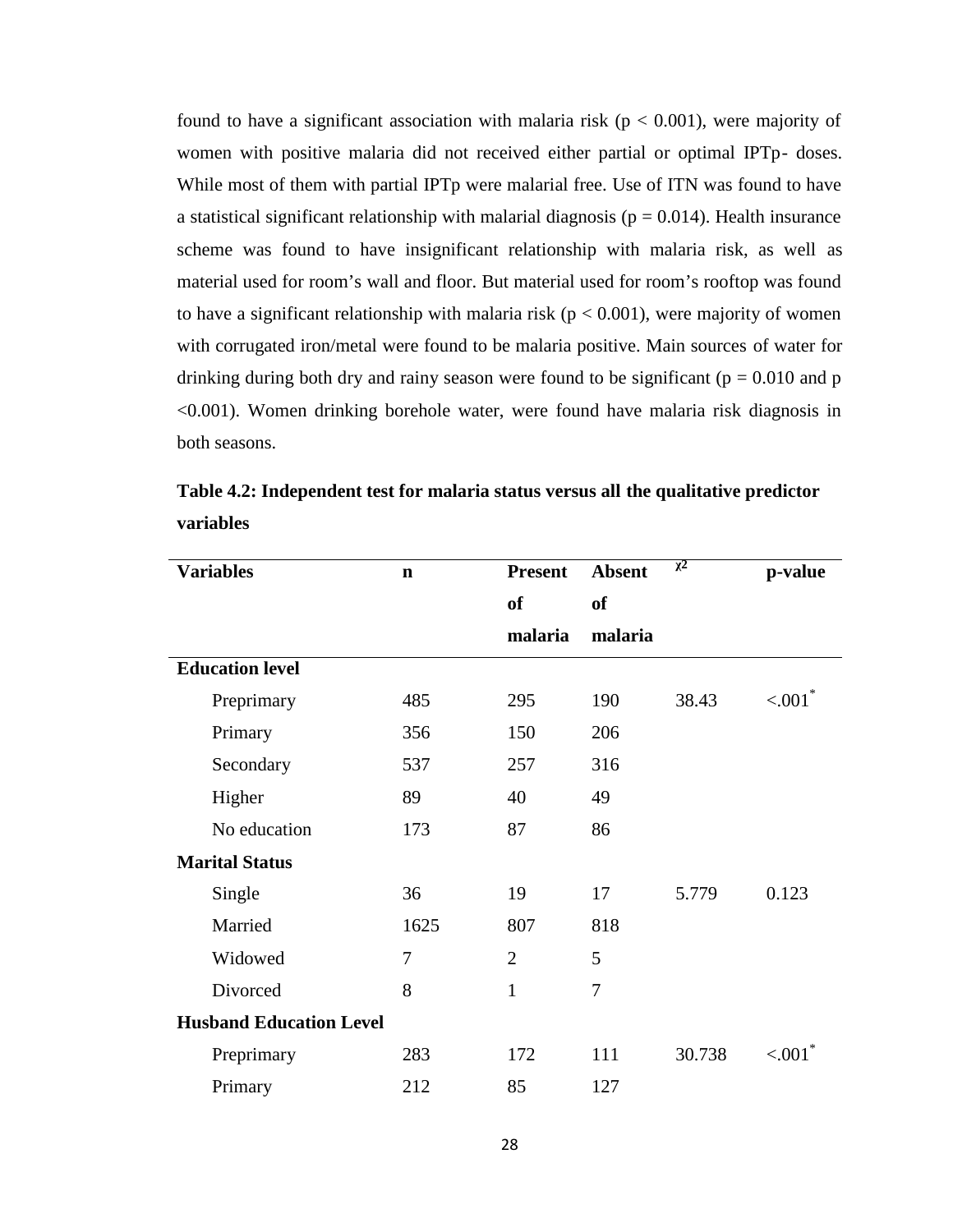| <b>Variables</b>                | $\mathbf n$ | <b>Present</b> | <b>Absent</b> | 2       | p-value                 |
|---------------------------------|-------------|----------------|---------------|---------|-------------------------|
|                                 |             | <b>of</b>      | of            |         |                         |
|                                 |             | malaria        | malaria       |         |                         |
| Secondary                       | 697         | 322            | 375           |         |                         |
| Higher                          | 237         | 110            | 127           |         |                         |
| No education                    | 247         | 140            | 107           |         |                         |
| <b>First pregnancy</b>          |             |                |               |         |                         |
| Yes                             | 656         | 347            | 309           | 5.083   | $0.024$ <sup>*</sup>    |
| No                              | 1020        | 482            | 538           |         |                         |
| <b>Use of IPTp</b>              |             |                |               |         |                         |
| 0-Dose                          | 594         | 418            | 176           | 161.544 | ${<}001*$               |
| 1-Dose                          | 742         | 288            | 454           |         |                         |
| 2-Doses                         | 340         | 123            | 217           |         |                         |
| <b>Use of ITN</b>               |             |                |               |         |                         |
| Yes                             | 867         | 454            | 413           | 6.409   | $0.014*$                |
| N <sub>o</sub>                  | 809         | 375            | 434           |         |                         |
| <b>Health insurance</b>         |             |                |               |         |                         |
| Yes                             | 161         | 81             | 80            | 0.051   | 0.821                   |
| No                              | 1515        | 748            | 767           |         |                         |
| Husband own land or house?      |             |                |               |         |                         |
| Yes                             | 938         | 491            | 447           | 7.080   | $0.008*$                |
| No                              | 738         | 338            | 400           |         |                         |
| Material used for room's wall   |             |                |               |         |                         |
| Bricks/blocks                   | 932         | 457            | 475           | 2.031   | 0.362                   |
| Mud/earth/stick                 | 564         | 274            | 290           |         |                         |
| Concrete/cement only            | 180         | 98             | 82            |         |                         |
| Main material of room's rooftop |             |                |               |         |                         |
| Corrugated iron/metal           | 1201        | 557            | 644           | 32.326  | ${<}0.001$ <sup>*</sup> |
| Thatch/grass                    | 341         | 215            | 126           |         |                         |
| Asbestos                        | 134         | 57             | 77            |         |                         |

**Main material of room's floor**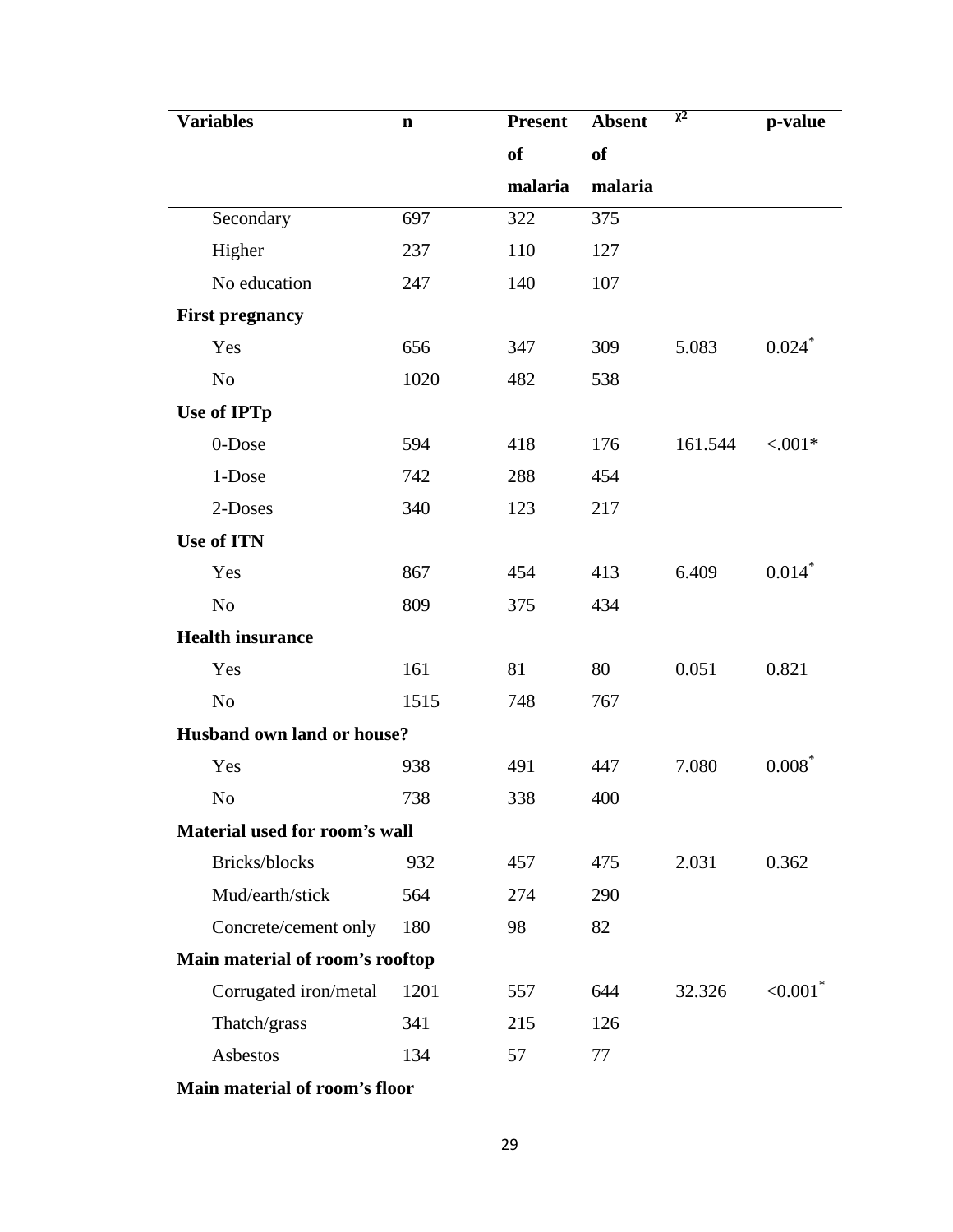| <b>Variables</b>                    | $\mathbf n$ | <b>Present</b> | <b>Absent</b> | 2      | p-value               |
|-------------------------------------|-------------|----------------|---------------|--------|-----------------------|
|                                     |             | <sub>of</sub>  | <b>of</b>     |        |                       |
|                                     |             | malaria        | malaria       |        |                       |
| Concrete/cement only                | 1234        | 606            | 628           | 1.032  | 0.597                 |
| Earth/mud                           | 339         | 175            | 164           |        |                       |
| <b>Tiles</b>                        | 103         | 48             | 55            |        |                       |
| Main source of water (dry season)   |             |                |               |        |                       |
| Protected                           | 512         | 223            | 289           | 11.251 | $0.010*$              |
| Tap water                           | 130         | 63             | 67            |        |                       |
| Borehole                            | 748         | 396            | 352           |        |                       |
| Unprotected                         | 286         | 147            | 139           |        |                       |
| Main source of water (rainy season) |             |                |               |        |                       |
| Protected                           | 534         | 258            | 276           | 22.326 | $< 001$ <sup>*</sup>  |
| Rain water                          | 338         | 133            | 205           |        |                       |
| Borehole                            | 648         | 355            | 293           |        |                       |
| Unprotected                         | 156         | 83             | 73            |        |                       |
| Source of energy for lightening     |             |                |               |        |                       |
| Electricity                         | 544         | 235            | 319           | 17.027 | $< 001$ <sup>*</sup>  |
| Generator/solar/Gas                 | 150         | 75             | 75            |        |                       |
| <b>Traditional sources</b>          | 972         | 519            | 453           |        |                       |
| Source of energy for cooking        |             |                |               |        |                       |
| Electricity                         | 60          | 30             | 30            | 16.315 | $0.002^*$             |
| Kerosene/Gas                        | 379         | 153            | 226           |        |                       |
| Wood/coal/charcoal                  | 1237        | 646            | 591           |        |                       |
| <b>Toilet facility</b>              |             |                |               |        |                       |
| Pit latrine                         | 1022        | 551            | 471           | 20.910 | $< 0.01$ <sup>*</sup> |
| No toilet facility                  | 307         | 133            | 174           |        |                       |
| Toilet with flush                   | 347         | 145            | 202           |        |                       |
| <b>Livestock farming</b>            |             |                |               |        |                       |
| Yes                                 | 382         | 633            | 168           | 5.953  | $0.009*$              |
| N <sub>0</sub>                      | 1294        | 661            | 214           |        |                       |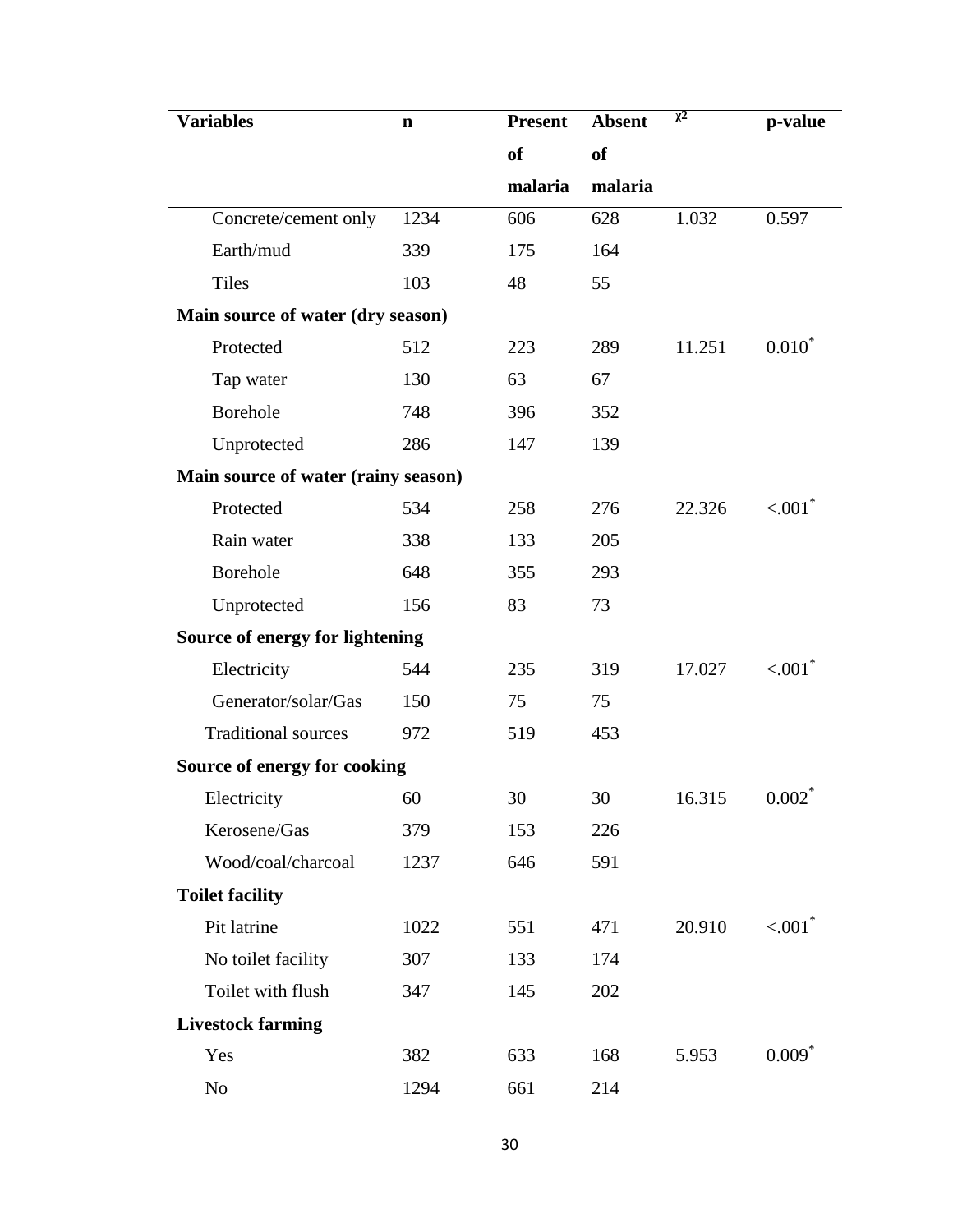| <b>Variables</b> | $\mathbf n$ | <b>Present</b> | <b>Absent</b> | $\overline{2}$ | p-value |  |  |
|------------------|-------------|----------------|---------------|----------------|---------|--|--|
|                  |             | <b>of</b>      | <b>of</b>     |                |         |  |  |
|                  |             | malaria        | malaria       |                |         |  |  |
| <b>States</b>    |             |                |               |                |         |  |  |
| Adamawa          | 666         | 318            | 348           | 3.010          | 0.698   |  |  |
| Benue            | 102         | 49             | 53            |                |         |  |  |
| Nassarawa        | 278         | 145            | 133           |                |         |  |  |
| Ogun             | 84          | 38             | 46            |                |         |  |  |
| Ondo             | 374         | 189            | 185           |                |         |  |  |
| Taraba           | 172         | 90             | 82            |                |         |  |  |

Main source of energy for lightening was found to have a statistical significant relationship with malaria risk ( $p < 0.001$ ), where majority of pregnant women using traditional source of lightening were found to be malaria positive. Also main source of energy for cooking was found to have a statistical significant relationship with malaria diagnosis ( $p = 0.002$ ), where majority of women using wood/coal/charcoal were found to be malaria positive. Toilet facility was a significant factor of malaria ( $p < 0.001$ ), in which majority of women using pit latrine were found to be malaria positive. Occupationally, livestock keepers have a significant relationship with malaria diagnosis  $(p = 0.009)$ , such that majority of livestock keepers women were found to be malaria positive, whereas relationship with malaria risk and states was in significant.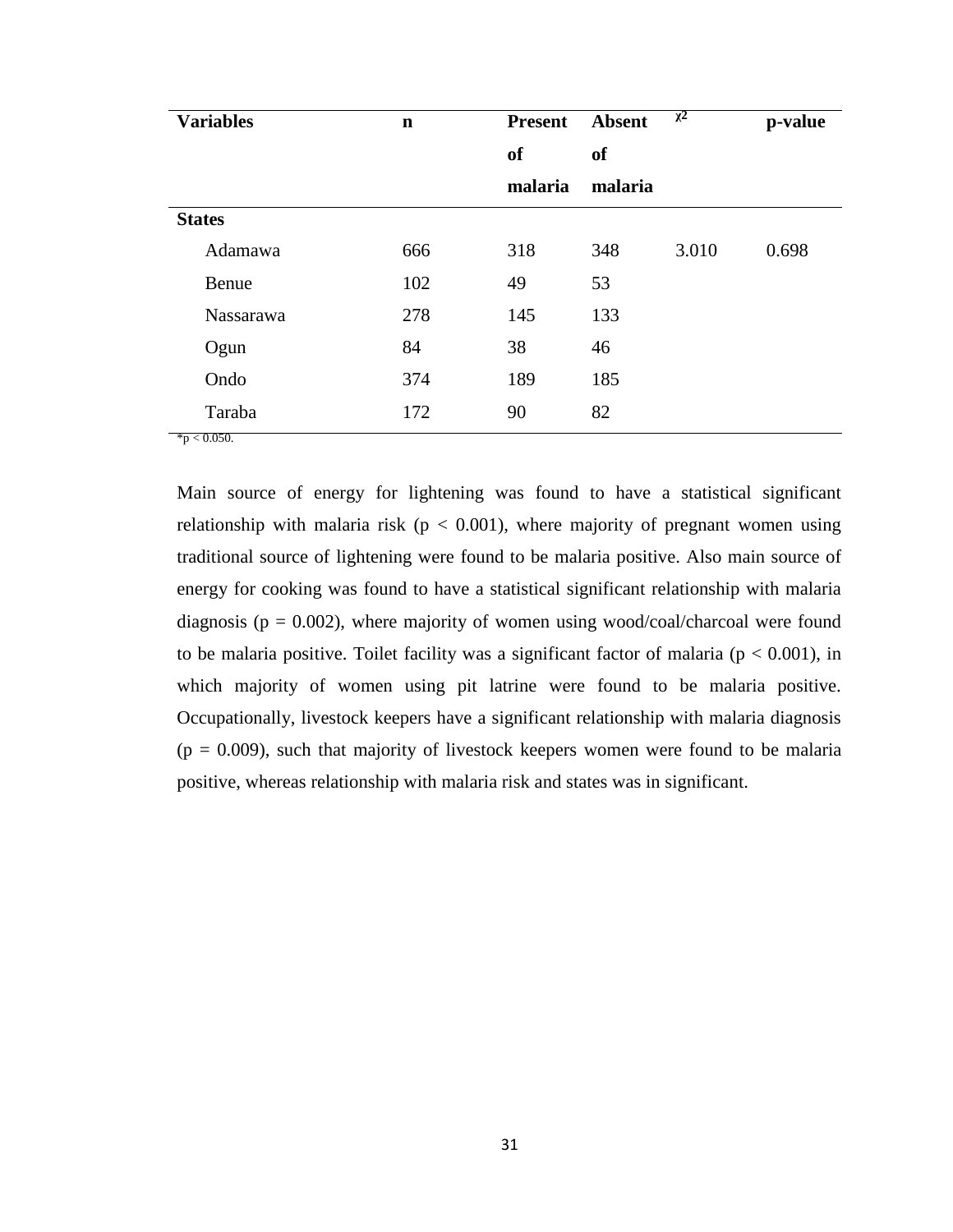| <b>Variable</b>               |                   | <b>Median (IQR)</b> | Z        | p-value |  |
|-------------------------------|-------------------|---------------------|----------|---------|--|
|                               | <b>Present of</b> | <b>Absent of</b>    |          |         |  |
|                               | malaria           | malaria             |          |         |  |
| Age                           | 25.00(10)         | 25.00(10)           | $-1.733$ | 0.083   |  |
| <b>Week of Pregnancy</b>      | 20.00(10)         | 20.00(12)           | $-1.168$ | 0.243   |  |
| <b>Total number of family</b> | 5.00(4)           | 4.00(4)             | $-0.948$ | 0.343   |  |
| <b>Total of rooms</b>         | 3.00(2)           | 3.00(2)             | $-1.674$ | 0.094   |  |
| <b>Total of nets/person</b>   | 1.00(2)           | 1.00(2)             | $-1.067$ | 0.286   |  |
| $*_{p}$ < 0.050.              |                   |                     |          |         |  |

**Table 4.3: Independent test for malaria versus all qualitative predictors**

For continuous variables, Mann Whitney U-test was used to test the difference between the response and the predictors, due to violation of one of the main parametric assumption which is normality. Based on the result obtained, median age of positive and negative malaria was 25years with interquartile range (10), median weeks of pregnancy was 20weeks with interquartile range for positive and negative malaria (10 and 12) respectively, median total number of family was 4 and 5 with interquartile range (4), median number of rooms was 3 with IQR (2) and median number of nets per person is 1 with IQR (2). All the qualitative variables were found to be insignificant at 0.05 level of significant, but Age and number of rooms were found to be significant at 0.1 level of significance. (See table 4.3)

#### **4.3 Binary Logistic Regression using single variable**

Binary logistic regression analysis was done using each single independent variable with the dependent variable to see the significant relationship between each single predictor with the response variable in the absence of other predictors. It was observed from the result that Age was significant single predictor of malaria risk ( $p = 0.011$ ). For a unit increase in age indicates an increase in odds of positive malaria  $(OR=1.021, 95\%)$  $CI=1.005 - 1.038$ ). Education level was found to be a significant single predictor for malaria diagnosis. Such that, pregnant women with primary education were 34.4% lower risk of positive malaria diagnosis (OR=0.652, 95% CI=0.459 – 0.924) compared to women with no education. Marital status was found to be insignificant predictor of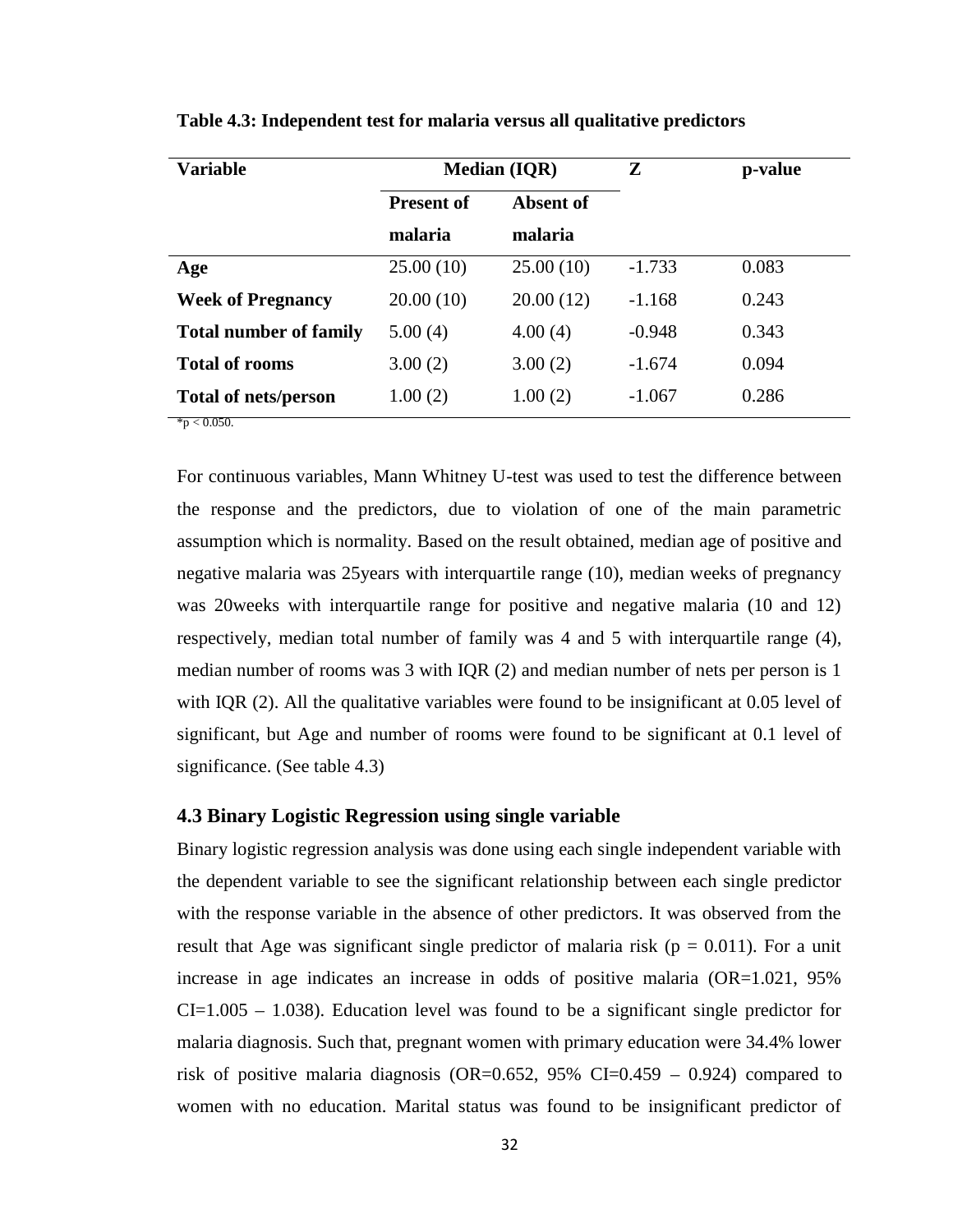malaria risk, but husband level of education was a single predictor of malaria diagnosis, such that spouses with primary level of education, their wives were significantly 1.955 times higher of positive malaria diagnosis compared to those with no education  $(OR=1.955, 95\% \text{ CI}=1.349 - 2.837)$ , also those having secondary level spouses were1.524 times likelihood of malaria risk (OR=1.524, 95% CI=1.137 – 2.041) as well as those with spouses having higher education were 1.511 times higher risk of malaria  $(OR=1.511, 95\% \text{ CI}=1.056 - 2.162)$ . Weeks of pregnant was found to be insignificant, while primigravidae was a significant factor of malaria during pregnancy, primigravidae were 20.2% less probable of malaria risk diagnosis (OR=0.798, 95% CI=0.655 – 0.971) compared to multigravidae.

Use of intermitted preventive treatment against malaria was a significant single predictor of malaria diagnosis. Women who received partial IPTp dose were 76.1% less likely than those were not treated  $(OR=0.239, 95\% \text{ CI}=0.180 - 0.317)$ . Antenatal women sleeping under ITN were 21.4 lower risk of malaria compared to pregnant women who were not sleeping under ITN (OR=0.786,  $95\%$  CI=0.180 – 0.952). Health insurance scheme was found to be insignificant, but household owning land or house was a significant factor in which the pregnant women were at lower risk of malaria among those that their household own land or house (OR=0.769, 95% CI=0.634 – 0.933).

| <b>Variables</b>                           | <b>Estimate</b>    | <b>OR</b> |       | 95% C.I      |           |
|--------------------------------------------|--------------------|-----------|-------|--------------|-----------|
|                                            | $\left( \ \right)$ |           | Lower | <b>Upper</b> |           |
| Age                                        | 0.021              | 1.021     | 1.005 | 1.038        | $0.011*$  |
| <b>Education level (ref. No education)</b> |                    |           |       |              |           |
| Preprimary                                 | $-0.428$           | 0.652     | 0.459 | 0.924        | $0.016^*$ |
| Primary                                    | 0.329              | 1.389     | 0.965 | 2.001        | 0.077     |
| Secondary                                  | 0.218              | 1.224     | 0.885 | 1.748        | 0.209     |
| Higher                                     | 0.215              | 1.239     | 0.742 | 2.070        | 0.413     |
| <b>Marital Status (ref. Divorced)</b>      |                    |           |       |              |           |
| Single                                     | $-2.057$           | 0.128     | 0.014 | 1.148        | 0.066     |

|  |  | Table 4.4: Logistic regression with single variables |  |  |
|--|--|------------------------------------------------------|--|--|
|  |  |                                                      |  |  |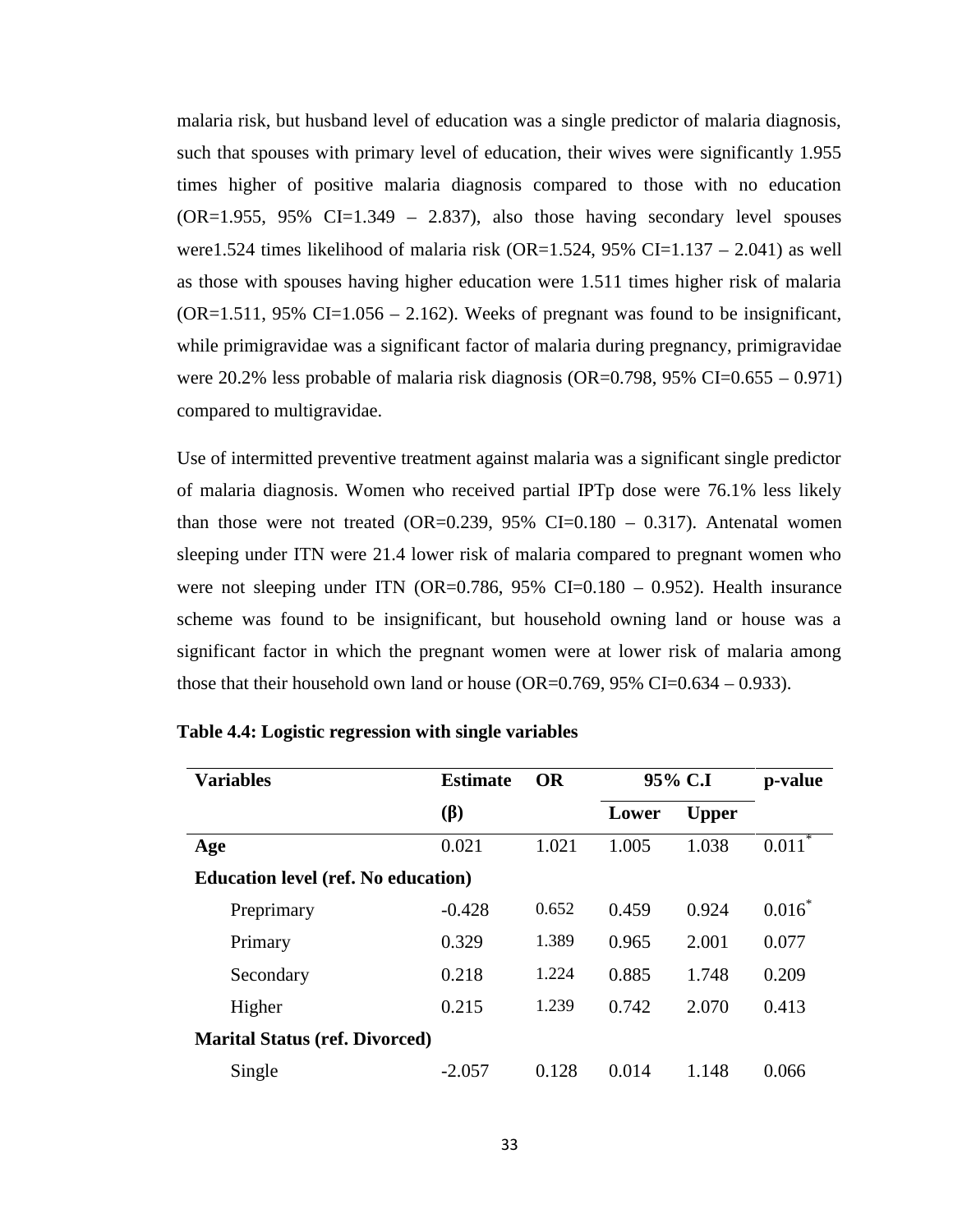| <b>Variables</b>                                   | <b>Estimate</b> | <b>OR</b> | 95% C.I |              | p-value              |  |
|----------------------------------------------------|-----------------|-----------|---------|--------------|----------------------|--|
|                                                    | ( )             |           | Lower   | <b>Upper</b> |                      |  |
| Married                                            | $-1.932$        | 0.145     | 0.018   | 1.180        | 0.071                |  |
| Widowed                                            | $-1.030$        | 0.357     | 0.025   | 5.109        | 0.448                |  |
| <b>Husband Education Level (ref. No education)</b> |                 |           |         |              |                      |  |
| Preprimary                                         | $-0.0169$       | 0.844     | 0.597   | 1.194        | 0.339                |  |
| Primary                                            | 0.670           | 1.955     | 1.349   | 2.837        | $< 001$ <sup>*</sup> |  |
| Secondary                                          | 0.421           | 1.524     | 1.137   | 2.041        | $0.005*$             |  |
| Higher                                             | 0.413           | 1.511     | 1.056   | 2.162        | $0.024$ <sup>*</sup> |  |
| <b>Pregnancy week</b>                              | 0.007           | 1.007     | 0.995   | 1.018        | 0.256                |  |
| First pregnancy (ref. No)                          |                 |           |         |              |                      |  |
| Yes                                                | $-0.226$        | 0.798     | 0.655   | 0.971        | $0.024$ <sup>*</sup> |  |
| Use of IPTp (ref. 0-Dose)                          |                 |           |         |              |                      |  |
| 2-Dose                                             | $-1.433$        | 0.239     | 0.180   | 0.317        | $< 001$ <sup>*</sup> |  |
| 1-Doses                                            | $-0.113$        | 0.894     | 0.685   | 1.166        | 0.407                |  |
| Use of ITN (ref. No)                               |                 |           |         |              |                      |  |
| Yes                                                | $-0.241$        | 0.786     | 0.649   | 0.952        | $0.014*$             |  |
| Health insurance (ref. No)                         |                 |           |         |              |                      |  |
| Yes                                                | $-0.038$        | 0.963     | 0.696   | 1.333        | 0.821                |  |
| Husband own land or house? (ref. No)               |                 |           |         |              |                      |  |
| Yes                                                | $-0.262$        | 0.769     | 0.634   | 0.933        | $0.008*$             |  |
| Room's wall material (ref. Concrete/cement only)   |                 |           |         |              |                      |  |
| Bricks/blocks                                      | 0.217           | 1.242     | 0.902   | 1.711        | 0.184                |  |
| Earth/mud/stick                                    | 0.235           | 1.265     | 0.903   | 1.771        | 0.171                |  |
| Concrete/cement only                               |                 |           |         |              |                      |  |
| Room's rooftop material (ref. Asbestos)            |                 |           |         |              |                      |  |
| Corrugated iron/metal                              | $-0.156$        | 0.856     | 0.597   | 1.228        | 0.398                |  |
| Thatch/grass                                       | $-0.835$        | 0.434     | 0.289   | 0.652        | $< 001$ <sup>*</sup> |  |
| Room's floor material (ref. tiles)                 |                 |           |         |              |                      |  |
| Concrete/cement only                               | $-0.100$        | 0.904     | 0.604   | 1.353        | 0.625                |  |
| Earth/mud                                          | $-0.201$        | 0.818     | 0.526   | 1.272        | 0.373                |  |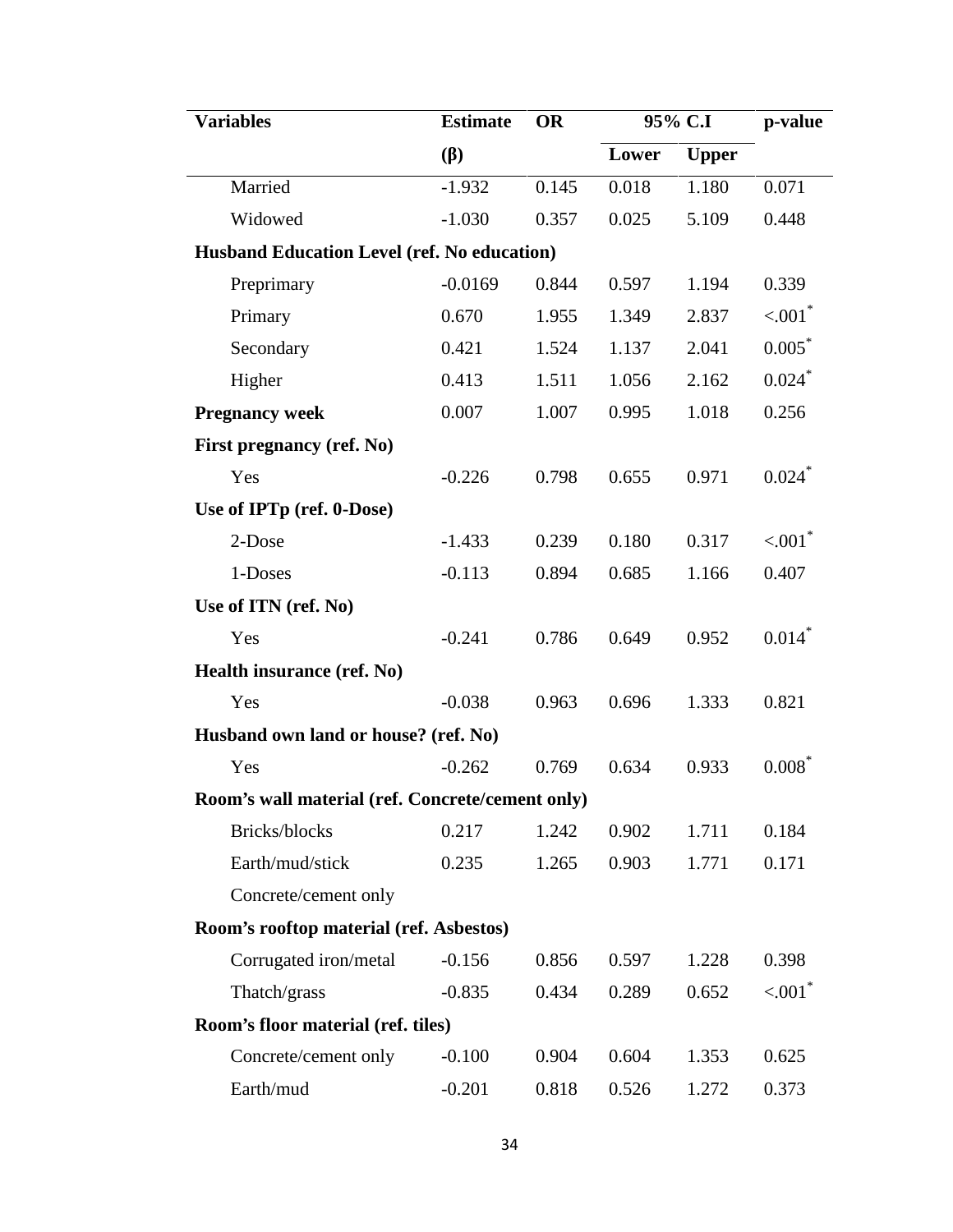| <b>Variables</b>                                           | <b>Estimate</b> | <b>OR</b> | 95% C.I |              | p-value                |  |
|------------------------------------------------------------|-----------------|-----------|---------|--------------|------------------------|--|
|                                                            | ( )             |           | Lower   | <b>Upper</b> |                        |  |
| No. of room                                                | 0.010           | 1.010     | 0.997   | 1.023        | 0.118                  |  |
| No. of family                                              | $-0.006$        | 0.994     | 0.979   | 1.008        | 0.395                  |  |
| Main source of water (dry season) (ref. unprotected)       |                 |           |         |              |                        |  |
| Protected                                                  | 0.315           | 1.371     | 1.025   | 1.832        | $0.033*$               |  |
| Tap water                                                  | 0.118           | 1.125     | 0.743   | 1.703        | 0.579                  |  |
| <b>Borehole</b>                                            | $-0.062$        | 0.940     | 0.716   | 1.235        | 0.657                  |  |
| Main source of water (rainy season) (ref. unprotected)     |                 |           |         |              |                        |  |
| Protected                                                  | 0.196           | 1.216     | 0.851   | 139          | 0.283                  |  |
| Rain water                                                 | 0.561           | 1.752     | 1.195   | 1.570        | $0.004*$               |  |
| Borehole                                                   | 0.064           | 0.932     | 0.661   | 1.332        | 0.722                  |  |
| Source of energy for cooking (ref. Wood/coal/charcoal)     |                 |           |         |              |                        |  |
| Electricity                                                | 0.442           | 0.555     | 0.260   | 0.916        | $< 001$ <sup>*</sup>   |  |
| Kerosine/Gas                                               | 0.136           | 1.146     | 0.812   | 1.616        | 0.438                  |  |
| Source of energy for lightening (ref. Traditional sources) |                 |           |         |              |                        |  |
| Electricity                                                | 0.089           | 1.093     | 0.651   | 1.835        | 0.736                  |  |
| Generator/solar/gas                                        | 0.479           | 1.615     | 1.278   | 2.039        | $< 0.001$ <sup>*</sup> |  |
| Toilet facility (ref. Toilet with flush)                   |                 |           |         |              |                        |  |
| Pit latrine                                                | $-0.488$        | 1.614     | 1.480   | 2.785        | $< 001$ <sup>*</sup>   |  |
| No toilet facility                                         | $-0.063$        | 0.939     | 0.688   | 1.281        | 0.692                  |  |
| No. of nets                                                | 0.053           | 1.055     | 0.979   | 1.136        | 0.161                  |  |
| Livestock farming (ref. No)                                |                 |           |         |              |                        |  |
| Yes                                                        | 0.282           | 1.330     | 1.057   | 1.673        | 0.015                  |  |
| <b>States (ref. Taraba)</b>                                |                 |           |         |              |                        |  |
| Adamawa                                                    | 0.183           | 1.201     | 0.859   | 1.680        | 0.285                  |  |
| Benue                                                      | 0.172           | 1.187     | 0.727   | 1.938        | 0.493                  |  |
| Nassarawa                                                  | 0.007           | 1.007     | 0.688   | 1.473        | 0.972                  |  |
| Ogun                                                       | 0.284           | 1.329     | 0.787   | 2.248        | 0.287                  |  |
| Ondo                                                       | 0.072           | 1.074     | 0.748   | 1.545        | 0.697                  |  |

 $*\overline{p}$  < 0.050; ref = reference/baseline category.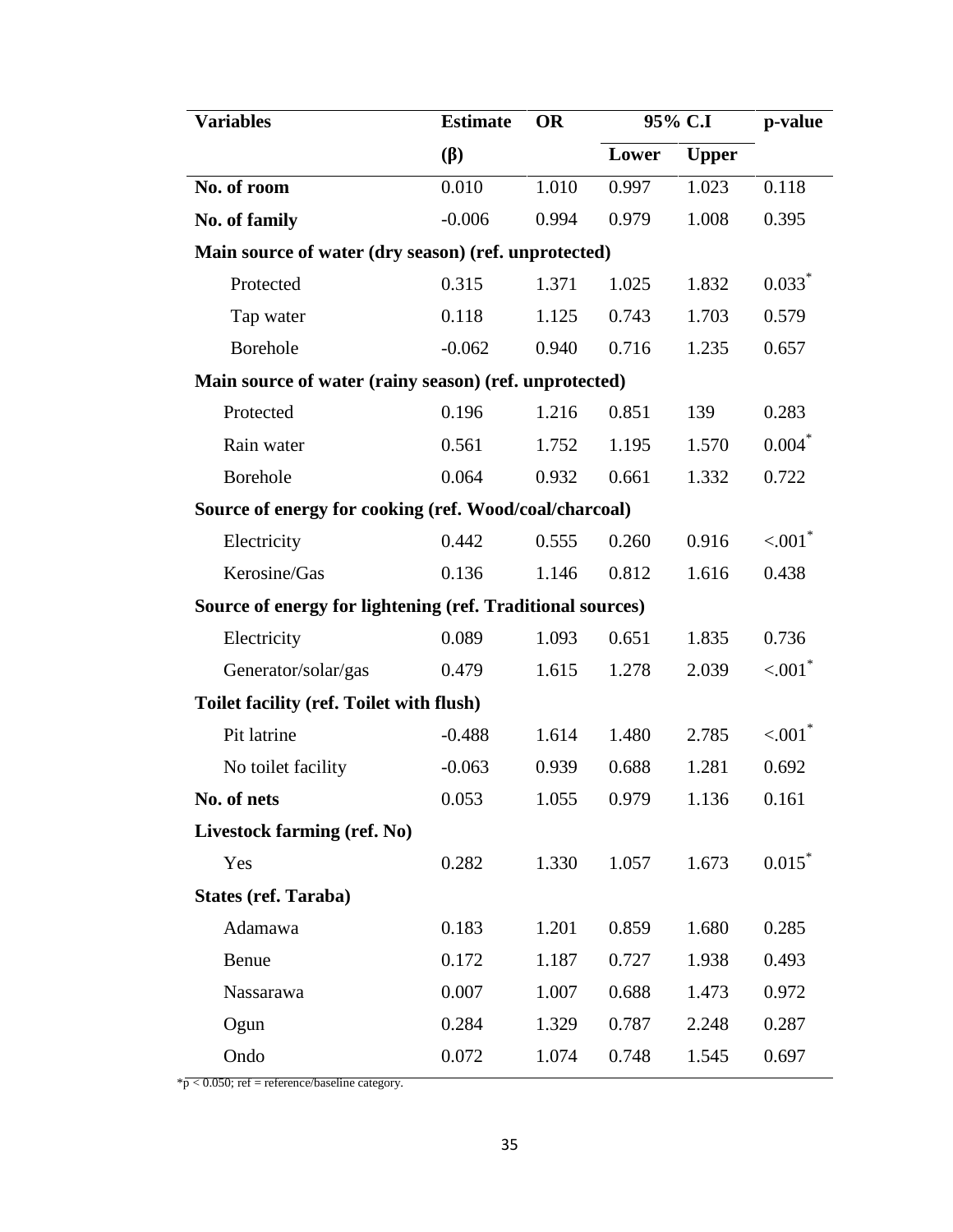Main material for room's wall and floor were found to be insignificant. Women with thatch/grass as their rooftop were found to have 56.6% lower risk of malaria diagnosis  $(OR=0.434, 95\% \text{ CI}=0.289 - 0.652)$  compared with those using Asbestos. Number of room and family were insignificant, but pregnant women using protected water as their main source of water for drinking during dry season were 1.375 times highercompared with those drinking unprotected water  $(OR=1.375, 95\% \text{ CI}=1.025 - 1.832)$ . Also pregnant women using rain water during rainy season were 1.752 times higher compared to those drinking unprotected water (OR=1.752, 95% CI=1.195 – 1.570). Pregnant women using electricity as their main source of cooking were found to be less likely diagnosed as positive malaria than those using wood/coal/charcoal as the their main source of energy for cooking (OR=0.555,  $95\%$  CI=0.260 – 0.916). Furthermore, women using generator/gas/solar as their main source of energy for lightening were found to be 1.615 times highercompared to those using traditional sources of lightening (OR=0.615, 95% CI=0.278 – 1.039). Pregnant women who were using pit latrine were found to be at higher risk compared to those that uses toilet with flush  $(OR=1.614, 95\% \text{ CI}=1.480 -$ 2.785). Furthermore number of nets per person was insignificant, but women who were livestock keepers were at1.330times higher risk of malaria than those who were not  $(OR=1.330, 95\% \text{ CI}=1.057 - 1.673).$ 

#### **4.4 Binary Logistic Regression with multiple variables**

In this section, binary logistic regression analysis was done between the variables without interaction between them. Each variable having a significant value less than or equal to 20% from chi square test was chosen to run a binary logistic regression to see their effect in the model. Table 4.4 gives the estimates of significant geographic, socio economic and demographic factors on malaria during pregnancy. Husband's education, antimalarial pill prescription, use of insecticide treated nets, room's rooftop material, main source of energy for cooking, and livestock keeping were found to be significant main effects. Based on the outcome obtained, malaria risk increases by 8.1% among pregnant women with unit increase in age  $(OR=0.919, 95\% \text{ CI}=0.896 - 0.943)$ . furthermore women who took optimal IPTp doses, were 90.9% less likely diagnosed as malaria positive compared to those who did not received the treatment at all (OR=0.091, 95% CI= $0.059 - 0.140$  as well as those that received partial IPTp dose, the risk of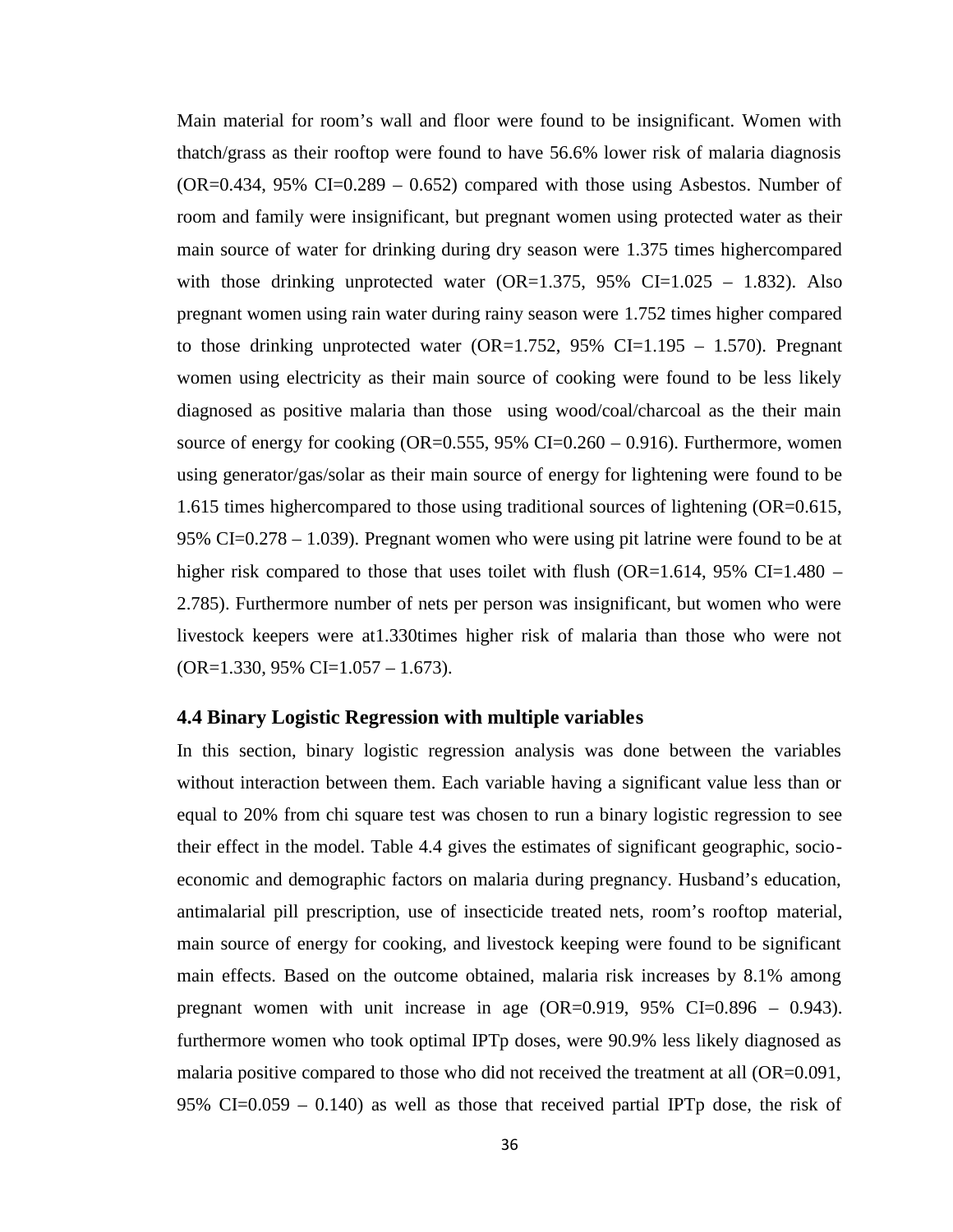positive malaria decreased by  $43.5\%$  (OR=0.565 95% CI=0.409 – 0.780) compared to those with none or 0-IPTp dose. First pregnancy was a statistical significant predictor of malaria diagnosis ( $p < 0.001$ ), such that the odds of positive malaria among premigravidae was found to be 34.2% compared with multigravidae (OR=0.658, 95%  $CI = 0.523 - 0.828$ . Furthermore, insecticide treated net was found to be a significant predictor of malaria during pregnancy ( $p = 0.001$ ). Pregnant women using ITN were 30.4% less likely than those who were not using ITN (OR=0.696, 95% CI=0.559 – 0.876). Source of energy for cooking was found to be a significant predictor of malaria during pregnancy, such that women using electricity for cooking were 57.9% less probable to have positive malaria (OR=0.421, 95% CI=0.091  $-0.850$ ) compared with traditional sources users. Livestock keeping was also a significant predictor of malaria risk. The relative risk of Livestock keepers among pregnant women was significantly 1.453 higher compared to those who were not livestock keepers (OR=1.453, 95%  $CI=1.125 - 1.877$ ). Main material for room's rooftop was also a significant predictor of malaria risk. Women with thatch/grass were found to be less likely compared to those with asbestos (OR=0.470, 95% CI=0.291 – 0.759).

| <b>Variables</b>                           | <b>Estimate</b> | Odds  |       | 95% C.I      | p-value              |
|--------------------------------------------|-----------------|-------|-------|--------------|----------------------|
|                                            | β               | ratio | Lower | <b>Upper</b> |                      |
| Age                                        | $-0.084$        | 0.919 | 0.896 | 0.943        | $\overline{< 001}^*$ |
| <b>Education level (ref. No education)</b> |                 |       |       |              |                      |
| Preprimary                                 | $-0.361$        | 0.697 | 0.444 | 1.095        | 0.117                |
| Primary                                    | 0.193           | 1.213 | 0.770 | 1.909        | 0.405                |
| Secondary                                  | 0.059           | 1.061 | 0.675 | 1.666        | 0.797                |
| Higher                                     | 0.107           | 1.113 | 0.562 | 2.206        | 0.759                |
| <b>Marital Status (ref. Divorced)</b>      |                 |       |       |              |                      |
| Single                                     | $-1.701$        | 0.182 | 0.018 | 1.800        | 0.145                |

**Table 4.5: Logistic regression with multiple variables**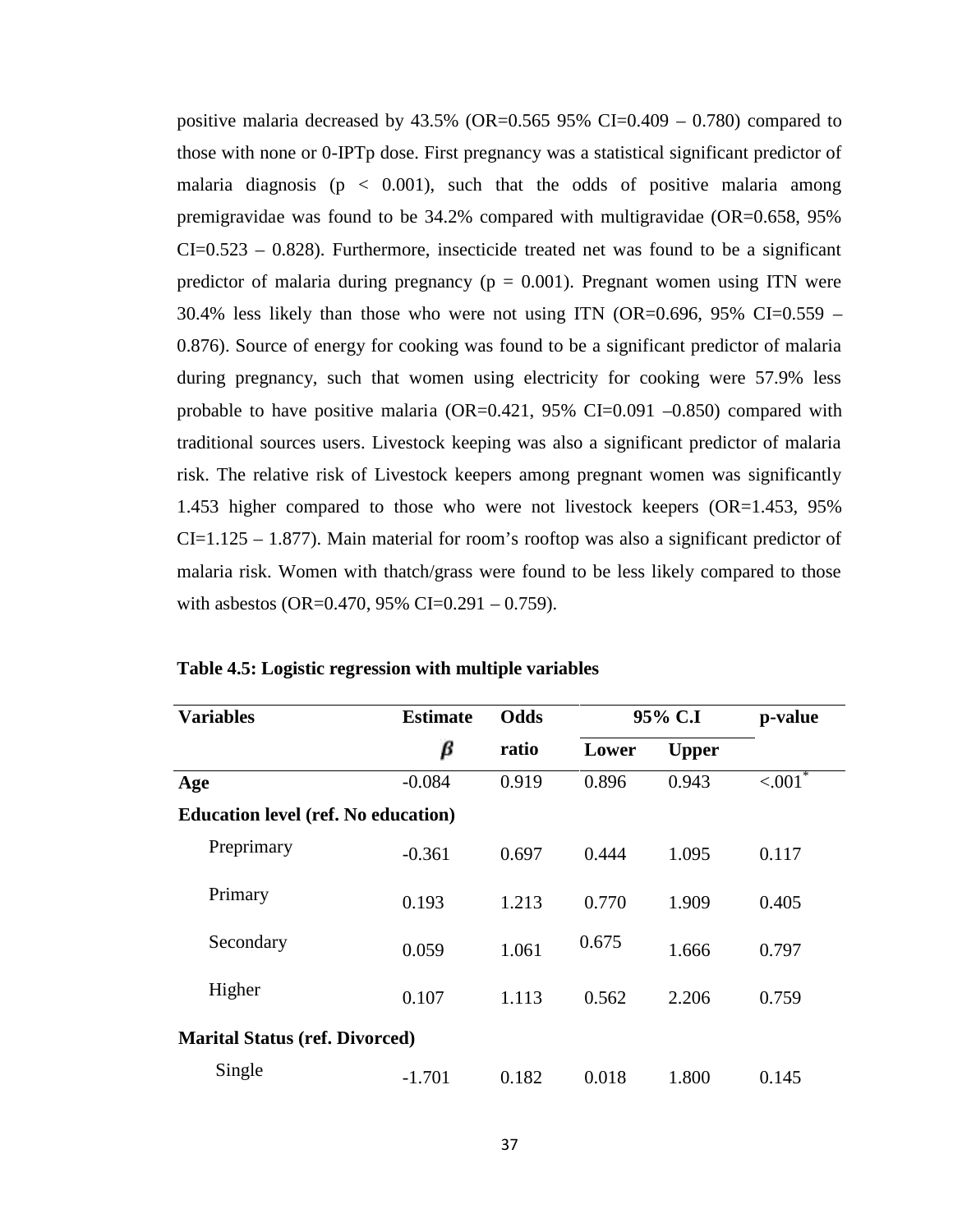| <b>Variables</b>                                     |          | <b>Estimate</b><br><b>OR</b> |       | 95% C.I |                      |  |
|------------------------------------------------------|----------|------------------------------|-------|---------|----------------------|--|
|                                                      | ( )      |                              | Lower |         |                      |  |
| Married                                              | $-1.852$ | 0.157                        | 0.018 | 1.383   | 0.095                |  |
| Widowed                                              | $-0.678$ | 0.508                        | 0.032 | 7.987   | 0.630                |  |
| <b>Husband Education Level (ref. No education)</b>   |          |                              |       |         |                      |  |
| Preprimary                                           | 0.043    | 1.043                        | 0.665 | 1.638   | 0.853                |  |
| Primary                                              | 0.433    | 1.542                        | 0.986 | 2.412   | 0.058                |  |
| Secondary                                            | 0.097    | 1.102                        | 0.750 | 1.619   | 0.620                |  |
| Higher                                               | $-0.013$ | 0.987                        | 0.608 | 1.603   | 0.958                |  |
| Use of IPTp (ref. 0-Dose)                            |          |                              |       |         |                      |  |
| 2-Dose                                               | $-2.398$ | 0.091                        | 0.059 | 0.140   | < 0.01               |  |
| 1-Doses                                              | $-0.572$ | 0.565                        | 0.409 | 0.780   | $0.001*$             |  |
| First pregnancy (ref. No)                            |          |                              |       |         |                      |  |
| Yes                                                  | $-0.419$ | 0.658                        | 0.523 | 0.828   | $< 001$ <sup>*</sup> |  |
| Use of ITN (ref. No)                                 |          |                              |       |         |                      |  |
| Yes                                                  | $-0.363$ | 0.696                        | 0.559 | 0.867   | $0.001*$             |  |
| Husband own land or house (ref. No)                  |          |                              |       |         |                      |  |
| Yes                                                  | $-0.046$ | 0.955                        | 0.759 | 1.202   | 0.697                |  |
| <b>Total number of rooms</b>                         | 0.010    | 1.010                        | 0.996 | 1.024   | 0.160                |  |
| Source of water during dry season (ref. unprotected) |          |                              |       |         |                      |  |
| Protected                                            | 0.137    | 1.147                        | 0.781 | 1.684   | 0.485                |  |
| Tap water                                            | 0.089    | 1.093                        | 0.652 | 1.831   | 0.736                |  |
| Borehole                                             | 0.076    | 1.079                        | 0.644 | 1.808   | 0.773                |  |

**Source of water during rainy season (ref. unprotected)**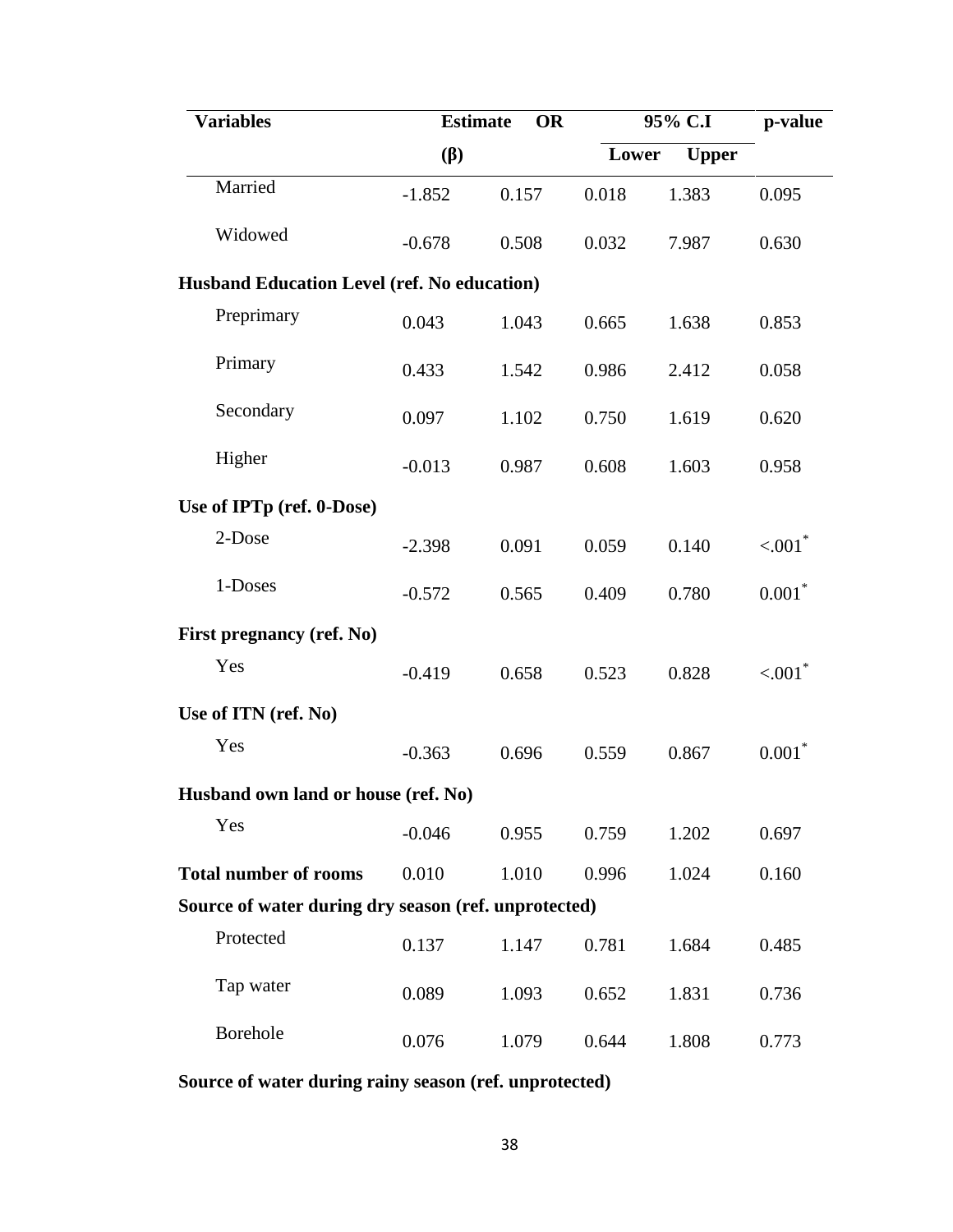| <b>Variables</b>                                           |          | <b>Estimate</b><br><b>OR</b> |       | 95% C.I               | p-value              |
|------------------------------------------------------------|----------|------------------------------|-------|-----------------------|----------------------|
|                                                            | ( )      |                              |       | Lower<br><b>Upper</b> |                      |
| Protected                                                  | $-0.072$ | 0.931                        | 0.587 | 1.476                 | 0.761                |
| Tap water                                                  | 0.317    | 1.373                        | 0.857 | 2.201                 | 0.188                |
| Borehole                                                   | $-0.219$ | 0.803                        | 0.440 | 1.466                 | 0.476                |
| Source of energy for cooking (ref. Traditional sources)    |          |                              |       |                       |                      |
| Electricity                                                | $-0.380$ | 0.684                        | 0.380 | 1.231                 | 0.205                |
| Generator/solar/gas                                        | 0.180    | 1.197                        | 0.876 | 1.635                 | 0.259                |
| Source of energy for lightening (ref. traditional sources) |          |                              |       |                       |                      |
| Electricity                                                | $-0.351$ | 0.421                        | 0.091 | 0.850                 | $0.009*$             |
| Generator/solar/Gas                                        | 0.021    | 1.021                        | 0.696 | 1.497                 | 0.915                |
| Toilet facility (ref. Toilet with flush)                   |          |                              |       |                       |                      |
| Pit latrine                                                | $-0.243$ | 0.784                        | 0.570 | 1.078                 | 0.135                |
| No toilet facility                                         | 0.229    | 1.258                        | 0.850 | 1.861                 | 0.251                |
| Livestock farming (ref. No)                                |          |                              |       |                       |                      |
| Yes                                                        | 0.374    | 1.453                        | 1.125 | 1.877                 | $0.004*$             |
| Room's rooftop material (ref. Asbestos)                    |          |                              |       |                       |                      |
| Corrugated iron/metal                                      | $-0.243$ | 0.784                        | 0.523 | 1.176                 | 0.240                |
| Thatch/grass                                               | $-0.754$ | 0.470                        | 0.291 | 0.759                 | $0.002*$             |
| Intercept                                                  | 5.532    | 252.730                      |       |                       | $< 001$ <sup>*</sup> |

\*p < 0.050; ref = reference/baseline category.

### **4.4.1 Use of Hosmer and Lemeshow Test to Assesses the Model Fit**

The model can be assessed through formulating the hypothesis below:

H0: The data fits in the postulated Model

H1: The data does not fit in the postulated Model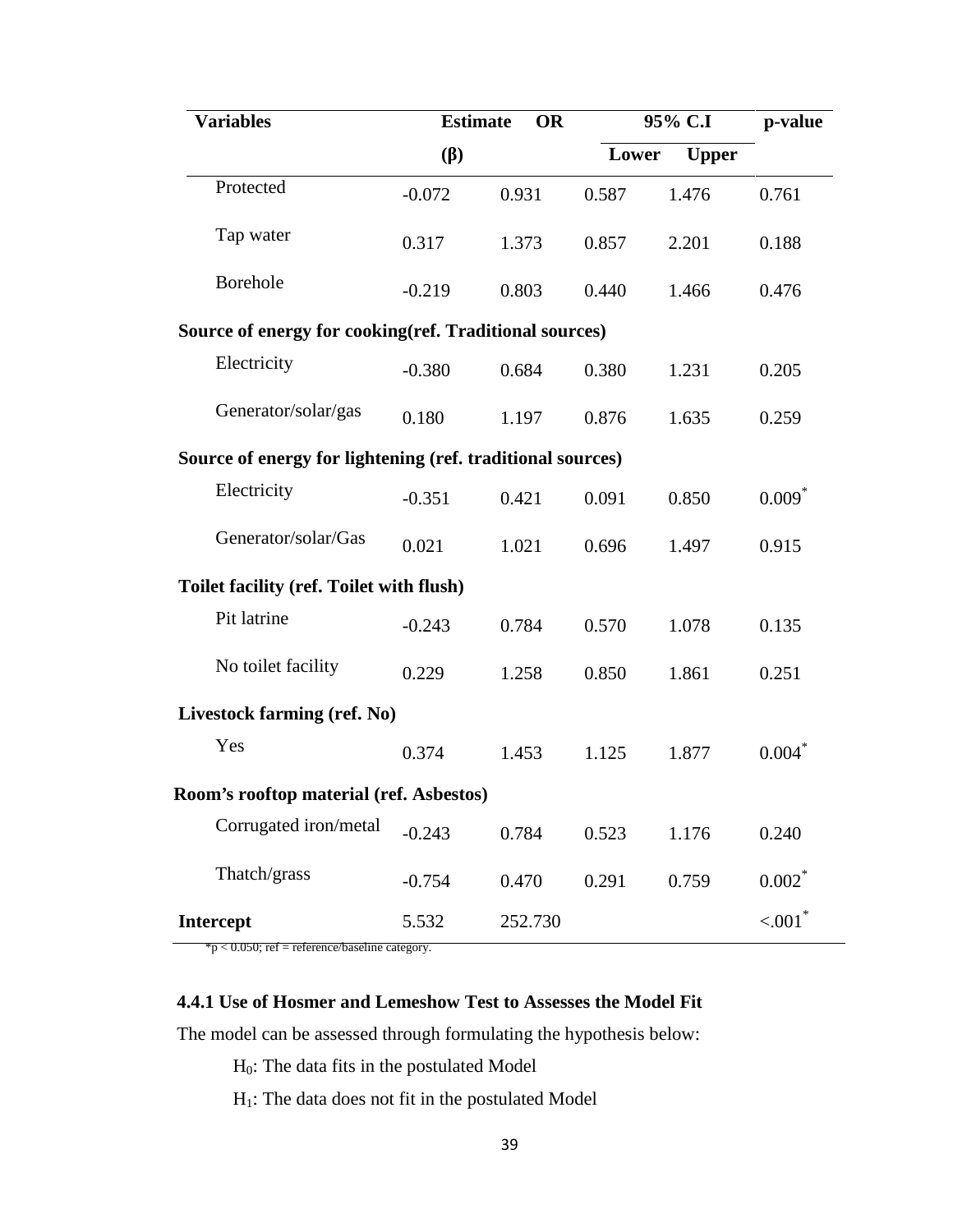From Table 4.6, since the p – value = 0.082, which is greater than level of significance ( $=$ 0.05), hence the null hypothesis was failed to be rejected  $(H<sub>0</sub>)$  meaning that a sufficient evidence was enough to show that the data Fits in the postulated Model set used in predicting malaria among Nigerian pregnant women. Hence, this indicates that the risk factors are not significantly different from those foretold by the model and the overall model fit is clear.

**Table 4.6: Assessing the model using Hosmer and Lemeshow Test**

| Chi-square | Df | p-value |
|------------|----|---------|
| 13.986     |    | N N82   |

#### **4.5 Interaction effect**

Table 4.6 present an interaction between significant variables in the above model. An interaction between age and first pregnancy was significant predictor of malaria diagnosis ( $p = 0.034$ ), malaria risk decreases among women with first pregnancy with unit increase in age (OR=0.034,  $95\%$  CI=0.980 – 0.999). Furthermore, malaria risk increases with 1.135times among pregnant women using ITN and partial IPTp uptake with unit increase in age ( $OR = 1.134$ , 95% CI = 1.044 – 1.232). With reference to those who did not take IPTp dose and were not using ITN, malaria risk decreases with 13.7% among women with first pregnancy with unit increase in age (OR =  $0.863$ , 95% CI =  $0.802 - 0.928$ ). Furthermore, with reference to 0-IPTp dose and ITN free, positive malaria risk was significantly less probable among antenatal women with partial IPTp uptake and ITN use (OR = 48.797, 95% CI = 6.347 – 375.145).

|  |  | Table 4.7: Logistic regression for multiple variables with interaction |  |
|--|--|------------------------------------------------------------------------|--|
|  |  |                                                                        |  |

| <b>Variables</b>                       | <b>Estimate</b><br>- OR |       | 95% C.I. | p-value      |            |
|----------------------------------------|-------------------------|-------|----------|--------------|------------|
|                                        |                         |       | Lower    | <b>Upper</b> |            |
| Age and primigravidae                  | $-0.010$                | 0.990 | 0.980    | 0.999        | $0.034*$   |
| Age, IPTp and ITN (ref. 0-dose and NO) |                         |       |          |              |            |
| 1-dose and Yes                         | 0.126                   | 1.134 | 1.044    | 1.232        | $0.003*$   |
| 2-dose and Yes                         | $-0.148$                | 0.863 | 0.802    | 0.928        | ${<}.001*$ |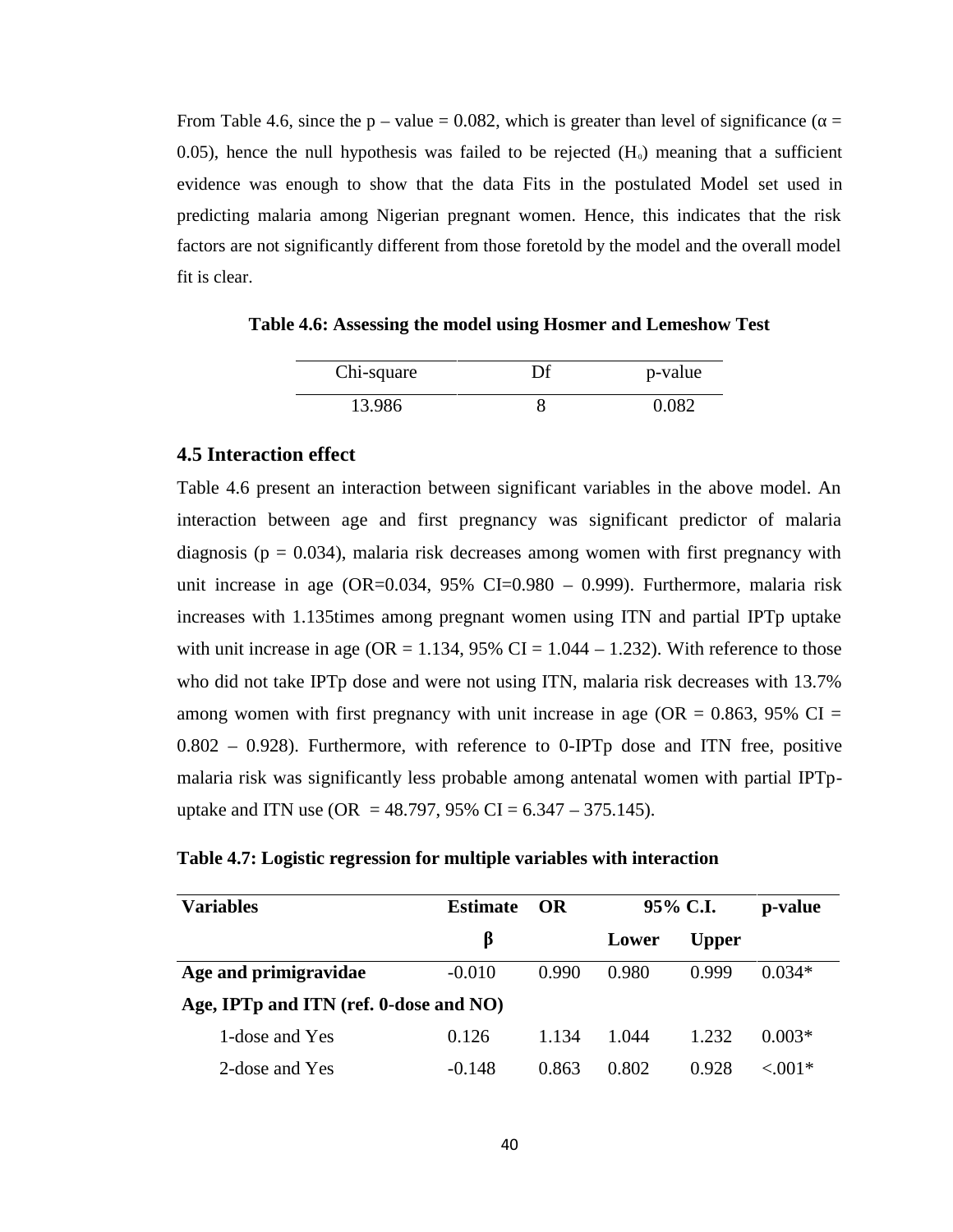| <b>Variables</b>                                                                | <b>Estimate</b><br>( ) | <b>OR</b> | 95% C.I |                   | p-value    |
|---------------------------------------------------------------------------------|------------------------|-----------|---------|-------------------|------------|
|                                                                                 |                        |           | Lower   | <b>Upper</b>      |            |
| <b>IPTp and ITN (ref. 0-dose and No)</b>                                        |                        |           |         |                   |            |
| 1- dose and Yes                                                                 | $-3.550$               | 0.029     | 0.005   | 0.167             | ${<}001*$  |
| 2-dose and Yes                                                                  | 3.888                  | 48.797    | 6.347   | $375.145 < .001*$ |            |
| ITN, Primigravidae and ITN (ref. 0-dose, No and No)                             |                        |           |         |                   |            |
| 1-dose, and Yes                                                                 | $-1.247$               | 0.287     | 0.142   | 0.582             | $0.001*$   |
| 2-dose Yes and Yes                                                              | 0.141                  | 1.152     | 0.672   | 1.973             | 0.607      |
| Age and livestock keeping                                                       | 0.012                  | 1.013     | 1.003   | 1.022             | $0.007*$   |
| Source of electricity and material for room's roof (ref. traditional source and |                        |           |         |                   |            |
| Asbestos)                                                                       |                        |           |         |                   |            |
| corrugated iron/metals and                                                      | 0.559                  | 1.750     | 1.384   | 2.212             | ${<}.001*$ |
| electricity                                                                     |                        |           |         |                   |            |
| corrugated iron/metals and                                                      | 0.243                  | 1.276     | 0.843   | 1.931             | 0.250      |
| Generator/solar/Gas                                                             |                        |           |         |                   |            |
| Thatch/Grass and Electricity                                                    | $-0.420$               | 0.657     | 0.328   | 1.317             | 0.237      |
| Thatch/Grass and                                                                | $-0.057$               | 0.945     | 0.397   | 2.250             | 0.898      |
| Generator/solar/Gas                                                             |                        |           |         |                   |            |
| <b>Intercept</b>                                                                | 0.108                  | 1.114     |         |                   | 0.248      |

 $*p < 0.050$ ; ref = reference/baseline category.

Furthermore, with reference to 0-IPTp dose, multigravidae and ITN free, positive malaria risk was significantly lower among primigravidae that sleep under ITN and receipt optimal IPTp- dose (OR =0.287, 95% CI = 0.142 – 0.582). Moreover, a unit increase in age of pregnant woman who is livestock keeper implies an increase in odds of positive malaria (OR = 1.013, 95% CI = 1.003 – 1.002). with reference to traditional source of lightening and Asbestos roof, positive malaria risk was significantly higher among having corrugated iron/metals roof using electricity ( $OR = 1.750$ , 95% CI =  $1.384 - 2.212$ .

The model can be assessed through formulating the hypothesis below:

 $H_0$ : The data fits in the postulated Model

 $H<sub>1</sub>$ : The data does not fit in the postulated Model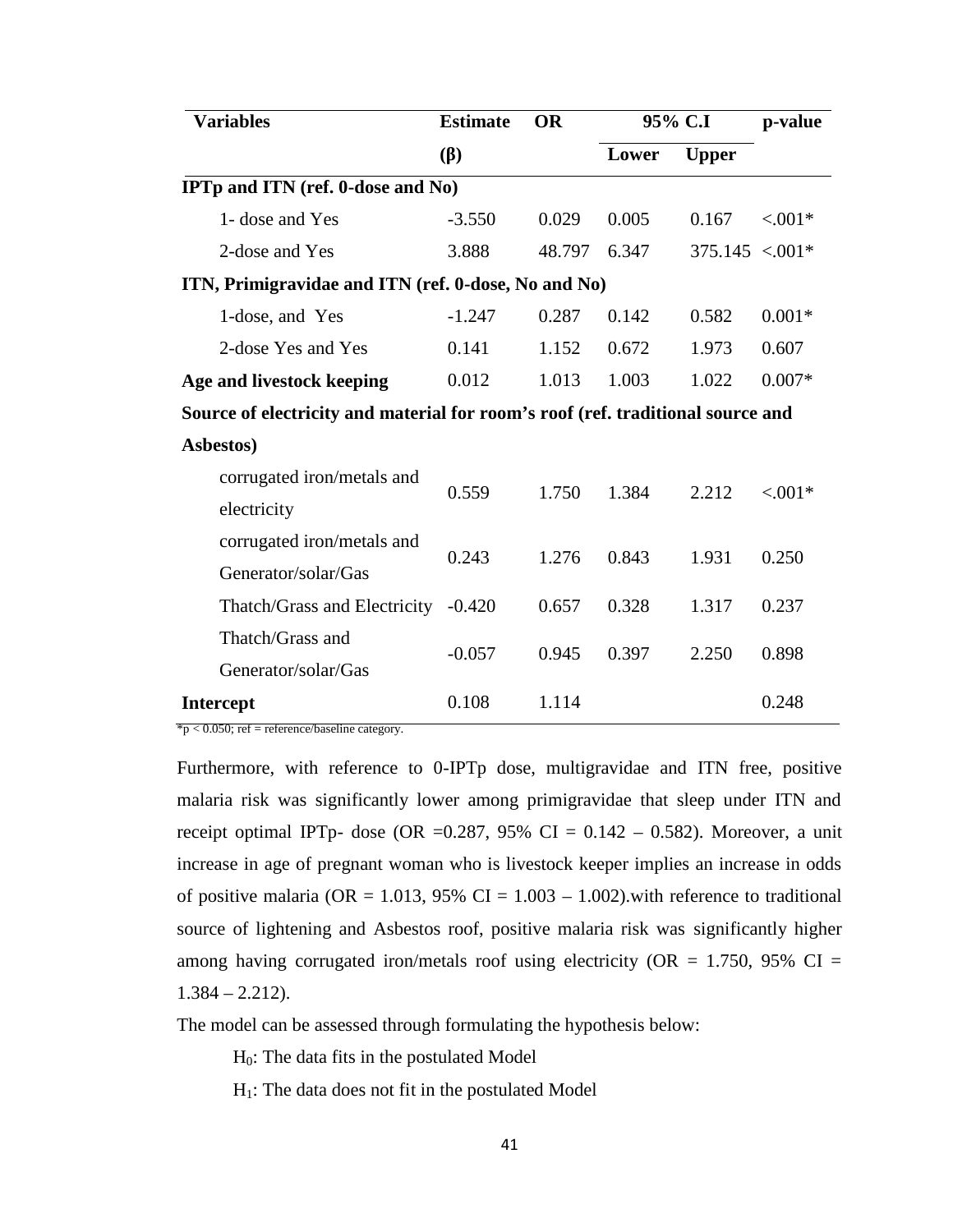From Table 4.6, since the p – value = 0.107, which is greater than level of significance ( $=$ 0.05), hence the null hypothesis was failed to be rejected  $(H<sub>0</sub>)$  meaning that a sufficient evidence was enough to show that the data Fits in the postulated Model set used in predicting malaria among Nigerian pregnant women. Hence, this indicates that the risk factors are not significantly different from those foretold by the model and the overall model fit is clear.

| Chi-square | p-value |
|------------|---------|
| 11.804     | 0.107   |

**Table 4.8: Assessing interacted model using Hosmer and Lemeshow Test**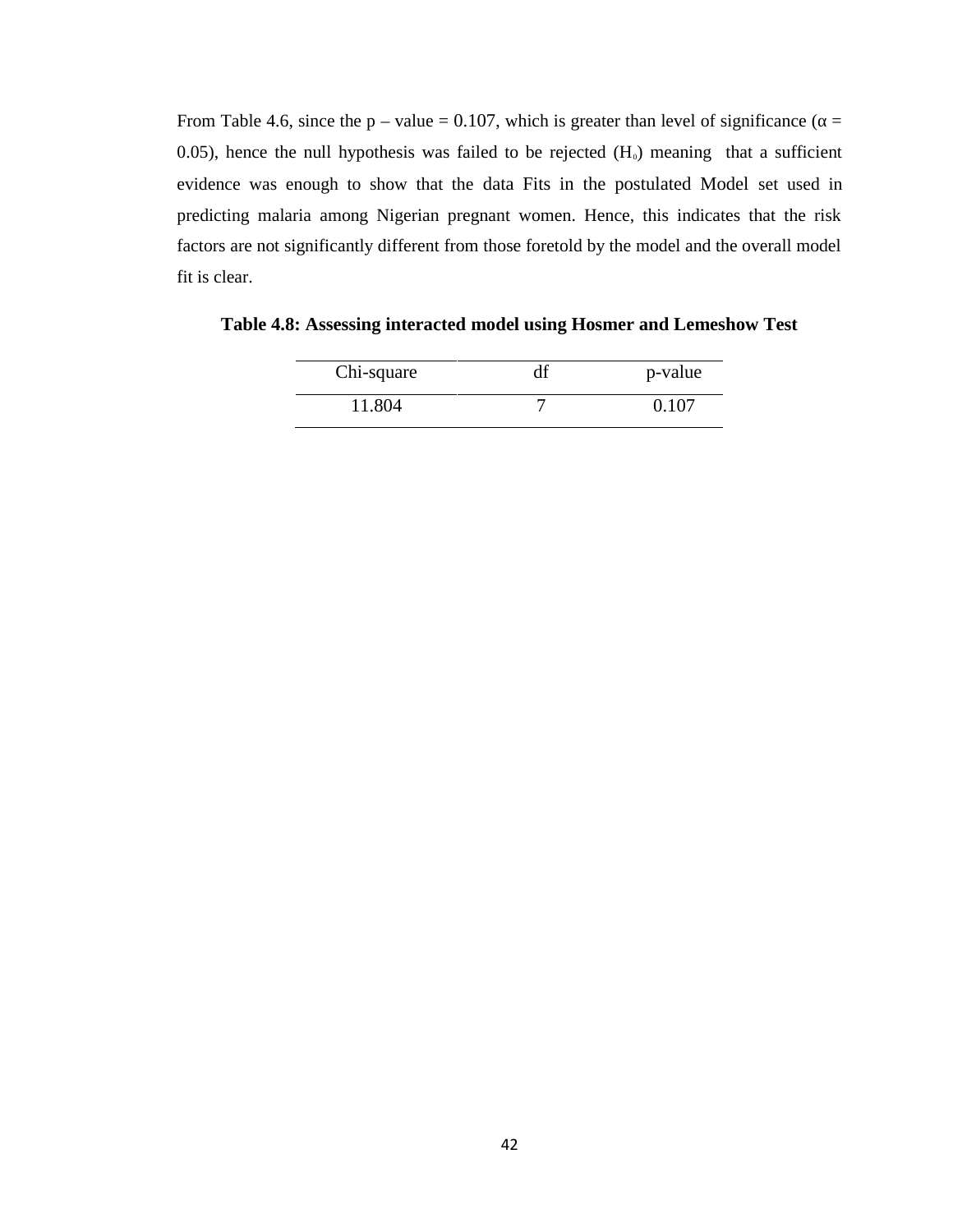### **Chapter Five**

#### **Discussion, Conclusions and Recommendations**

Previous research literature review was presented in Chapter 2, it presented that several factors are related with risk of malaria during antenatal period by applying suitable statistical tools as achieved by other researchers. The main idea of logistic regression analysis, variables used in the analysis and ways of assessing the model was presented in chapter 3. The application of binary logistic regression in predicting the likelihoods of positive malaria diagnosis among the antenatal women was done in chapter 4. Hence this chapter will summarize both chapter 3 and 4 of this research work, and there for discussions, conclusion would be presented, and recommendations would be suggested for further study.

#### **5.1 Discussions**

This research was conducted in the year 2013, among six states of Nigeria, in order to understand the health service quality received by antenatal women at government health facilities. Malaria related question were sought from the data base, were 1676 pregnant women responded. The study uses chi-square test, Mann Whitney u test, and generalized linear model for the statistical analysis part. The variables used were age, education, marital status, husband education, IPTp – uptake, primigravidae, use op ITN, health insurance scheme, land asset, number of rooms, family size, main source of water for drinking during dry and rainy season, main sources of energy for cooking and lightening, toilet facility, number of nets per person and livestock keeping.

Each and every variable with asymptotic significant value lower than (0.05) level of significant was regarded as significant variable. From the analysis carried out, some variables were significant in chi square, single univariate logistic regression and multivariate logistic regression while some variables were not. Age was insignificant in the chi square test, but it was a significant predictor of malaria diagnosis in both univariate and multivariate logistic regression. Education level was independently associated with malaria diagnosis, but univariate logistic regression reveals that preprimary education category was a significant predictor of malaria in pregnancy were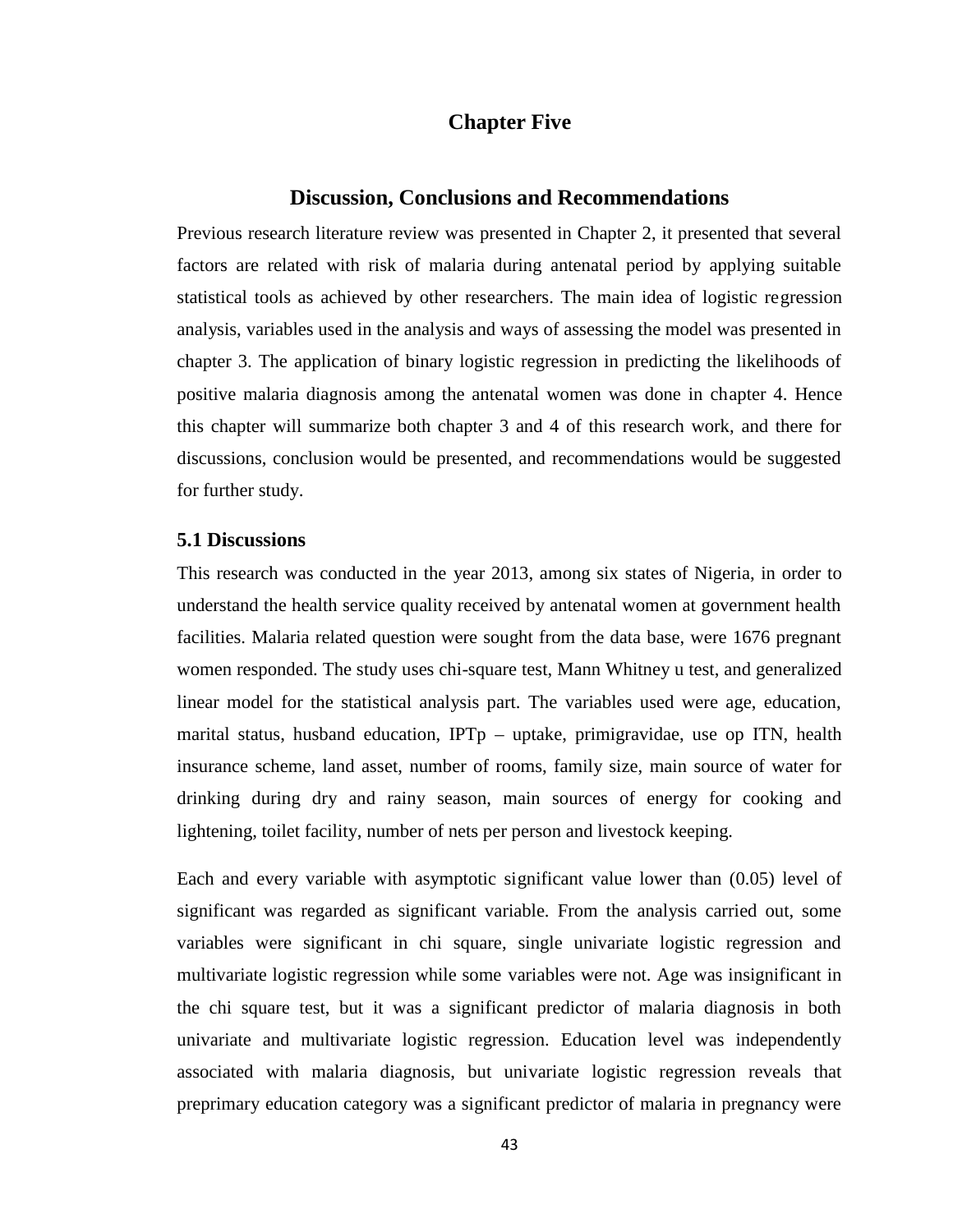as present of other variables in the multivariate analysis makes education an insignificant predictor of malaria risk. Marital status was also associated with malaria risk and it was not a significant predictor of both single and multiple variable logistic regression. Spouse education was also independently associated with malaria, but it was a significant single predictor in univariate logistic regression analysis, which reveals that primary, secondary, and higher education were significant categories. Both partial and optimal IPTp uptake were independently associated with malaria risk in antenatal period, they were significant predictors of both univariate and multivariate logistic regression. Primigravidae, use of ITN, source of energy for lightening and livestock keeping were independently associated with malaria risk, and they were found to be single and multiple predictor variables of malaria diagnosis among antenatal women. Health insurance scheme and main material use for room's floor were insignificant throughout the analysis. Main source of water during dry and rainy season, owning land or house by the household, main source of energy for cooking, and toilet facility were independently related with malaria incidence, and they were significant single predictors, but they were found to be insignificant using multiple predictors.

Based on the fact of these result, there was a significant relationship between the following socioeconomic factors and malaria risk in pregnancy: IPTp – uptake, use of ITN, sources of energy for lightening, main material for room's rooftop and livestock keeping. Apart from socioeconomic factors, there are demographic factors that also have significant relationship with malaria risk in pregnancy: age and primigravidae. In addition to that, there were interaction effect between socioeconomic and demographic factors that also improve malaria risk. These are interaction between Age and primigravidae; IPTp – uptake and ITN; Age, IPTp – uptake and ITN and finally the interaction between IPTp – uptake and primigravidae and ITN. It was observed from the study that, diagnosis rate of positive malaria decrease with age. Also antenatal women who received either partial or optimal IPTp- dose were less expected to be affected by malaria during the pregnancy period. Furthermore pregnant women sleeping under nets were less probable to be affected by malaria during pregnancy. Antenatal women using electricity for lightening were discovered be at lesser risk of positive diagnosis of malaria infection, as well as pregnant women using thatch/grass compared to asbestos.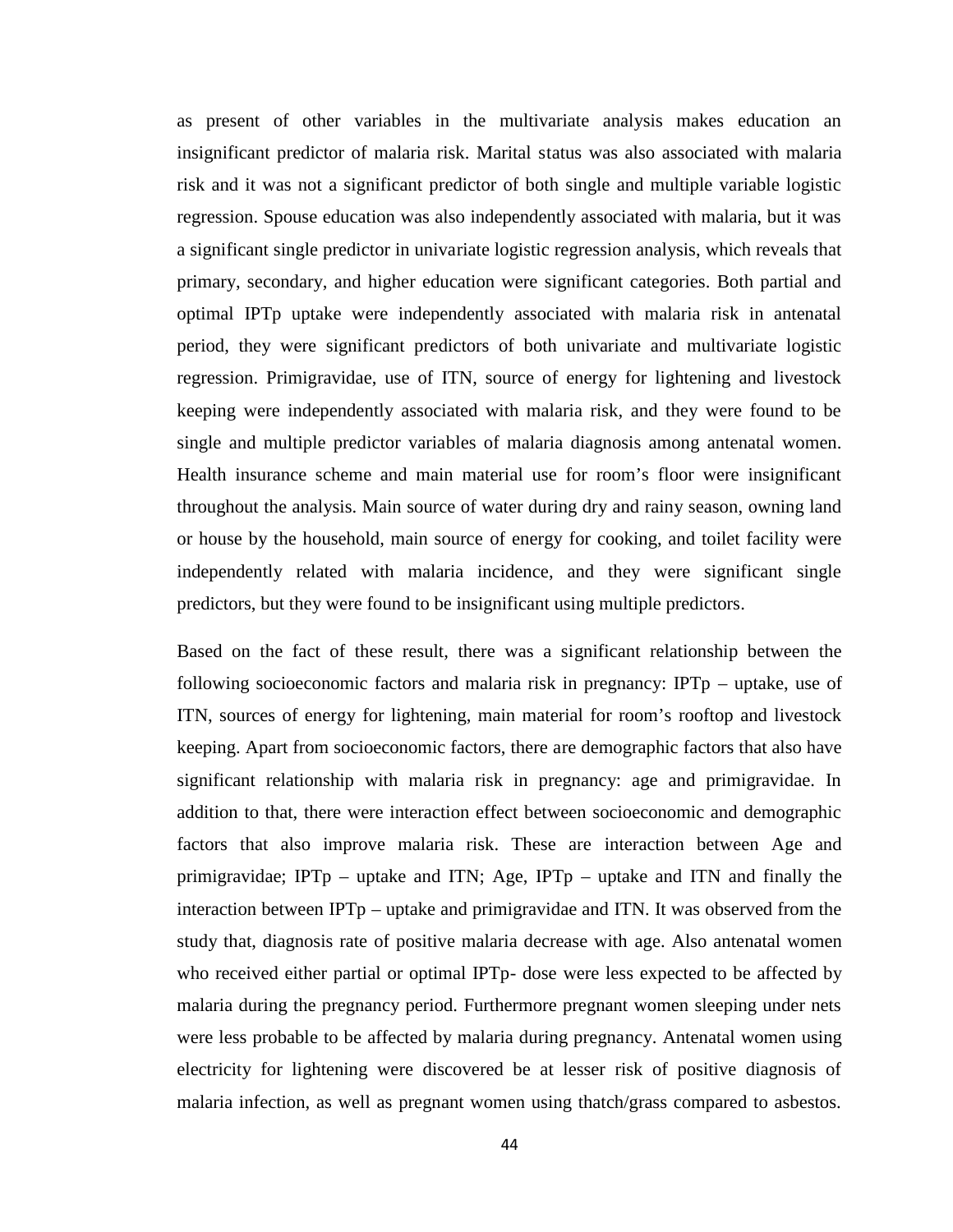Probability of positive malaria diagnosis was associated with livestock keeping. Antenatal livestock keepers were distinctly possible to be affected by malaria.

The study recommended that odds of positive malaria decreases among primigravidae with unit increase in age. Furthermore, for unit increase in age, use of ITN and partial IPTp dose was higher risk of malaria. Also odds of positive diagnosis of malaria infection decreases among primigravidae with unit increase in age. Furthermore, with reference to 0-IPTp dose and ITN free, the risk positive diagnosis of malaria infection was significantly less probable among antenatal women with partial IPTp-uptake and ITN use. Furthermore, with reference to 0-IPTp dose, multigravidae and ITN free, positive malaria risk was significantly lower among primigravidae that sleep under ITN and receipt optimal IPTp- dose. Moreover, a unit increase in age of pregnant woman who is livestock keeper implies an increase in odds of positive malaria.with reference to traditional source of lightening and asbestos roof, positive malaria risk was significantly higher among having corrugated iron/metals roof using electricity.

#### **5.2 Conclusion**

This study suggested that with the appropriate use of insecticide treated bed nets, intermitted optimal preventive treatment against malaria uptake and other protective measures, teamed with some elements such as sources of energy for lightening and main material for room's rooftop. There was a decreased in incidence of malaria infectious disease among antenatal women. However, the research also suggested that the illiterates and poor women are less probable of using these preventive measures in other to reduce the spread of malaria disease among pregnant women and entire population as whole.

#### **5.3 Recommendations**

It was recommended that:

 $\triangleright$  Federal Ministry of Health could develop a plan of building community clinics in each and every local government or community of each state and cheap compound health facilities. This will possibly assist in controlling the villagers residing far away around the capital to make a trip to reach the health care.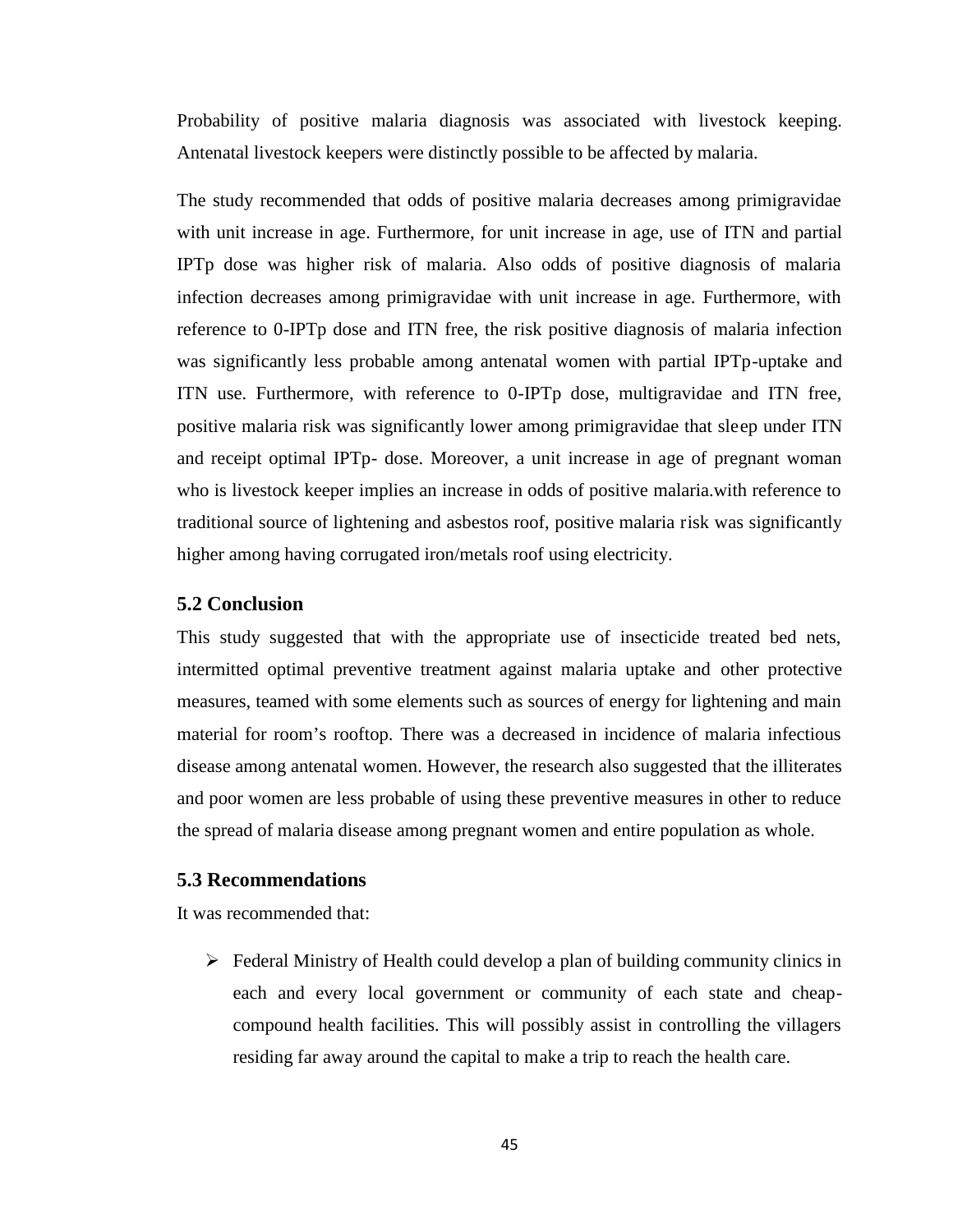- $\triangleright$  Long waiting times and bad-mannered attitudes by health workers discourage the antenatal women from trying to present their problem and to find malaria services, and such troubles were more obvious in most tertiary and secondary health facilities in both urban and rural area.
- $\triangleright$  Guidelines and tutorials should be presented to the pregnant women tin order to create aweareness about the risk factors and effect of malaria during antenatal period.
- $\triangleright$  Government, Nongovernmental organizations (NGOs) and other stake holders, should help with providing IPTp-doses, insecticide Treated mosquito nets and other measures that decrease the incidence of MIP among public health facilities, to help the poor people who cannot afford it.
- $\triangleright$  Nigerian health services should develop case organization at primary health facilities by ensuring encouraging the use of optimal IPTp-doses and other antimalarial drugs such as ACT rather than quinine, this will help WHO in their fight for reducing malaria mortality as whole.
- $\triangleright$  Further research could be done in this area by considering ANC malaria related data from the clinics in order to analyze the spatial variation and analyze Factors affecting optimal IPTp doses of malaria among the antenatal women in Nigeria. This would even develop upon the scope.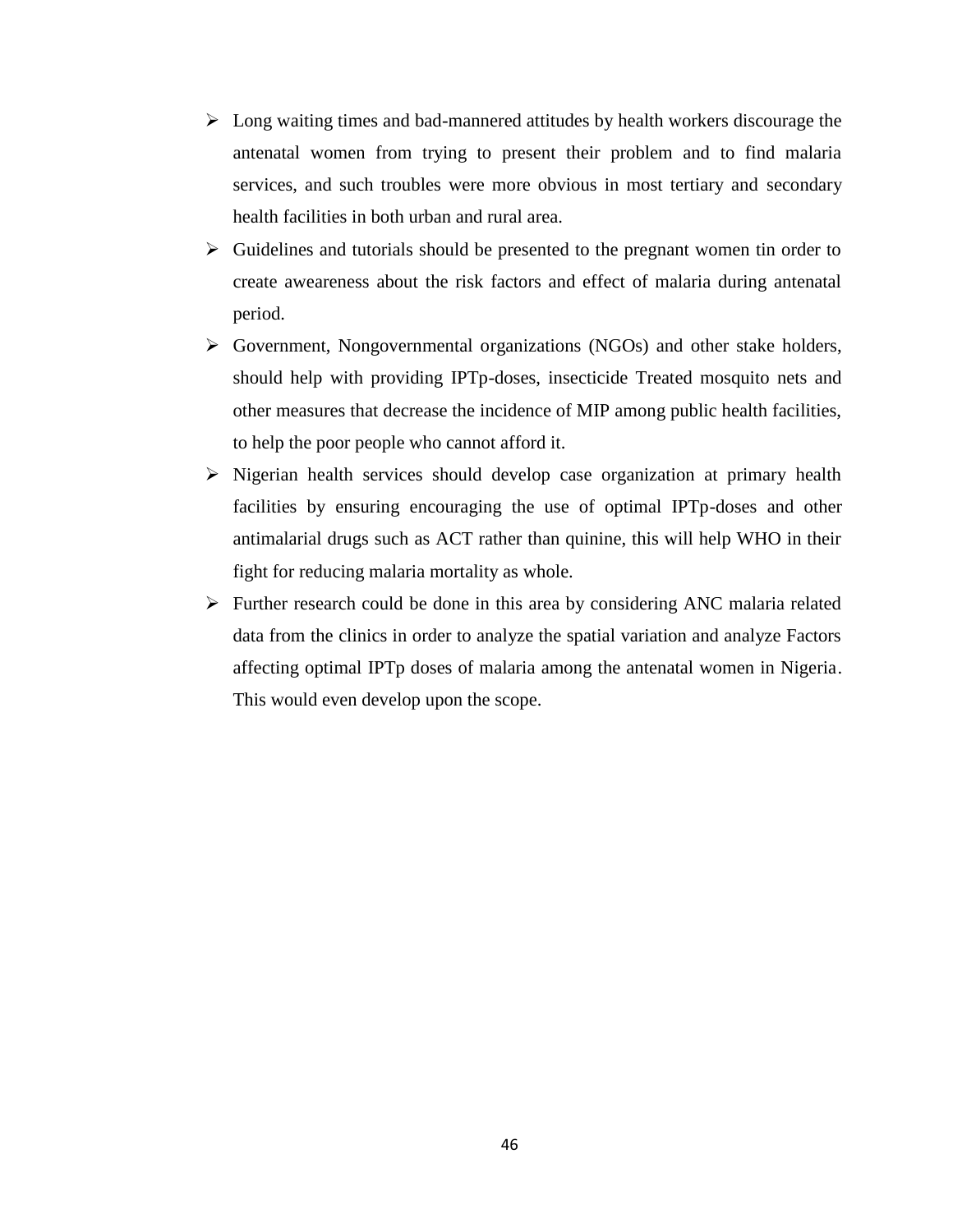#### **References**

- 1. Adefioye, O. A., Adeyeba, O. A., Hassan, W. O., &Oyeniran, O. A. (2007). Prevalence of malaria parasite infection among pregnant women in Osogbo, Southwest Nigeria. *American-Eurasian Journal of Scientific Research*, *2*(1), 43- 45. Alaba, O.A., &Alaba, O.B. (2009). Malaria in rural Nigeria: implications for the Millennium Development Goals. *African Development Review*, *21*(1), 73-85.
- 2. Alaku, I. A., Abdullahi, A.G., and Kana, H.A., (2015). Epidemiology of Malaria Parasites Infection among pregnant women in some part of Nasarawa State, Nigeria. *Epidemiology*, *5*(2), 30-33.
- 3. Al-Ghamdi, A. S. (2002). Using logistic regression to estimate the influence of accident factors on accident severity. *Accident Analysis & Prevention*, *34*(6), 729-741.
- 4. Andrew, O. (2014). An assesment of the spatial pattern of malaria infection in Nigeria. *International Journal of Medicine and Medical Sciences*, *6*(2), 80-86.
- 5. Ayele, D. G., Zewotir, T. T., &Mwambi, H. G. (2012). Prevalence and risk factors of malaria in Ethiopia. *Malaria journal*, *11*(1), 1-9.
- 6. Bowers, D. (2008). Medical statistics from scratch: An introduction for health professionals. John Wiley & Sons
- 7. Butler, D., Maurice, J., & Obrien, C,. (1997). Time to put malaria control on the global agenda. *Nature*, *386*(6625), 535-536.
- 8. Cabrera, A. F. (1994). Logistic regression analysis in higher education: An applied perspective. Higher Education: Handbook of Theory and Research, Vol. 10, 225-256.
- 9. Cleary, P. D., & Angel, R,. (1984). The analysis of relationships involving dichotomous dependent variables. Journal of Health and Social Behavior; 25, 334-348.
- 10. Cox, D. R., & Snell, E. J,. (1989). The analysis of binary data (2nd ed.). London: Chapman and Hall.
- 11. Daniel, W. W., and Wayne, W. D,. (1995). Biostatistics: a foundation for analysis in the health sciences.
- 12. Dawson, B., Trapp, R. G., & Trapp, R. G,. (2004). *Basic & clinical biostatistics* (Vol. 4). New York: Lange Medical Books/McGraw-Hill.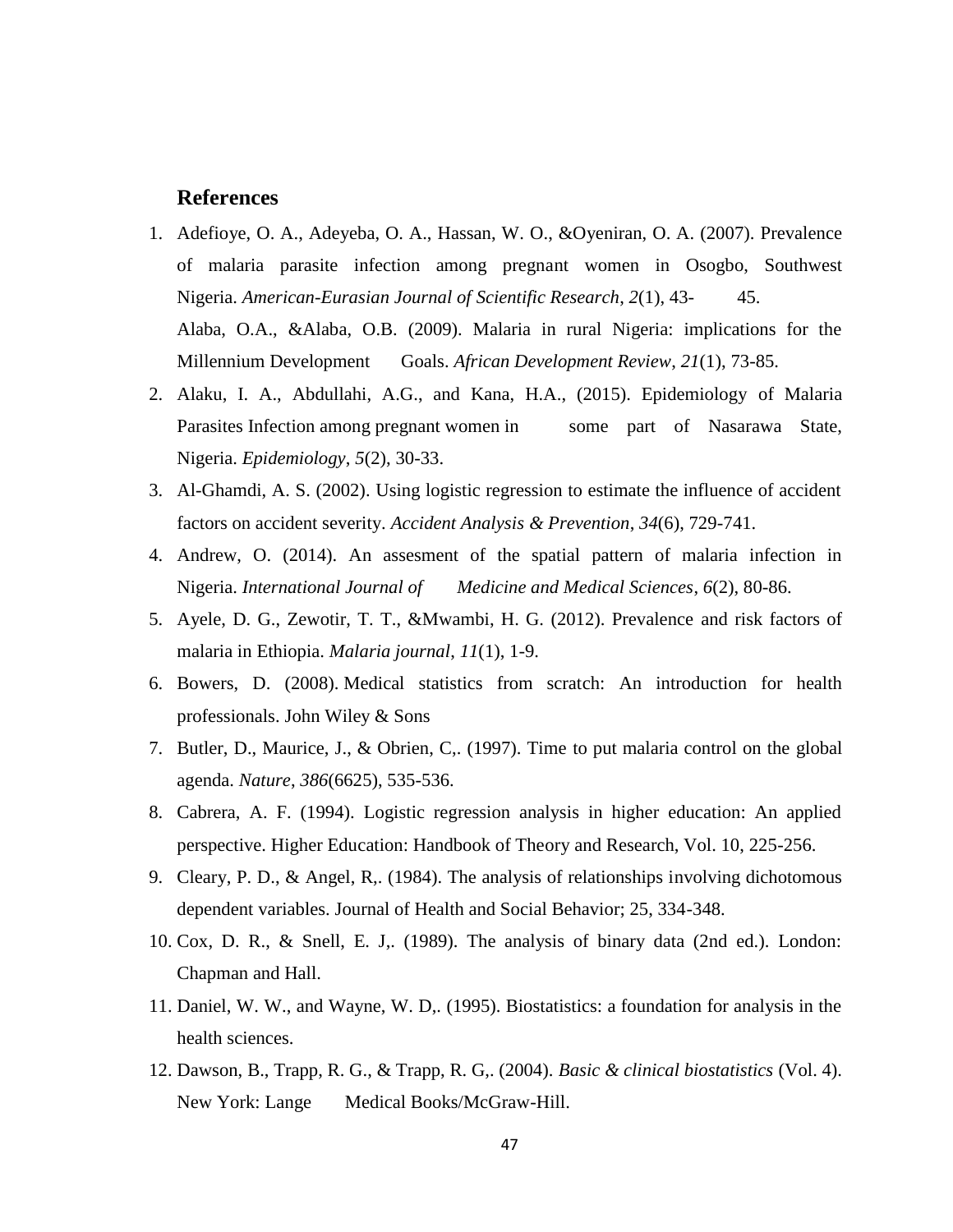- 13. De Beaudrap, P., Turyakira, E., White, L. J., Nabasumba, C., Tumwebaze, B., Muehlenbachs, A., &Piola, P,. (2013). Impact of malaria during pregnancy on pregnancy outcomes in a Ugandan prospective cohort with intensive malaria screening and prompt treatment. *Malaria journal*, *12*(1), 1.
- 14. Efron, B. (1975). The efficiency of logistic regression compared to normal discriminant analysis. Journal of the American Statistics Association, 70, 892-898.
- 15. Elston, R.C., &Johnson, W.D, (2008). *Basic biostatistics for geneticists and epidemiologists: a practical approach*. John Wiley & Sons
- 16. Exavery, A., Mbaruku, G., Mbuyita, S., Makemba, A., Kinyonge, I. P., &Kweka, H. (2014). Factors affecting uptake of optimal doses of sulphadoxine-pyrimethamine for intermittent preventive treatment of malaria in pregnancy in six districts of Tanzania. *Malaria journal*, *13*(1), 1.
- 17. Faraway, J. J. (2014). *Linear models with R*. CRC Press.
- 18. Florey, L. (2013). Preventing malaria during pregnancy in sub-Saharan Africa: Determinants of effective IPTpdelivery.
- 19. Garcia, C. R., Markus, R. P., & Madeira, L. (2001). Tertian and quartan fevers: temporal regulation in malarial infection. *Journal of biological rhythms*, *16*(5), 436-443.
- 20. Gill, C. J., Macleod, W. B., Mwanakasale, V., Chalwe, V., Mwananyanda, L., Champo, D.,&Hamer, D. H. (2007). Inferiority of single-dose sulfadoxine-pyrimethamine intermittent preventive therapy for malaria during pregnancy among HIV-positive Zambian women. *Journal of Infectious Diseases*, *196*(11), 1577-1584.
- 21. Hartman, T.K., Rogerson, S.J., & Fischer, P.R. (2012). The impact of maternal malaria on new born". Annals of Tropical paediatrics 30(4), 271-82.
- 22. Harvey, M. (1995). Intuitive biostatistics. Oxford University Press, Inc .
- 23. Kirkwood, B.R and Sterne A.C; 2003 *Essential Medical Statistics: second edition*; Blackwell Science Ltda Blackwell Publishing company.Malden, Massachusetts 02148– 5020, USA
- 24. Kleinbaum, D., Kupper, L., Nizam, A., & Muller, K. (2007). *Applied regression analysis and other multivariable methods*. Cengage Learning.
- 25. Landau, S., &Everitt, B. (2004). *A handbook of statistical analyses using SPSS* (Vol. 1). Boca Raton, FL: Chapman & Hall/CRC.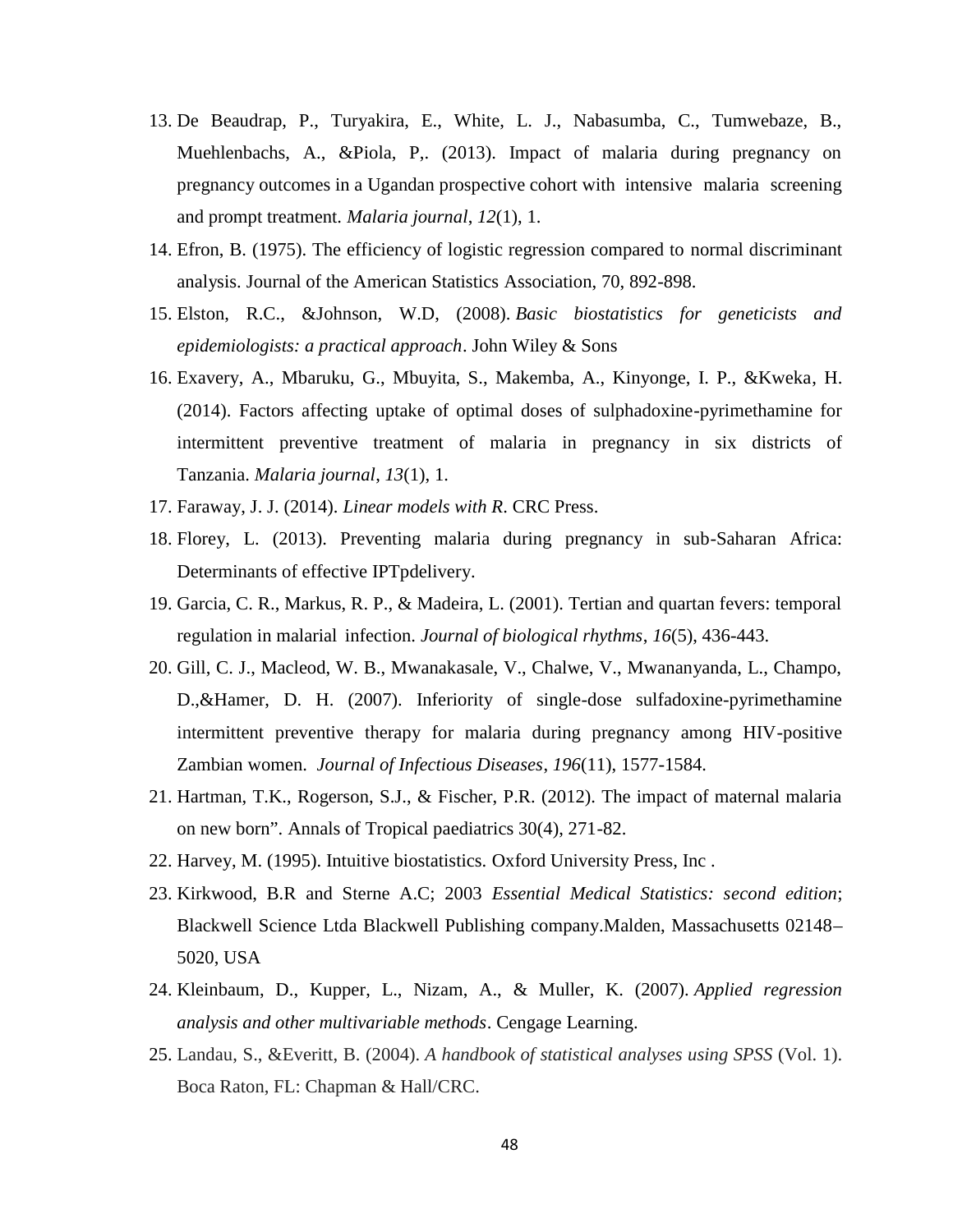- 26. Luxemburger, C., McGready, R., Kham, A., Morison, L., Cho, T., Chongsuphajaisiddhi, T., &Nosten, F. (2001). Effects of malaria during pregnancy on infant mortality in an area of low malaria transmission. *American journal of epidemiology*,*154*(5), 459-465.
- 27. Miller, L. H., Good, M. F,.&Milon, G. (1994). Malaria pathogenesis. *Science*, *264*(5167), 1878-1883.
- 28. Nchinda, T. C. (1998). Malaria: a reemerging disease in Africa. *Emerging infectious diseases*, *4*(3), 398.
- 29. Olasehinde, G. I., Ajay, A. A., Taiwo, S. O., Adekeye, B. T., &Adeyeba, O. A. (2010). Prevalence and management of falciparium malaria among infants and children in Ota, Ogun State, Southwestern Nigeria. *African Journal of Clinical and experimental microbiology*, *11*(3), 159-163.
- 30. Oyewole, I. O., Ogunnowo, A. A., Ibidapo, C. A., Okoh, H. I., Awolola, T. S., &Adedayo, M. A. (2011). Epidemiology of malaria and insecticide resistance burden in Nigeria. *Journal of public health and epidemiology*, *3*(1), 6-12.
- 31. Peng, C. Y. J., Lee, K. L., & Ingersoll, G. M. (2002). An introduction to logistic regression analysis and reporting. *The journal of educational research*, *96*(1), 3-14.
- 32. Press, S. J., &Wilson, S. (1978). Choosing between logistic regression and discriminant analysis. *Journal of the American Statistical Association.* 73, 699-705.
- 33. Raimi, O. G., &Kanu, C. P.(2010). The prevalence of malaria infection in pregnant women living in a suburb of Lagos, Nigeria. *African Journal of Biochemistry Research*, *4*(10), 243-245.
- 34. Ramachandran, K.M &Tsokos,C.P. (2009). *Mathematical statistics with applications*. Elsevier Academic Press.
- 35. Rogawski, E. T., Chaluluka, E., Molyneux, M. E., Feng, G., Rogerson, S. J., &Meshnick, S. R. (2012). The effects of malaria and intermittent preventive treatment during pregnancy on fetal anemia in Malawi. *Clinical infectious diseases*, cis597.
- 36. Tabachnick, B. G., &Fidell, L. S. (2001). Using multivariate statistics (4th ed.). *Needham Heights*, MA: Allyn& Bacon.
- 37. Unicef. (2000). Malaria prevention and treatment, *UNICEF's Programme Division in cooperation with the World Health Organization, 1-16*